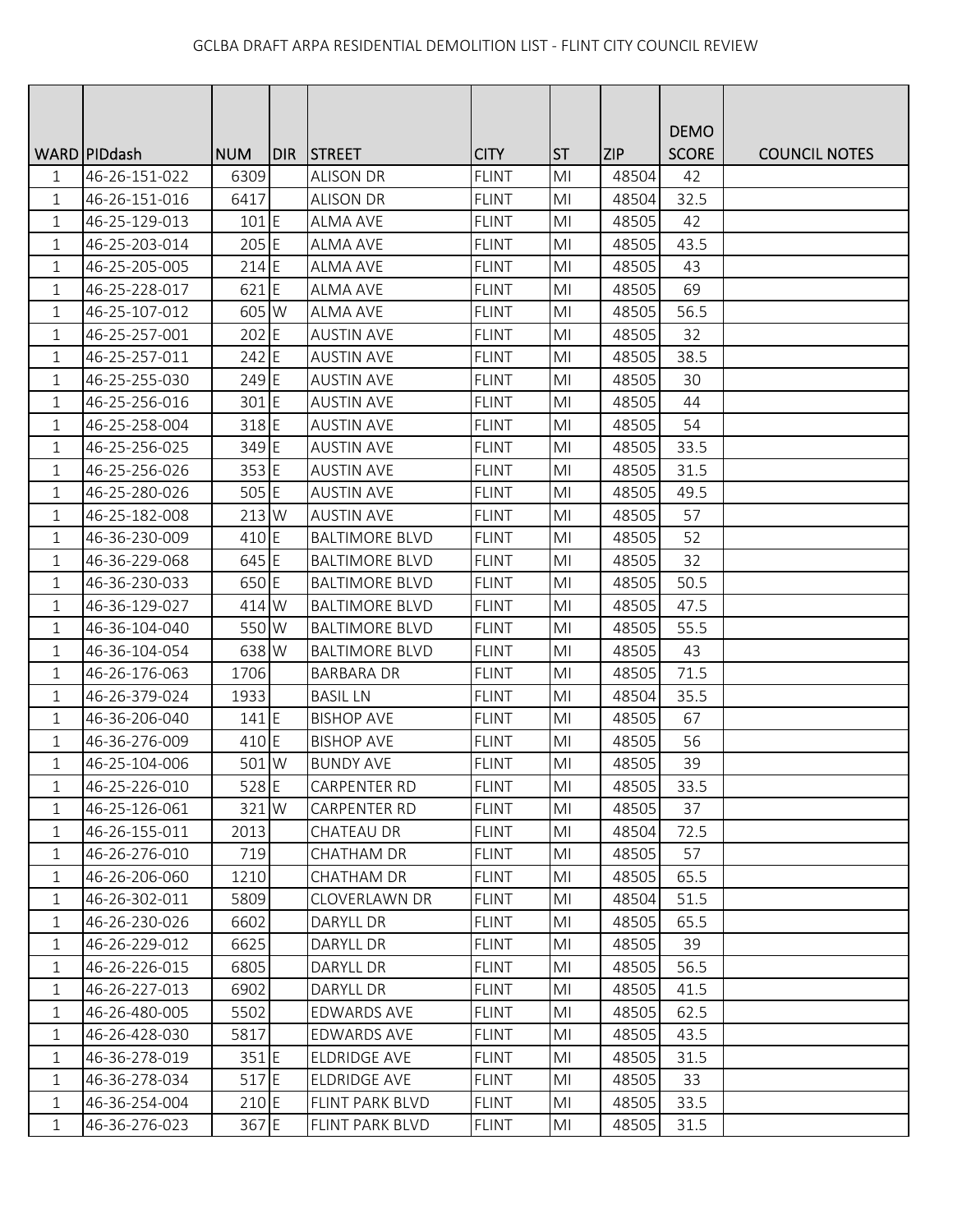|              |               |            |     |                        |              |                |            | <b>DEMO</b>  |                      |
|--------------|---------------|------------|-----|------------------------|--------------|----------------|------------|--------------|----------------------|
|              | WARD PIDdash  | <b>NUM</b> | DIR | <b>STREET</b>          | <b>CITY</b>  | <b>ST</b>      | <b>ZIP</b> | <b>SCORE</b> | <b>COUNCIL NOTES</b> |
| 1            | 46-36-278-005 | 368 E      |     | FLINT PARK BLVD        | <b>FLINT</b> | M <sub>l</sub> | 48505      | 46           |                      |
| 1            | 46-36-278-013 | 422 E      |     | <b>FLINT PARK BLVD</b> | <b>FLINT</b> | M <sub>l</sub> | 48505      | 55.5         |                      |
| $\mathbf 1$  | 46-36-279-008 | 630 E      |     | <b>FLINT PARK BLVD</b> | <b>FLINT</b> | MI             | 48505      | 46.5         |                      |
| $\mathbf{1}$ | 46-25-276-003 | 410 E      |     | <b>FOSS AVE</b>        | <b>FLINT</b> | MI             | 48505      | 36.5         |                      |
| 1            | 46-25-231-023 | 425 E      |     | <b>FOSS AVE</b>        | <b>FLINT</b> | MI             | 48505      | 32.5         |                      |
| $\mathbf{1}$ | 46-25-231-026 | 505 E      |     | <b>FOSS AVE</b>        | <b>FLINT</b> | M <sub>l</sub> | 48505      | 29.5         |                      |
| $\mathbf 1$  | 46-25-276-009 | 506 E      |     | <b>FOSS AVE</b>        | <b>FLINT</b> | M <sub>l</sub> | 48505      | 30.5         |                      |
| $\mathbf 1$  | 46-25-176-010 | 209 W      |     | <b>FOSS AVE</b>        | <b>FLINT</b> | M <sub>l</sub> | 48505      | 38.5         |                      |
| $\mathbf{1}$ | 46-25-176-008 | 217 W      |     | <b>FOSS AVE</b>        | <b>FLINT</b> | MI             | 48505      | 56.5         |                      |
| 1            | 46-25-176-006 | 305 W      |     | <b>FOSS AVE</b>        | <b>FLINT</b> | MI             | 48505      | 55.5         |                      |
| 1            | 46-25-152-006 | 501 W      |     | <b>FOSS AVE</b>        | <b>FLINT</b> | MI             | 48505      | 80.5         |                      |
| $\mathbf 1$  | 46-26-477-023 | 5413       |     | <b>GLENN AVE</b>       | <b>FLINT</b> | M <sub>l</sub> | 48505      | 59           |                      |
| $\mathbf 1$  | 46-26-427-006 | 5902       |     | <b>GLENN AVE</b>       | <b>FLINT</b> | MI             | 48505      | 62.5         |                      |
| 1            | 46-26-427-003 | 5914       |     | <b>GLENN AVE</b>       | <b>FLINT</b> | M <sub>l</sub> | 48505      | 70.5         |                      |
| 1            | 46-25-407-020 | 217 E      |     | <b>GRACELAWN AVE</b>   | <b>FLINT</b> | MI             | 48505      | 30           |                      |
| $\mathbf 1$  | 46-25-408-023 | 317 E      |     | <b>GRACELAWN AVE</b>   | <b>FLINT</b> | MI             | 48505      | 50.5         |                      |
| 1            | 46-25-410-013 | 342 E      |     | <b>GRACELAWN AVE</b>   | <b>FLINT</b> | MI             | 48505      | 31.5         |                      |
| $\mathbf{1}$ | 46-25-408-030 | 345 E      |     | <b>GRACELAWN AVE</b>   | <b>FLINT</b> | MI             | 48505      | 31           |                      |
| 1            | 46-25-432-022 | 421 E      |     | <b>GRACELAWN AVE</b>   | <b>FLINT</b> | M <sub>l</sub> | 48505      | 33           |                      |
| 1            | 46-25-432-030 | 517 E      |     | <b>GRACELAWN AVE</b>   | <b>FLINT</b> | M <sub>l</sub> | 48505      | 33           |                      |
| 1            | 46-25-351-025 | 5314       |     | <b>GRANVILLE AVE</b>   | <b>FLINT</b> | MI             | 48505      | 31.5         |                      |
| $\mathbf{1}$ | 46-25-351-021 | 5406       |     | <b>GRANVILLE AVE</b>   | <b>FLINT</b> | MI             | 48505      | 55           |                      |
| 1            | 46-26-378-010 | 1713       |     | <b>GRIGGS DR</b>       | <b>FLINT</b> | MI             | 48504      | 55.5         |                      |
| 1            | 46-26-330-017 | 5612       |     | <b>GRIGGS DR</b>       | <b>FLINT</b> | MI             | 48504      | 81.5         |                      |
| $\mathbf 1$  | 46-25-205-023 | 225 E      |     | <b>HOLBROOK AVE</b>    | <b>FLINT</b> | M <sub>l</sub> | 48505      | 67           |                      |
| 1            | 46-25-231-005 | 414 E      |     | <b>HOLBROOK AVE</b>    | <b>FLINT</b> | M <sub>l</sub> | 48505      | 49           |                      |
| 1            | 46-25-231-007 | 422 E      |     | <b>HOLBROOK AVE</b>    | <b>FLINT</b> | MI             | 48505      | 60.5         |                      |
| 1            | 46-25-107-025 | 610 W      |     | <b>HOLBROOK AVE</b>    | <b>FLINT</b> | MI             | 48505      | 38.5         |                      |
| 1            | 46-25-329-022 | 117 E      |     | <b>HOME AVE</b>        | <b>FLINT</b> | M <sub>l</sub> | 48505      | 39           |                      |
| 1            | 46-25-406-002 | 306 E      |     | HOME AVE               | <b>FLINT</b> | MI             | 48505      | 38.5         |                      |
| $\mathbf 1$  | 46-25-404-023 | 317 E      |     | HOME AVE               | <b>FLINT</b> | M <sub>l</sub> | 48505      | 53           |                      |
| 1            | 46-25-404-028 | 337 E      |     | HOME AVE               | <b>FLINT</b> | M <sub>l</sub> | 48505      | 30           |                      |
| 1            | 46-25-404-031 | 349 E      |     | HOME AVE               | <b>FLINT</b> | M <sub>l</sub> | 48505      | 49.5         |                      |
| 1            | 46-25-428-022 | 417 E      |     | <b>HOME AVE</b>        | <b>FLINT</b> | MI             | 48505      | 30           |                      |
| 1            | 46-25-428-027 | 501 E      |     | HOME AVE               | <b>FLINT</b> | MI             | 48505      | 30           |                      |
| 1            | 46-25-302-034 | 201 W      |     | HOME AVE               | <b>FLINT</b> | MI             | 48505      | 41.5         |                      |
| 1            | 46-25-302-079 | 209 W      |     | HOME AVE               | <b>FLINT</b> | MI             | 48505      | 36.5         |                      |
| 1            | 46-25-301-051 | 430 W      |     | HOME AVE               | <b>FLINT</b> | M <sub>l</sub> | 48505      | 31.5         |                      |
| 1            | 46-26-405-019 | 1201 W     |     | HOME AVE               | <b>FLINT</b> | M <sub>l</sub> | 48505      | 46.5         |                      |
| 1            | 46-26-401-026 | 1202 W     |     | <b>HOME AVE</b>        | <b>FLINT</b> | MI             | 48505      | 67           |                      |
| 1            | 46-26-404-002 | 1407 W     |     | HOME AVE               | <b>FLINT</b> | MI             | 48505      | 42           |                      |
| 1            | 46-26-301-021 | 2106 W     |     | HOME AVE               | <b>FLINT</b> | MI             | 48504      | 40.5         |                      |
| $\mathbf{1}$ | 46-26-152-002 | 2205       |     | <b>JANICE DR</b>       | <b>FLINT</b> | M <sub>l</sub> | 48504      | 67.5         |                      |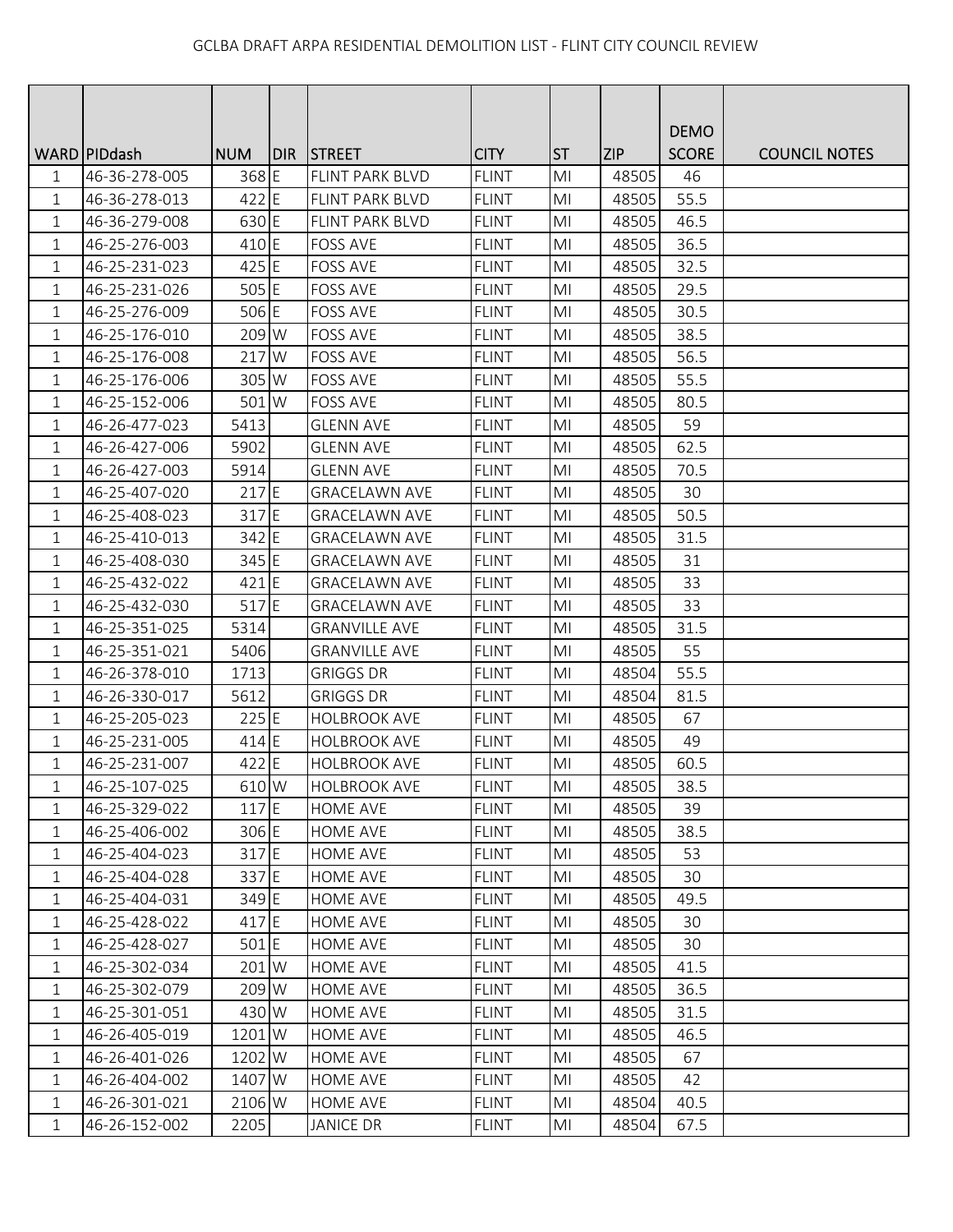|              |                 |                 |       |                    |              |                |            | <b>DEMO</b>  |                      |
|--------------|-----------------|-----------------|-------|--------------------|--------------|----------------|------------|--------------|----------------------|
|              | WARD   PID dash | <b>NUM</b>      | IDIR. | <b>STREET</b>      | <b>CITY</b>  | <b>ST</b>      | <b>ZIP</b> | <b>SCORE</b> | <b>COUNCIL NOTES</b> |
| 1            | 46-26-451-033   | 5309            |       | <b>KERMIT ST</b>   | <b>FLINT</b> | M <sub>l</sub> | 48505      | 39           |                      |
| 1            | 46-26-451-032   | 5313            |       | <b>KERMIT ST</b>   | <b>FLINT</b> | M <sub>l</sub> | 48505      | 38.5         |                      |
| $\mathbf{1}$ | 46-26-451-030   | 5321            |       | <b>KERMIT ST</b>   | <b>FLINT</b> | MI             | 48505      | 58           |                      |
| 1            | 46-36-102-028   | 5015            |       | LONGFELLOW AVE     | <b>FLINT</b> | MI             | 48505      | 37.5         |                      |
| 1            | 46-25-254-002   | 306 E           |       | <b>LORADO AVE</b>  | <b>FLINT</b> | MI             | 48505      | 31.5         |                      |
| $\mathbf{1}$ | 46-25-276-028   | 513 E           |       | LORADO AVE         | <b>FLINT</b> | M <sub>l</sub> | 48505      | 53           |                      |
| 1            | 46-25-276-030   | 521 E           |       | <b>LORADO AVE</b>  | <b>FLINT</b> | M <sub>l</sub> | 48505      | 40           |                      |
| 1            | 46-25-176-032   | 114 W           |       | LORADO AVE         | <b>FLINT</b> | M <sub>l</sub> | 48505      | 40.5         |                      |
| $\mathbf{1}$ | 46-25-154-007   | 501 W           |       | LORADO AVE         | <b>FLINT</b> | M <sub>l</sub> | 48505      | 29.5         |                      |
| 1            | 46-25-452-031   | 353 E           |       | <b>LYNDON AVE</b>  | <b>FLINT</b> | MI             | 48505      | 50           |                      |
| 1            | 46-25-478-007   | 422 E           |       | <b>LYNDON AVE</b>  | <b>FLINT</b> | MI             | 48505      | 38.5         |                      |
| $\mathbf 1$  | 46-25-476-028   | $513$ E         |       | <b>LYNDON AVE</b>  | <b>FLINT</b> | M <sub>l</sub> | 48505      | 36           |                      |
| $\mathbf 1$  | 46-25-479-008   | 626 E           |       | <b>LYNDON AVE</b>  | <b>FLINT</b> | M <sub>l</sub> | 48505      | 47           |                      |
| 1            | 46-36-203-011   | 136 E           |       | MARENGO AVE        | <b>FLINT</b> | M <sub>l</sub> | 48505      | 38.5         |                      |
| 1            | 46-36-203-021   | 230 E           |       | MARENGO AVE        | <b>FLINT</b> | MI             | 48505      | 78           |                      |
| $\mathbf 1$  | 46-36-203-029   | 330 E           |       | MARENGO AVE        | <b>FLINT</b> | MI             | 48505      | 52           |                      |
| 1            | 46-36-228-016   | 514 E           |       | <b>MARENGO AVE</b> | <b>FLINT</b> | M <sub>l</sub> | 48505      | 81.5         |                      |
| $\mathbf{1}$ | 46-36-227-052   | 609 E           |       | MARENGO AVE        | <b>FLINT</b> | MI             | 48505      | 94.5         |                      |
| 1            | 46-36-227-055   | 621 E           |       | MARENGO AVE        | <b>FLINT</b> | M <sub>l</sub> | 48505      | 57           |                      |
| 1            | 46-36-127-047   | 116 W           |       | MARENGO AVE        | <b>FLINT</b> | M <sub>l</sub> | 48505      | 44           |                      |
| 1            | 46-36-127-039   | 226 W           |       | MARENGO AVE        | <b>FLINT</b> | MI             | 48505      | 55.5         |                      |
| $\mathbf 1$  | 46-26-453-022   | 5501            |       | <b>MARJA ST</b>    | <b>FLINT</b> | M <sub>l</sub> | 48505      | 67.5         |                      |
| 1            | 46-26-403-061   | 5605            |       | <b>MARJA ST</b>    | <b>FLINT</b> | MI             | 48505      | 32.5         |                      |
| 1            | 46-26-404-010   | 6002            |       | <b>MARJA ST</b>    | <b>FLINT</b> | MI             | 48505      | 57           |                      |
| $\mathbf 1$  | 46-25-476-004   | 414 E           |       | MOTT AVE           | <b>FLINT</b> | M <sub>l</sub> | 48505      | 35           |                      |
| 1            | 46-25-476-011   | 510 E           |       | MOTT AVE           | <b>FLINT</b> | M <sub>l</sub> | 48505      | 35.5         |                      |
| 1            | 46-25-454-008   | 338 E           |       | PARKWAY AVE        | <b>FLINT</b> | MI             | 48505      | 40.5         |                      |
| 1            | 46-25-478-017   | 405 E           |       | PARKWAY AVE        | <b>FLINT</b> | MI             | 48505      | 41.5         |                      |
| 1            | 46-36-204-014   | 202 E           |       | PHILADELPHIA BLV   | <b>FLINT</b> | M <sub>l</sub> | 48505      | 50.5         |                      |
| 1            | 46-36-204-017   | $214$ E         |       | PHILADELPHIA BLV   | <b>FLINT</b> | MI             | 48505      | 57           |                      |
| 1            | 46-36-228-053   | $513$ E         |       | PHILADELPHIA BLV   | <b>FLINT</b> | M <sub>l</sub> | 48505      | 58           |                      |
| 1            | 46-36-228-057   | 605 E           |       | PHILADELPHIA BLV   | <b>FLINT</b> | MI             | 48505      | 62           |                      |
| 1            | 46-36-104-020   | 533 W           |       | PHILADELPHIA BLV   | <b>FLINT</b> | MI             | 48505      | 55.5         |                      |
| 1            | 46-36-201-023   | 330 E           |       | PIERSON RD         | <b>FLINT</b> | MI             | 48505      | 43.5         |                      |
| 1            | 46-36-126-008   | 329 W           |       | PIERSON RD         | <b>FLINT</b> | MI             | 48505      | 75.5         |                      |
| 1            | 46-36-101-017   | 525 W           |       | PIERSON RD         | <b>FLINT</b> | MI             | 48505      | 67           |                      |
| 1            | 46-25-355-017   | 628 W           |       | PIERSON RD         | <b>FLINT</b> | MI             | 48505      | 37.5         |                      |
| 1            | 46-26-476-050   | 1106 W          |       | PIERSON RD         | <b>FLINT</b> | M <sub>l</sub> | 48505      | 62.5         |                      |
| 1            | 46-26-455-022   | 1406 W          |       | PIERSON RD         | <b>FLINT</b> | M <sub>l</sub> | 48505      | 39           |                      |
| 1            | 46-25-329-034   | $130 \text{ E}$ |       | PIPER AVE          | <b>FLINT</b> | MI             | 48505      | 42           |                      |
| 1            | 46-25-403-033   | 206 E           |       | PIPER AVE          | <b>FLINT</b> | MI             | 48505      | 40           |                      |
| 1            | 46-25-402-002   | 303 E           |       | PIPER AVE          | <b>FLINT</b> | MI             | 48505      | 33.5         |                      |
| $\mathbf{1}$ | 46-25-428-004   | $414$ E         |       | PIPER AVE          | <b>FLINT</b> | M <sub>l</sub> | 48505      | 30.5         |                      |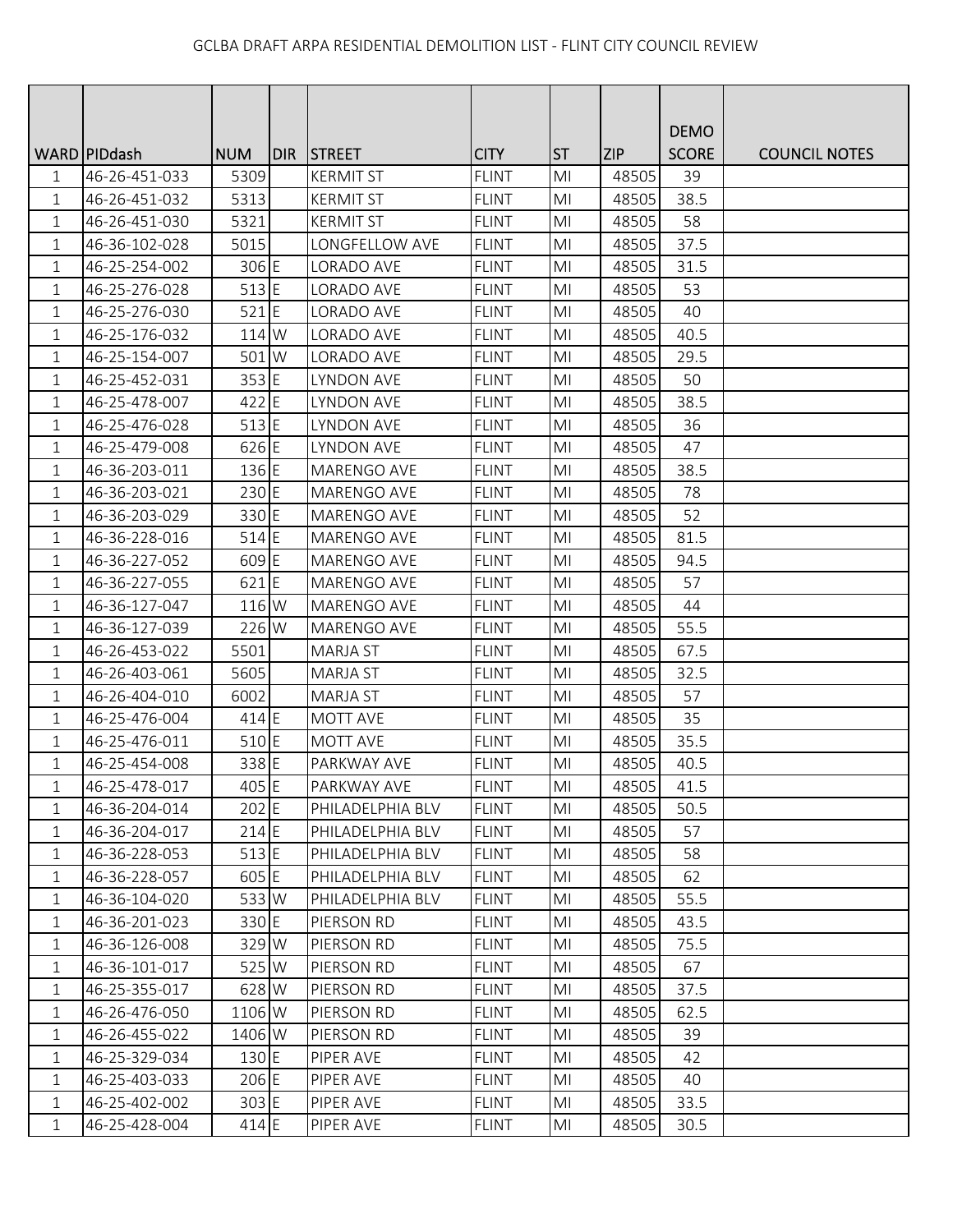|              |                |            |            |                        |              |                |            | <b>DEMO</b>  |                      |
|--------------|----------------|------------|------------|------------------------|--------------|----------------|------------|--------------|----------------------|
|              | WARD   PIDdash | <b>NUM</b> | <b>DIR</b> | <b>STREET</b>          | <b>CITY</b>  | <b>ST</b>      | <b>ZIP</b> | <b>SCORE</b> | <b>COUNCIL NOTES</b> |
| 1            | 46-25-427-013  | 645 E      |            | PIPER AVE              | <b>FLINT</b> | MI             | 48505      | 62.5         |                      |
| 1            | 46-36-201-032  | $131$ E    |            | <b>PULASKI ST</b>      | <b>FLINT</b> | MI             | 48505      | 47           |                      |
| $\mathbf{1}$ | 46-36-227-007  | 406 E      |            | <b>PULASKI ST</b>      | <b>FLINT</b> | MI             | 48505      | 57           |                      |
| $\mathbf{1}$ | 46-36-227-011  | 418 E      |            | <b>PULASKI ST</b>      | <b>FLINT</b> | MI             | 48505      | 37.5         |                      |
| $\mathbf{1}$ | 46-36-226-055  | 629 E      |            | <b>PULASKI ST</b>      | <b>FLINT</b> | M <sub>l</sub> | 48505      | 72           |                      |
| 1            | 46-36-227-028  | 650 E      |            | PULASKI ST             | <b>FLINT</b> | M <sub>l</sub> | 48505      | 59.5         |                      |
| $\mathbf 1$  | 46-36-126-034  | 310 W      |            | PULASKI ST             | <b>FLINT</b> | M <sub>l</sub> | 48505      | 61.5         |                      |
| $\mathbf{1}$ | 46-36-127-005  | 401 W      |            | <b>PULASKI ST</b>      | <b>FLINT</b> | M <sub>l</sub> | 48505      | 59.5         |                      |
| $\mathbf 1$  | 46-25-455-007  | 322 E      |            | RIDGEWAY AVE           | <b>FLINT</b> | MI             | 48505      | 35.5         |                      |
| $\mathbf 1$  | 46-25-185-002  | 106 E      |            | <b>RUSSELL AVE</b>     | <b>FLINT</b> | M <sub>l</sub> | 48505      | 33.5         |                      |
| 1            | 46-25-260-006  | 314 E      |            | <b>RUSSELL AVE</b>     | <b>FLINT</b> | MI             | 48505      | 51           |                      |
| 1            | 46-25-182-040  | 224 W      |            | <b>RUSSELL AVE</b>     | <b>FLINT</b> | MI             | 48505      | 63.5         |                      |
| $\mathbf 1$  | 46-25-181-008  | 126 E      |            | <b>RUTH AVE</b>        | <b>FLINT</b> | MI             | 48505      | 51.5         |                      |
| $\mathbf 1$  | 46-25-255-009  | 228 E      |            | <b>RUTH AVE</b>        | <b>FLINT</b> | MI             | 48505      | 36.5         |                      |
| 1            | 46-25-255-015  | 250 E      |            | <b>RUTH AVE</b>        | <b>FLINT</b> | ΜI             | 48505      | 31.5         |                      |
| $\mathbf{1}$ | 46-25-256-003  | 310 E      |            | <b>RUTH AVE</b>        | <b>FLINT</b> | MI             | 48505      | 29.5         |                      |
| $\mathbf 1$  | 46-25-278-030  | 517 E      |            | <b>RUTH AVE</b>        | <b>FLINT</b> | MI             | 48505      | 58.5         |                      |
| $\mathbf{1}$ | 46-26-404-032  | 5803       |            | <b>SALLY CT</b>        | <b>FLINT</b> | M <sub>l</sub> | 48505      | 38           |                      |
| 1            | 46-25-409-020  | 213        |            | SHERMAN AVE            | <b>FLINT</b> | M <sub>l</sub> | 48505      | 48           |                      |
| 1            | 46-25-409-027  | 237        |            | SHERMAN AVE            | <b>FLINT</b> | MI             | 48505      | 33           |                      |
| $\mathbf 1$  | 46-25-411-019  | 238        |            | SHERMAN AVE            | <b>FLINT</b> | M <sub>l</sub> | 48505      | 40           |                      |
| $\mathbf 1$  | 46-25-411-012  | 242        |            | <b>SHERMAN AVE</b>     | <b>FLINT</b> | M <sub>l</sub> | 48505      | 61.5         |                      |
| 1            | 46-36-255-028  | 141 E      |            | STEWART AVE            | <b>FLINT</b> | MI             | 48505      | 44.5         |                      |
| $\mathbf{1}$ | 46-26-407-009  | 5806       |            | <b>SUSAN ST</b>        | <b>FLINT</b> | MI             | 48505      | 57.5         |                      |
| $\mathbf 1$  | 46-26-404-023  | 6009       |            | <b>SUSAN ST</b>        | <b>FLINT</b> | MI             | 48505      | 57           |                      |
| $\mathbf 1$  | 46-26-404-021  | 6017       |            | <b>SUSAN ST</b>        | <b>FLINT</b> | MI             | 48505      | 62.5         |                      |
| $\mathbf{1}$ | 46-25-377-035  | 109        |            | <b>WESTMORELAND DR</b> | <b>FLINT</b> | MI             | 48505      | 42.5         |                      |
| 1            | 46-26-477-005  | 5502       |            | WINTHROP BLVD          | <b>FLINT</b> | M <sub>l</sub> | 48505      | 51           |                      |
| 1            | 46-25-377-002  | 5408       |            | WOODBINE DR            | <b>FLINT</b> | MI             | 48505      | 58           |                      |
| $\mathbf{1}$ | 46-25-204-015  | 354 E      |            | YORK AVE               | <b>FLINT</b> | MI             | 48505      | 39.5         |                      |
| 1            | 46-25-126-040  | 210 W      |            | YORK AVE               | <b>FLINT</b> | ΜI             | 48505      | 55           |                      |
| $\mathbf 1$  | 46-25-104-023  | 430 W      |            | YORK AVE               | <b>FLINT</b> | MI             | 48505      | 36.5         |                      |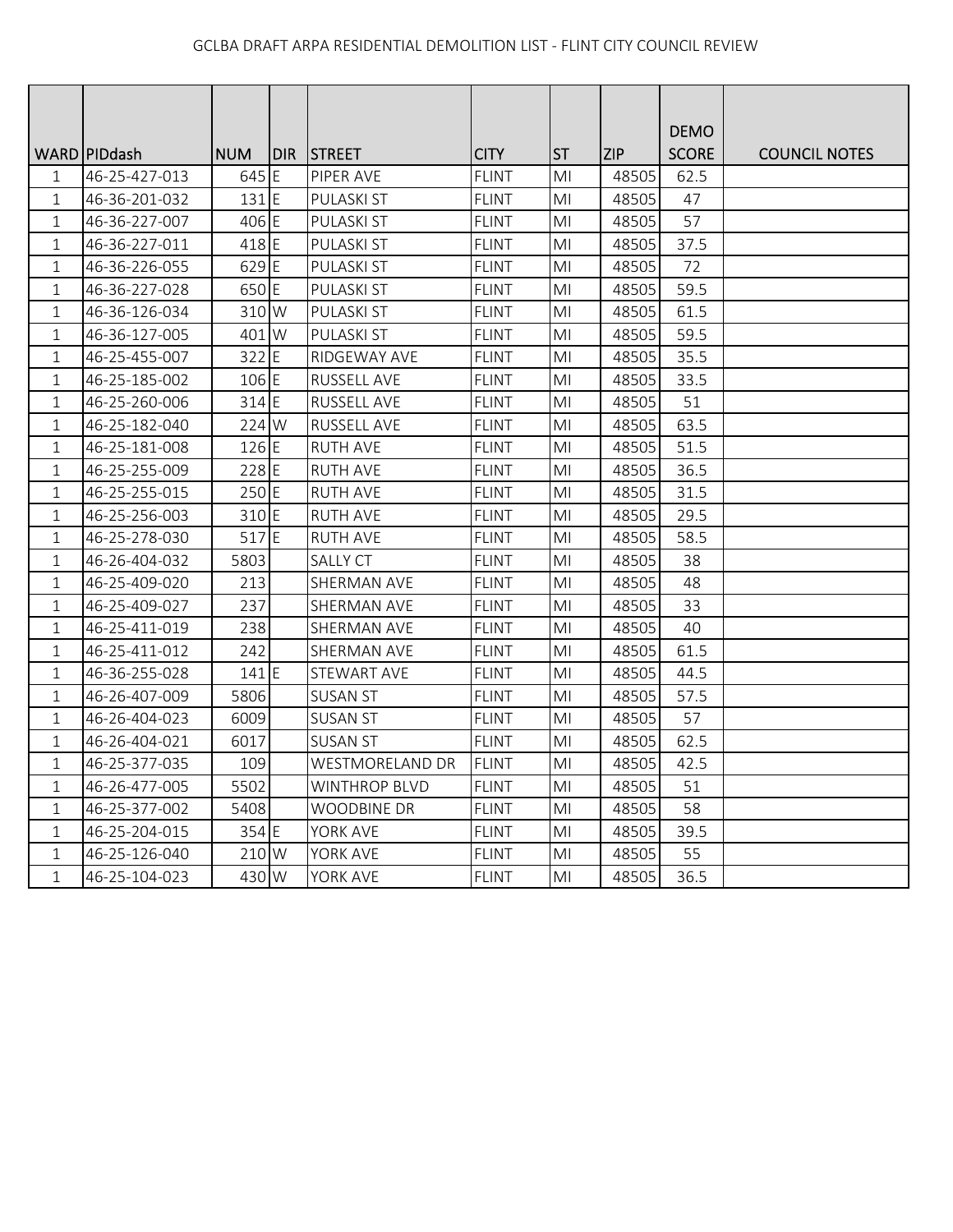|                |                 |            |      |                      |              |                |            | <b>DEMO</b>  |                      |
|----------------|-----------------|------------|------|----------------------|--------------|----------------|------------|--------------|----------------------|
|                | WARD   PID dash | <b>NUM</b> | DIR. | <b>STREET</b>        | <b>CITY</b>  | <b>ST</b>      | <b>ZIP</b> | <b>SCORE</b> | <b>COUNCIL NOTES</b> |
| 2              | 40-01-158-025   | 324 W      |      | <b>BAKER ST</b>      | <b>FLINT</b> | M <sub>l</sub> | 48505      | 29.5         |                      |
| $\overline{2}$ | 40-01-157-019   | 516 W      |      | <b>BAKER ST</b>      | <b>FLINT</b> | M <sub>l</sub> | 48505      | 33.5         |                      |
| $\overline{2}$ | 46-35-233-020   | 4811       |      | <b>BALDWIN BLVD</b>  | <b>FLINT</b> | MI             | 48505      | 48.5         |                      |
| $\overline{2}$ | 40-03-484-005   | 3427       |      | <b>BARTH ST</b>      | <b>FLINT</b> | MI             | 48504      | 76.5         |                      |
| $\overline{2}$ | 40-03-482-009   | 3436       |      | <b>BARTH ST</b>      | <b>FLINT</b> | M <sub>l</sub> | 48504      | 52.5         |                      |
| $\overline{2}$ | 40-02-401-007   | 2406       |      | <b>BASSETT PL</b>    | <b>FLINT</b> | MI             | 48504      | 44           |                      |
| $\overline{2}$ | 46-35-255-020   | 4319       |      | <b>BERGER DR</b>     | <b>FLINT</b> | M <sub>l</sub> | 48504      | 65.5         |                      |
| 2              | 46-36-176-016   | 310 W      |      | <b>BISHOP AVE</b>    | <b>FLINT</b> | MI             | 48505      | 30.5         |                      |
| $\overline{2}$ | 46-36-177-007   | 409 W      |      | <b>BISHOP AVE</b>    | <b>FLINT</b> | M <sub>l</sub> | 48505      | 36.5         |                      |
| $\overline{2}$ | 40-02-327-035   | 2313       |      | <b>BROWNELL BLVD</b> | <b>FLINT</b> | MI             | 48504      | 72.5         |                      |
| $\overline{2}$ | 46-35-377-012   | 3712       |      | <b>BROWNELL BLVD</b> | <b>FLINT</b> | MI             | 48504      | 37.5         |                      |
| $\overline{2}$ | 46-35-405-008   | 4010       |      | <b>BURGESS ST</b>    | <b>FLINT</b> | M <sub>l</sub> | 48504      | 39.5         |                      |
| $\overline{2}$ | 46-35-128-005   | 1922       |      | CHERRYLAWN DR        | <b>FLINT</b> | M <sub>l</sub> | 48504      | 83.5         |                      |
| $\overline{2}$ | 40-02-283-008   | 2530 N     |      | CHEVROLET AVE        | <b>FLINT</b> | MI             | 48504      | 39           |                      |
| $\overline{2}$ | 40-02-279-006   | 2714 N     |      | CHEVROLET AVE        | <b>FLINT</b> | MI             | 48504      | 42           |                      |
| $\overline{2}$ | 40-02-276-079   | 2805 N     |      | CHEVROLET AVE        | <b>FLINT</b> | MI             | 48504      | 60.5         |                      |
| $\overline{2}$ | 46-35-105-051   | 4809       |      | <b>CLOVERLAWN DR</b> | <b>FLINT</b> | M <sub>l</sub> | 48504      | 54           |                      |
| $\overline{2}$ | 46-35-105-048   | 4821       |      | CLOVERLAWN DR        | <b>FLINT</b> | MI             | 48504      | 74           |                      |
| $\overline{2}$ | 46-35-105-044   | 4909       |      | CLOVERLAWN DR        | <b>FLINT</b> | M <sub>l</sub> | 48504      | 63           |                      |
| $\overline{2}$ | 40-02-306-033   | 2337       |      | <b>COPEMAN BLVD</b>  | <b>FLINT</b> | M <sub>l</sub> | 48504      | 53           |                      |
| $\overline{2}$ | 40-01-153-007   | 413 W      |      | DARTMOUTH ST         | <b>FLINT</b> | MI             | 48505      | 37.5         |                      |
| $\overline{2}$ | 40-01-152-019   | 422 W      |      | <b>DARTMOUTH ST</b>  | <b>FLINT</b> | MI             | 48505      | 32           |                      |
| $\overline{2}$ | 40-02-177-012   | 1509 W     |      | DARTMOUTH ST         | <b>FLINT</b> | MI             | 48504      | 61           |                      |
| $\overline{2}$ | 40-02-131-021   | 1820 W     |      | DARTMOUTH ST         | <b>FLINT</b> | M <sub>l</sub> | 48504      | 39           |                      |
| $\overline{2}$ | 40-02-403-014   | 2330       |      | <b>DELMAR AVE</b>    | <b>FLINT</b> | MI             | 48504      | 31.5         |                      |
| $\overline{2}$ | 40-02-403-012   | 2338       |      | <b>DELMAR AVE</b>    | <b>FLINT</b> | M <sub>l</sub> | 48504      | 30.5         |                      |
| $\overline{2}$ | 40-01-102-025   | 324 W      |      | DEWEY ST             | <b>FLINT</b> | M <sub>l</sub> | 48505      | 61.5         |                      |
| 2              | 40-01-102-035   | 410 W      |      | <b>DEWEY ST</b>      | <b>FLINT</b> | MI             | 48505      | 77           |                      |
| $\overline{2}$ | 40-01-101-015   | 614 W      |      | <b>DEWEY ST</b>      | <b>FLINT</b> | M <sub>l</sub> | 48505      | 44           |                      |
| $\overline{2}$ | 46-35-478-014   | 3706       |      | <b>DONNELLY ST</b>   | <b>FLINT</b> | MI             | 48504      | 33.5         |                      |
| $\overline{2}$ | 46-35-477-022   | 3817       |      | <b>DONNELLY ST</b>   | <b>FLINT</b> | M <sub>l</sub> | 48504      | 38.5         |                      |
| 2              | 46-35-429-040   | 4009       |      | <b>DONNELLY ST</b>   | <b>FLINT</b> | MI             | 48504      | 37.5         |                      |
| $\overline{2}$ | 46-35-430-017   | 4014       |      | <b>DONNELLY ST</b>   | <b>FLINT</b> | M <sub>l</sub> | 48504      | 52           |                      |
| $\overline{2}$ | 46-35-429-023   | 4133       |      | <b>DONNELLY ST</b>   | <b>FLINT</b> | MI             | 48504      | 61           |                      |
| $\overline{2}$ | 40-02-429-033   | 2213       |      | <b>DUPONT ST</b>     | <b>FLINT</b> | MI             | 48504      | 40           |                      |
| $\overline{2}$ | 40-02-277-029   | 2901       |      | <b>DUPONT ST</b>     | <b>FLINT</b> | MI             | 48504      | 60.5         |                      |
| 2              | 40-02-277-030   | 2921       |      | <b>DUPONT ST</b>     | <b>FLINT</b> | MI             | 48504      | 36.5         |                      |
| $\overline{2}$ | 46-35-485-026   | 3421       |      | <b>DUPONT ST</b>     | <b>FLINT</b> | M <sub>l</sub> | 48504      | 50           |                      |
| $\overline{2}$ | 46-35-279-011   | 4524       |      | <b>EDWARDS AVE</b>   | <b>FLINT</b> | M <sub>l</sub> | 48505      | 53.5         |                      |
| 2              | 46-36-179-027   | 127 W      |      | <b>ELDRIDGE AVE</b>  | <b>FLINT</b> | MI             | 48505      | 37.5         |                      |
| 2              | 46-36-178-042   | 318 W      |      | <b>ELDRIDGE AVE</b>  | <b>FLINT</b> | M <sub>l</sub> | 48505      | 33.5         |                      |
| $\overline{2}$ | 46-36-178-029   | 430 W      |      | ELDRIDGE AVE         | <b>FLINT</b> | MI             | 48505      | 33           |                      |
| $\overline{2}$ | 46-36-153-040   | 540 W      |      | ELDRIDGE AVE         | <b>FLINT</b> | M <sub>l</sub> | 48505      | 33           |                      |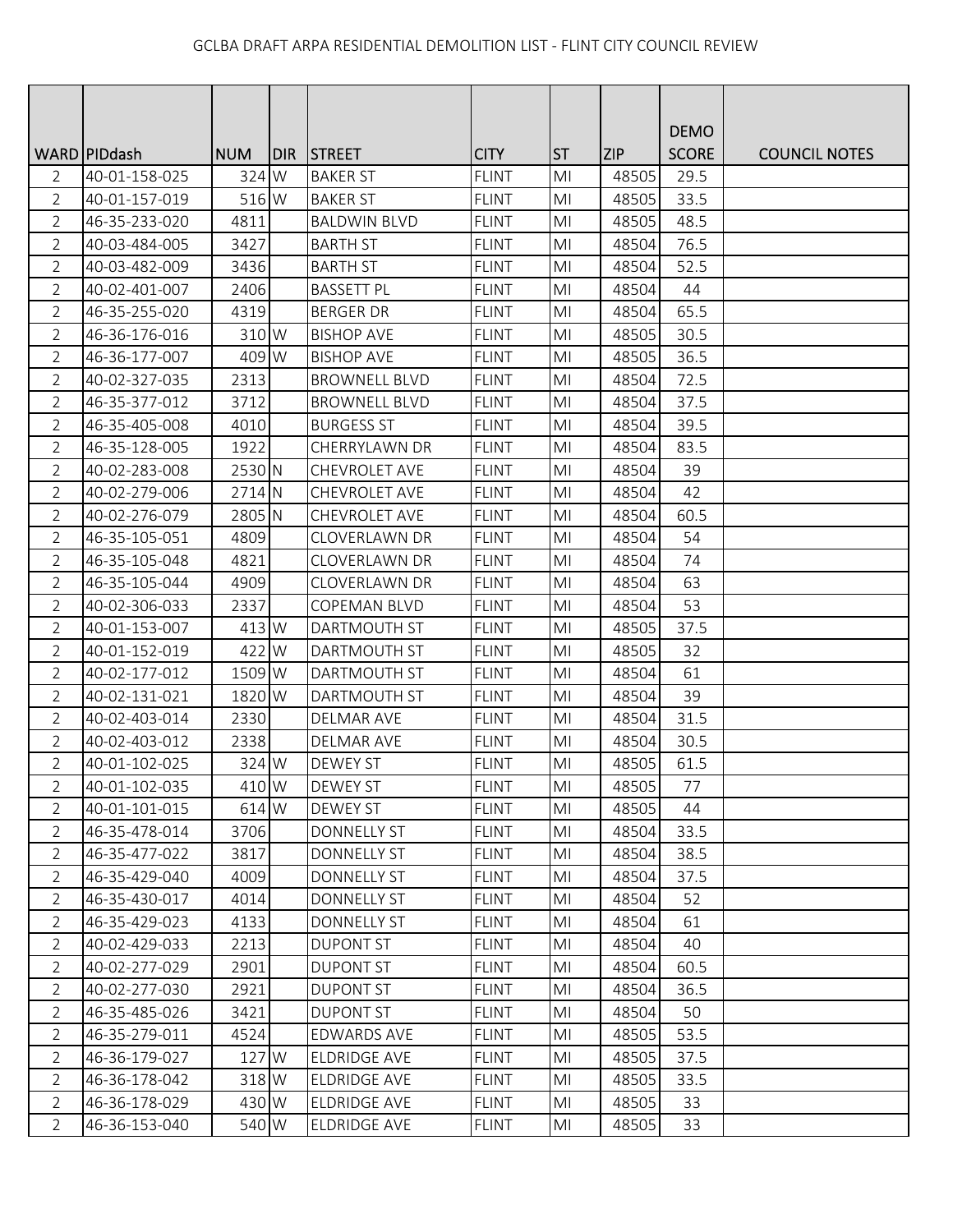|                |                 |            |     |                        |              |                |            | <b>DEMO</b>  |                      |
|----------------|-----------------|------------|-----|------------------------|--------------|----------------|------------|--------------|----------------------|
|                | WARD   PID dash | <b>NUM</b> | DIR | <b>STREET</b>          | <b>CITY</b>  | <b>ST</b>      | <b>ZIP</b> | <b>SCORE</b> | <b>COUNCIL NOTES</b> |
| 2              | 46-36-153-026   | 646 W      |     | <b>ELDRIDGE AVE</b>    | <b>FLINT</b> | M <sub>l</sub> | 48505      | 36.5         |                      |
| $\overline{2}$ | 40-02-201-012   | 3118       |     | <b>FLEMING RD</b>      | <b>FLINT</b> | M <sub>l</sub> | 48504      | 63.5         |                      |
| $\overline{2}$ | 40-02-201-010   | 3128       |     | <b>FLEMING RD</b>      | <b>FLINT</b> | MI             | 48504      | 62           |                      |
| $\overline{2}$ | 40-02-126-075   | 3213       |     | <b>FLEMING RD</b>      | <b>FLINT</b> | MI             | 48504      | 62           |                      |
| $\overline{2}$ | 40-02-126-022   | 3327       |     | <b>FLEMING RD</b>      | <b>FLINT</b> | M <sub>l</sub> | 48504      | 45.5         |                      |
| $\overline{2}$ | 46-36-177-057   | 202 W      |     | <b>FLINT PARK BLVD</b> | <b>FLINT</b> | MI             | 48505      | 53.5         |                      |
| $\overline{2}$ | 46-36-178-013   | 309 W      |     | FLINT PARK BLVD        | <b>FLINT</b> | M <sub>l</sub> | 48505      | 37           |                      |
| 2              | 46-36-152-046   | 542 W      |     | <b>FLINT PARK BLVD</b> | <b>FLINT</b> | MI             | 48505      | 56.5         |                      |
| $\overline{2}$ | 46-36-152-025   | 634 W      |     | FLINT PARK BLVD        | <b>FLINT</b> | MI             | 48505      | 56.5         |                      |
| $\overline{2}$ | 40-02-455-016   | 1909       |     | FOREST HILL AVE        | <b>FLINT</b> | M <sub>l</sub> | 48504      | 60           |                      |
| $\overline{2}$ | 40-02-451-026   | 2113       |     | <b>FOREST HILL AVE</b> | <b>FLINT</b> | MI             | 48504      | 42.5         |                      |
| $\overline{2}$ | 40-02-452-009   | 2152       |     | FOREST HILL AVE        | <b>FLINT</b> | M <sub>l</sub> | 48504      | 37           |                      |
| $\overline{2}$ | 40-02-404-016   | 2310       |     | FOREST HILL AVE        | <b>FLINT</b> | M <sub>l</sub> | 48504      | 60.5         |                      |
| $\overline{2}$ | 46-35-458-038   | 3506       |     | FOREST HILL AVE        | <b>FLINT</b> | M <sub>l</sub> | 48504      | 36.5         |                      |
| $\overline{2}$ | 46-35-405-011   | 4033       |     | FOREST HILL AVE        | <b>FLINT</b> | MI             | 48504      | 38           |                      |
| $\overline{2}$ | 40-01-108-025   | 324 W      |     | <b>GENESEE ST</b>      | <b>FLINT</b> | MI             | 48505      | 42.5         |                      |
| $\overline{2}$ | 40-02-207-007   | 1219 W     |     | <b>GENESEE ST</b>      | <b>FLINT</b> | M <sub>l</sub> | 48504      | 50.5         |                      |
| $\overline{2}$ | 40-02-132-037   | 1601 W     |     | <b>GENESEE ST</b>      | <b>FLINT</b> | MI             | 48504      | 81.5         |                      |
| $\overline{2}$ | 40-02-130-015   | 1614 W     |     | <b>GENESEE ST</b>      | <b>FLINT</b> | M <sub>l</sub> | 48504      | 57.5         |                      |
| $\overline{2}$ | 40-02-131-008   | 1901 W     |     | <b>GENESEE ST</b>      | <b>FLINT</b> | M <sub>l</sub> | 48504      | 38.5         |                      |
| $\overline{2}$ | 46-35-277-010   | 4610       |     | <b>GLENN AVE</b>       | <b>FLINT</b> | MI             | 48505      | 53.5         |                      |
| $\overline{2}$ | 46-35-131-007   | 4512       |     | <b>GREENLAWN DR</b>    | <b>FLINT</b> | M <sub>l</sub> | 48504      | 37.5         |                      |
| $\overline{2}$ | 46-35-130-028   | 4601       |     | <b>GREENLAWN DR</b>    | <b>FLINT</b> | MI             | 48504      | 75.5         |                      |
| $\overline{2}$ | 40-02-477-003   | 907 W      |     | <b>HAMILTON AVE</b>    | <b>FLINT</b> | M <sub>l</sub> | 48504      | 32           |                      |
| $\overline{2}$ | 40-02-452-002   | 1209 W     |     | <b>HAMILTON AVE</b>    | <b>FLINT</b> | MI             | 48504      | 39           |                      |
| $\overline{2}$ | 40-02-402-017   | 2302       |     | <b>HUMBOLDT AVE</b>    | <b>FLINT</b> | M <sub>l</sub> | 48504      | 40           |                      |
| $\overline{2}$ | 40-02-401-033   | 2317       |     | <b>HUMBOLDT AVE</b>    | <b>FLINT</b> | M <sub>l</sub> | 48504      | 42.5         |                      |
| 2              | 40-02-401-032   | 2321       |     | <b>HUMBOLDT AVE</b>    | <b>FLINT</b> | MI             | 48504      | 50.5         |                      |
| $\overline{2}$ | 40-02-402-005   | 2406       |     | <b>HUMBOLDT AVE</b>    | <b>FLINT</b> | MI             | 48504      | 35.5         |                      |
| $\overline{2}$ | 40-01-153-001   | 2816       |     | <b>IROQUOIS AVE</b>    | <b>FLINT</b> | MI             | 48505      | 57           |                      |
| $\overline{2}$ | 40-01-105-020   | 3119       |     | <b>IROQUOIS AVE</b>    | <b>FLINT</b> | M <sub>l</sub> | 48505      | 40.5         |                      |
| 2              | 40-01-177-030   | 116 W      |     | <b>JACKSON AVE</b>     | <b>FLINT</b> | MI             | 48505      | 52.5         |                      |
| $\overline{2}$ | 40-01-178-013   | 125 W      |     | <b>JACKSON AVE</b>     | <b>FLINT</b> | M <sub>l</sub> | 48505      | 49.5         |                      |
| $\overline{2}$ | 40-01-177-020   | 216 W      |     | <b>JACKSON AVE</b>     | <b>FLINT</b> | M <sub>l</sub> | 48505      | 31.5         |                      |
| $\overline{2}$ | 40-01-177-019   | 220 W      |     | <b>JACKSON AVE</b>     | <b>FLINT</b> | MI             | 48505      | 57           |                      |
| $\overline{2}$ | 40-01-153-029   | 312 W      |     | <b>JACKSON AVE</b>     | <b>FLINT</b> | MI             | 48505      | 33           |                      |
| 2              | 40-01-153-020   | 418 W      |     | <b>JACKSON AVE</b>     | <b>FLINT</b> | MI             | 48505      | 32           |                      |
| $\overline{2}$ | 40-01-153-019   | 422 W      |     | <b>JACKSON AVE</b>     | <b>FLINT</b> | M <sub>l</sub> | 48505      | 36           |                      |
| $\overline{2}$ | 40-02-278-025   | 730 W      |     | <b>JACKSON AVE</b>     | <b>FLINT</b> | M <sub>l</sub> | 48504      | 56.5         |                      |
| $\overline{2}$ | 40-01-128-003   | 221 W      |     | <b>JAMIESON ST</b>     | <b>FLINT</b> | MI             | 48505      | 65.5         |                      |
| 2              | 40-01-127-018   | 224 W      |     | <b>JAMIESON ST</b>     | <b>FLINT</b> | M <sub>l</sub> | 48505      | 54           |                      |
| $\overline{2}$ | 40-01-105-010   | 521 W      |     | <b>JAMIESON ST</b>     | <b>FLINT</b> | MI             | 48505      | 63           |                      |
| $\overline{2}$ | 40-02-309-014   | 2322       |     | <b>KELLAR AVE</b>      | <b>FLINT</b> | MI             | 48504      | 55.5         |                      |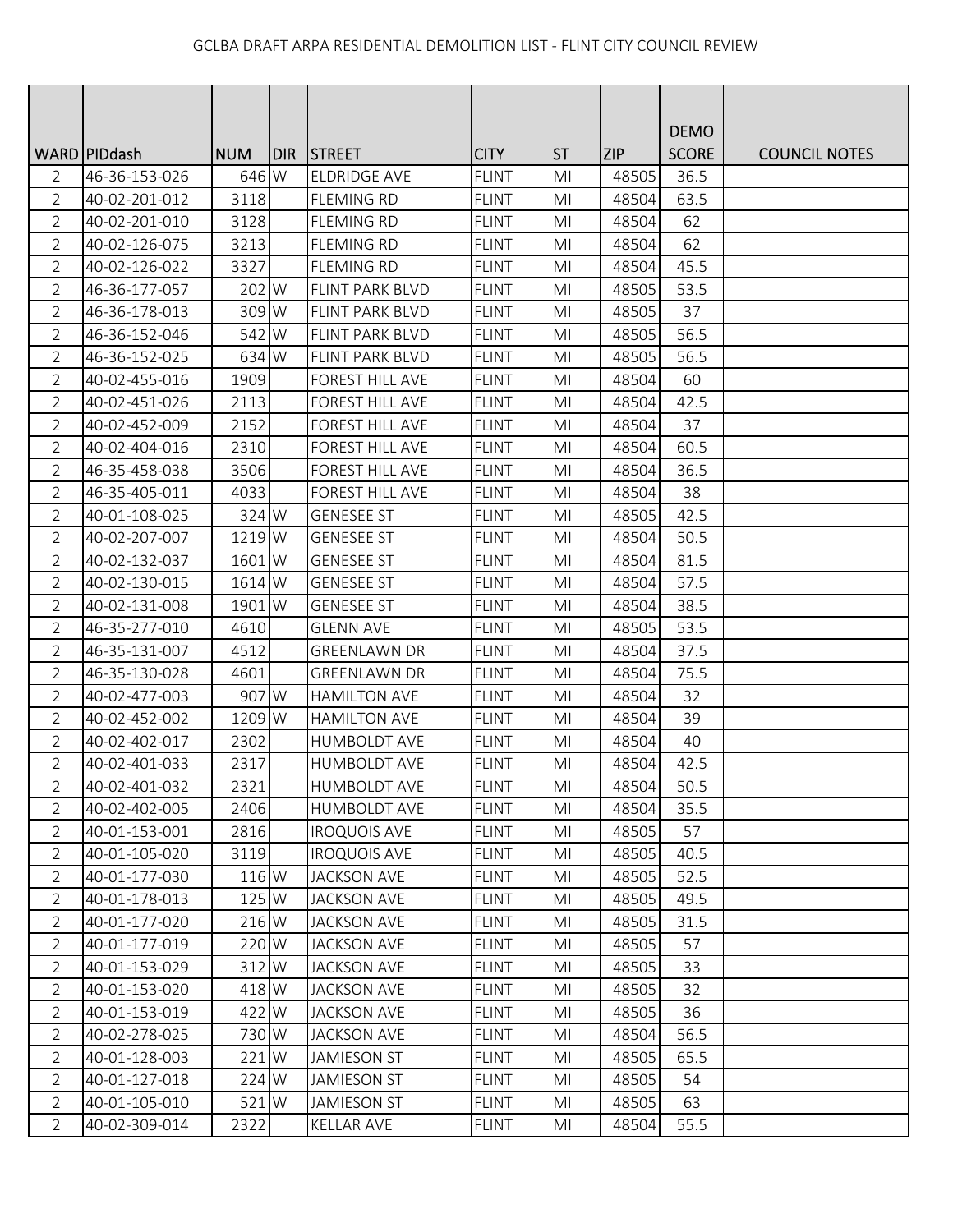|                |                 |            |     |                   |              |                |            | <b>DEMO</b>  |                      |
|----------------|-----------------|------------|-----|-------------------|--------------|----------------|------------|--------------|----------------------|
|                | WARD   PID dash | <b>NUM</b> | DIR | <b>STREET</b>     | <b>CITY</b>  | <b>ST</b>      | <b>ZIP</b> | <b>SCORE</b> | <b>COUNCIL NOTES</b> |
| 2              | 40-02-155-007   | 2630       |     | <b>KELLAR AVE</b> | <b>FLINT</b> | M <sub>l</sub> | 48504      | 35.5         |                      |
| $\overline{2}$ | 40-02-104-007   | 3306       |     | <b>KELLAR AVE</b> | <b>FLINT</b> | M <sub>l</sub> | 48504      | 38           |                      |
| $\overline{2}$ | 46-35-360-014   | 3402       |     | <b>KELLAR AVE</b> | <b>FLINT</b> | M <sub>l</sub> | 48504      | 66           |                      |
| $\overline{2}$ | 46-35-359-026   | 3503       |     | <b>KELLAR AVE</b> | <b>FLINT</b> | MI             | 48504      | 60           |                      |
| $\overline{2}$ | 46-35-359-018   | 3617       |     | <b>KELLAR AVE</b> | <b>FLINT</b> | MI             | 48504      | 56.5         |                      |
| $\overline{2}$ | 46-35-354-027   | 3805       |     | <b>KELLAR AVE</b> | <b>FLINT</b> | M <sub>l</sub> | 48504      | 71.5         |                      |
| $\overline{2}$ | 40-02-404-032   | 2317       |     | LAWNDALE AVE      | <b>FLINT</b> | M <sub>l</sub> | 48504      | 30.5         |                      |
| $\overline{2}$ | 40-02-404-026   | 2405       |     | LAWNDALE AVE      | <b>FLINT</b> | M <sub>l</sub> | 48504      | 54.5         |                      |
| $\overline{2}$ | 40-02-259-011   | 2514       |     | LAWNDALE AVE      | <b>FLINT</b> | MI             | 48504      | 35           |                      |
| $\overline{2}$ | 40-02-254-004   | 2645       |     | LAWNDALE AVE      | <b>FLINT</b> | MI             | 48504      | 35.5         |                      |
| $\overline{2}$ | 40-02-204-010   | 3124       |     | LAWNDALE AVE      | <b>FLINT</b> | MI             | 48504      | 60.5         |                      |
| $\overline{2}$ | 46-35-459-026   | 3509       |     | LAWNDALE AVE      | <b>FLINT</b> | M <sub>l</sub> | 48504      | 31           |                      |
| $\overline{2}$ | 46-35-384-002   | 3618       |     | LE ERDA AVE       | <b>FLINT</b> | M <sub>l</sub> | 48504      | 57           |                      |
| $\overline{2}$ | 46-35-379-005   | 3818       |     | LE ERDA AVE       | <b>FLINT</b> | M <sub>l</sub> | 48504      | 56.5         |                      |
| $\overline{2}$ | 46-35-329-034   | 4033       |     | LE ERDA AVE       | <b>FLINT</b> | MI             | 48504      | 41.5         |                      |
| $\overline{2}$ | 46-35-329-033   | 4109       |     | LE ERDA AVE       | <b>FLINT</b> | MI             | 48504      | 68           |                      |
| $\overline{2}$ | 40-01-153-031   | 2811       |     | <b>MASON ST</b>   | <b>FLINT</b> | MI             | 48505      | 31.5         |                      |
| $\overline{2}$ | 40-01-106-029   | 3117       |     | <b>MASON ST</b>   | <b>FLINT</b> | MI             | 48505      | 34           |                      |
| $\overline{2}$ | 46-36-378-011   | 3606       |     | <b>MASON ST</b>   | <b>FLINT</b> | M <sub>l</sub> | 48505      | 84           |                      |
| $\overline{2}$ | 46-36-378-009   | 3614       |     | <b>MASON ST</b>   | <b>FLINT</b> | MI             | 48505      | 53.5         |                      |
| $\overline{2}$ | 46-36-378-007   | 3622       |     | <b>MASON ST</b>   | <b>FLINT</b> | MI             | 48505      | 35           |                      |
| $\overline{2}$ | 46-36-378-006   | 3626       |     | <b>MASON ST</b>   | <b>FLINT</b> | MI             | 48505      | 35           |                      |
| $\overline{2}$ | 46-36-376-022   | 3705       |     | <b>MASON ST</b>   | <b>FLINT</b> | MI             | 48505      | 40           |                      |
| $\overline{2}$ | 46-36-376-019   | 3713       |     | <b>MASON ST</b>   | <b>FLINT</b> | MI             | 48505      | 47.5         |                      |
| $\overline{2}$ | 40-01-128-027   | 120 W      |     | MC CLELLAN ST     | <b>FLINT</b> | M <sub>l</sub> | 48505      | 62.5         |                      |
| $\overline{2}$ | 40-02-130-012   | 1503 W     |     | MC CLELLAN ST     | <b>FLINT</b> | M <sub>l</sub> | 48504      | 64           |                      |
| $\overline{2}$ | 40-02-477-015   | 2018       |     | MILBOURNE AVE     | <b>FLINT</b> | MI             | 48504      | 35.5         |                      |
| 2              | 40-02-477-010   | 2108       |     | MILBOURNE AVE     | <b>FLINT</b> | MI             | 48504      | 49.5         |                      |
| $\overline{2}$ | 40-02-477-007   | 2126       |     | MILBOURNE AVE     | <b>FLINT</b> | M <sub>l</sub> | 48504      | 50           |                      |
| $\overline{2}$ | 40-02-427-011   | 2228       |     | MILBOURNE AVE     | <b>FLINT</b> | MI             | 48504      | 50.5         |                      |
| $\overline{2}$ | 40-02-426-021   | 2303       |     | MILBOURNE AVE     | <b>FLINT</b> | M <sub>l</sub> | 48504      | 61           |                      |
| $\overline{2}$ | 40-02-427-005   | 2312       |     | MILBOURNE AVE     | <b>FLINT</b> | M <sub>l</sub> | 48504      | 49.5         |                      |
| $\overline{2}$ | 40-02-281-018   | 2513       |     | MILBOURNE AVE     | <b>FLINT</b> | M <sub>l</sub> | 48504      | 59           |                      |
| $\overline{2}$ | 40-02-282-010   | 2522       |     | MILBOURNE AVE     | <b>FLINT</b> | MI             | 48504      | 61           |                      |
| $\overline{2}$ | 40-02-282-009   | 2526       |     | MILBOURNE AVE     | <b>FLINT</b> | MI             | 48504      | 59           |                      |
| $\overline{2}$ | 46-35-481-025   | 3421       |     | MILBOURNE AVE     | <b>FLINT</b> | MI             | 48504      | 30.5         |                      |
| $\overline{2}$ | 46-35-482-007   | 3514       |     | MILBOURNE AVE     | <b>FLINT</b> | MI             | 48504      | 32.5         |                      |
| $\overline{2}$ | 46-35-481-016   | 3605       |     | MILBOURNE AVE     | <b>FLINT</b> | M <sub>l</sub> | 48504      | 31.5         |                      |
| $\overline{2}$ | 46-35-482-003   | 3606       |     | MILBOURNE AVE     | <b>FLINT</b> | M <sub>l</sub> | 48504      | 48.5         |                      |
| $\overline{2}$ | 46-35-481-015   | 3609       |     | MILBOURNE AVE     | <b>FLINT</b> | MI             | 48504      | 30.5         |                      |
| $\overline{2}$ | 46-35-482-001   | 3614       |     | MILBOURNE AVE     | <b>FLINT</b> | MI             | 48504      | 48.5         |                      |
| $\overline{2}$ | 46-35-429-021   | 4002       |     | MILBOURNE AVE     | <b>FLINT</b> | MI             | 48504      | 38           |                      |
| $\overline{2}$ | 46-35-429-013   | 4030       |     | MILBOURNE AVE     | <b>FLINT</b> | M <sub>l</sub> | 48504      | 57.5         |                      |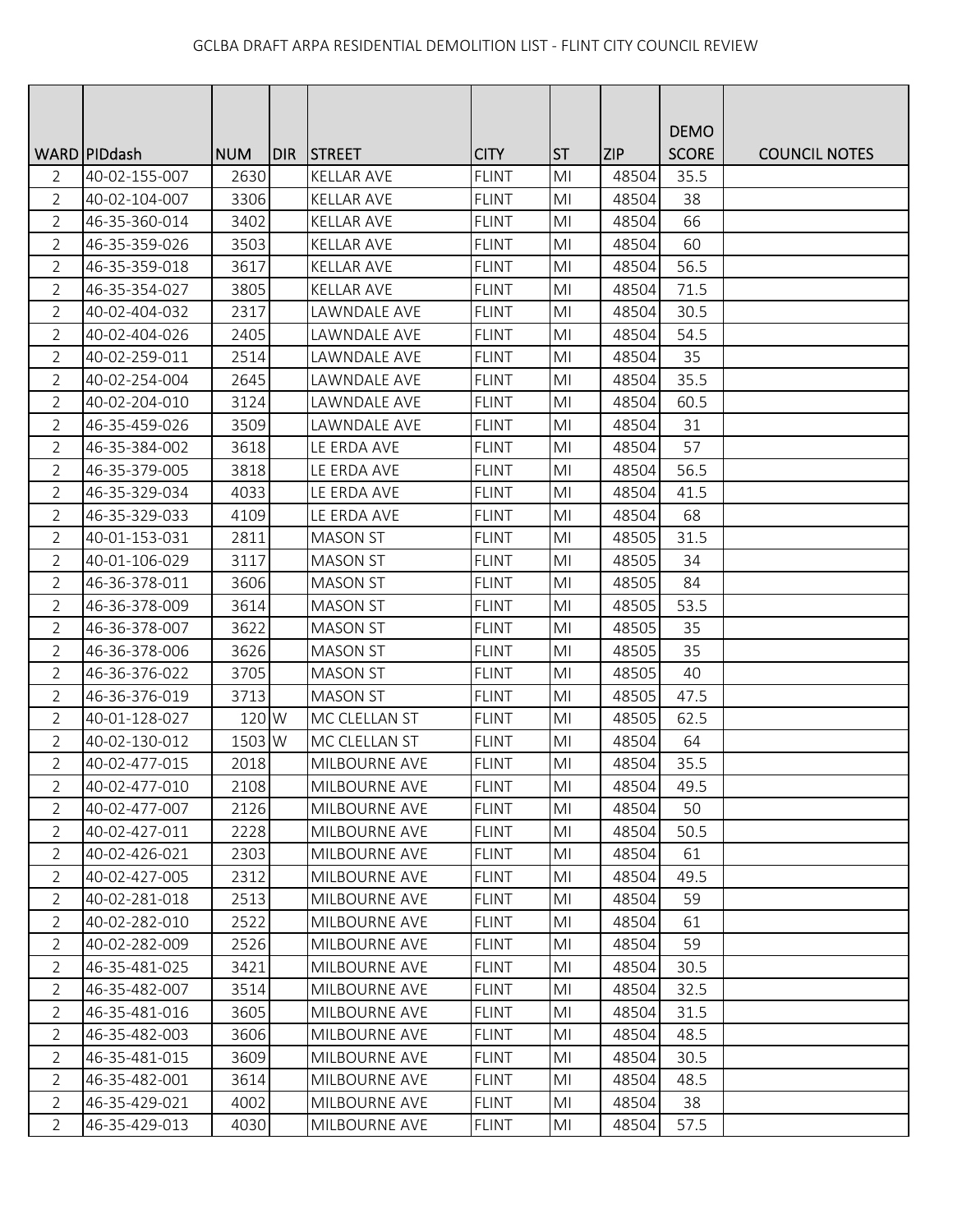|                |                 |            |     |                       |              |                |            | <b>DEMO</b>  |                      |
|----------------|-----------------|------------|-----|-----------------------|--------------|----------------|------------|--------------|----------------------|
|                | WARD   PID dash | <b>NUM</b> | DIR | <b>STREET</b>         | <b>CITY</b>  | <b>ST</b>      | <b>ZIP</b> | <b>SCORE</b> | <b>COUNCIL NOTES</b> |
| 2              | 46-35-426-011   | 902 W      |     | <b>MOORE ST</b>       | <b>FLINT</b> | M <sub>l</sub> | 48504      | 70.5         |                      |
| $\overline{2}$ | 40-02-478-025   | 2113       |     | <b>MT ELLIOTT AVE</b> | <b>FLINT</b> | M <sub>l</sub> | 48504      | 36           |                      |
| $\overline{2}$ | 40-02-428-020   | 2401       |     | MT ELLIOTT AVE        | <b>FLINT</b> | MI             | 48504      | 49           |                      |
| $\overline{2}$ | 40-02-283-023   | 2513       |     | MT ELLIOTT AVE        | <b>FLINT</b> | MI             | 48504      | 60.5         |                      |
| $\overline{2}$ | 40-02-284-009   | 2530       |     | MT ELLIOTT AVE        | <b>FLINT</b> | M <sub>l</sub> | 48504      | 32.5         |                      |
| $\overline{2}$ | 40-01-102-011   | 327 W      |     | PASADENA AVE          | <b>FLINT</b> | MI             | 48504      | 39           |                      |
| $\overline{2}$ | 40-01-102-009   | 405 W      |     | PASADENA AVE          | <b>FLINT</b> | M <sub>l</sub> | 48505      | 38           |                      |
| $\overline{2}$ | 40-01-102-005   | 425 W      |     | PASADENA AVE          | <b>FLINT</b> | M <sub>l</sub> | 48505      | 38           |                      |
| $\overline{2}$ | 40-02-126-021   | 1605 W     |     | PASADENA AVE          | <b>FLINT</b> | M <sub>l</sub> | 48504      | 63.5         |                      |
| $\overline{2}$ | 46-35-384-038   | 1706 W     |     | PASADENA AVE          | <b>FLINT</b> | M <sub>l</sub> | 48504      | 46           |                      |
| $\overline{2}$ | 40-02-126-006   | 1901 W     |     | PASADENA AVE          | <b>FLINT</b> | MI             | 48504      | 62.5         |                      |
| $\overline{2}$ | 40-02-453-027   | 1102 W     |     | <b>PATERSON ST</b>    | <b>FLINT</b> | M <sub>l</sub> | 48504      | 39           |                      |
| $\overline{2}$ | 40-02-454-009   | 1401 W     |     | <b>PATERSON ST</b>    | <b>FLINT</b> | M <sub>l</sub> | 48504      | 42.5         |                      |
| $\overline{2}$ | 40-02-405-034   | 2225       |     | PROCTOR AVE           | <b>FLINT</b> | M <sub>l</sub> | 48504      | 30.5         |                      |
| $\overline{2}$ | 40-02-259-014   | 2535       |     | PROCTOR AVE           | <b>FLINT</b> | MI             | 48504      | 38.5         |                      |
| $\overline{2}$ | 40-02-226-018   | 3108       |     | PROCTOR AVE           | <b>FLINT</b> | MI             | 48504      | 85.5         |                      |
| $\overline{2}$ | 46-35-476-003   | 3910       |     | <b>PROCTOR AVE</b>    | <b>FLINT</b> | M <sub>l</sub> | 48504      | 50.5         |                      |
| $\overline{2}$ | 46-35-484-026   | 3413       |     | <b>RACE ST</b>        | <b>FLINT</b> | MI             | 48504      | 30.5         |                      |
| $\overline{2}$ | 46-35-479-020   | 3905       |     | RACE ST               | <b>FLINT</b> | M <sub>l</sub> | 48504      | 33           |                      |
| $\overline{2}$ | 40-01-180-010   | 131 W      |     | <b>RANKIN ST</b>      | <b>FLINT</b> | M <sub>l</sub> | 48505      | 47.5         |                      |
| $\overline{2}$ | 40-01-180-003   | 225 W      |     | <b>RANKIN ST</b>      | <b>FLINT</b> | MI             | 48505      | 51.5         |                      |
| $\overline{2}$ | 40-01-156-027   | 312 W      |     | <b>RANKIN ST</b>      | <b>FLINT</b> | MI             | 48505      | 56.5         |                      |
| $\overline{2}$ | 40-01-158-013   | 323 W      |     | <b>RANKIN ST</b>      | <b>FLINT</b> | MI             | 48505      | 31.5         |                      |
| $\overline{2}$ | 40-01-158-012   | 327 W      |     | <b>RANKIN ST</b>      | <b>FLINT</b> | M <sub>l</sub> | 48505      | 39           |                      |
| $\overline{2}$ | 40-01-157-021   | 501 W      |     | <b>RANKIN ST</b>      | <b>FLINT</b> | MI             | 48505      | 39.5         |                      |
| $\overline{2}$ | 40-02-280-020   | 702 W      |     | <b>RANKIN ST</b>      | <b>FLINT</b> | M <sub>l</sub> | 48504      | 42.5         |                      |
| $\overline{2}$ | 46-36-382-015   | 3505       |     | <b>ROBIN ST</b>       | <b>FLINT</b> | M <sub>l</sub> | 48505      | 42.5         |                      |
| 2              | 46-35-154-029   | 2322       |     | SANTA BARBARA DR      | FLINT        | MI             | 48504      | 57.5         |                      |
| $\overline{2}$ | 40-02-308-004   | 2434       |     | <b>SENECA ST</b>      | <b>FLINT</b> | MI             | 48504      | 60.5         |                      |
| $\overline{2}$ | 40-02-153-023   | 2715       |     | SENECA ST             | <b>FLINT</b> | MI             | 48504      | 37.5         |                      |
| 2              | 40-02-109-011   | 2914       |     | SENECA ST             | <b>FLINT</b> | M <sub>l</sub> | 48504      | 48           |                      |
| 2              | 40-02-109-006   | 3018       |     | <b>SENECA ST</b>      | <b>FLINT</b> | MI             | 48504      | 35.5         |                      |
| $\overline{2}$ | 40-02-108-028   | 3021       |     | SENECA ST             | <b>FLINT</b> | MI             | 48504      | 51           |                      |
| $\overline{2}$ | 40-02-108-025   | 3109       |     | SENECA ST             | <b>FLINT</b> | MI             | 48504      | 51.5         |                      |
| 2              | 40-02-109-001   | 3112       |     | SENECA ST             | <b>FLINT</b> | MI             | 48504      | 37.5         |                      |
| $\overline{2}$ | 46-35-358-015   | 3605       |     | <b>SENECA ST</b>      | <b>FLINT</b> | MI             | 48504      | 32.5         |                      |
| 2              | 46-35-458-025   | 3513       |     | STERLING ST           | <b>FLINT</b> | MI             | 48504      | 40.5         |                      |
| $\overline{2}$ | 46-35-454-016   | 3706       |     | STERLING ST           | <b>FLINT</b> | M <sub>l</sub> | 48504      | 31           |                      |
| $\overline{2}$ | 46-36-180-017   | 301 W      |     | STEWART AVE           | <b>FLINT</b> | M <sub>l</sub> | 48505      | 43.5         |                      |
| 2              | 46-36-179-048   | 308 W      |     | STEWART AVE           | <b>FLINT</b> | MI             | 48505      | 66.5         |                      |
| 2              | 46-36-180-003   | 425 W      |     | STEWART AVE           | <b>FLINT</b> | MI             | 48505      | 43.5         |                      |
| $\overline{2}$ | 46-35-257-006   | 1201 W     |     | STEWART AVE           | <b>FLINT</b> | MI             | 48504      | 40.5         |                      |
| $\overline{2}$ | 46-35-152-025   | 2416 W     |     | STEWART AVE           | <b>FLINT</b> | MI             | 48504      | 41.5         |                      |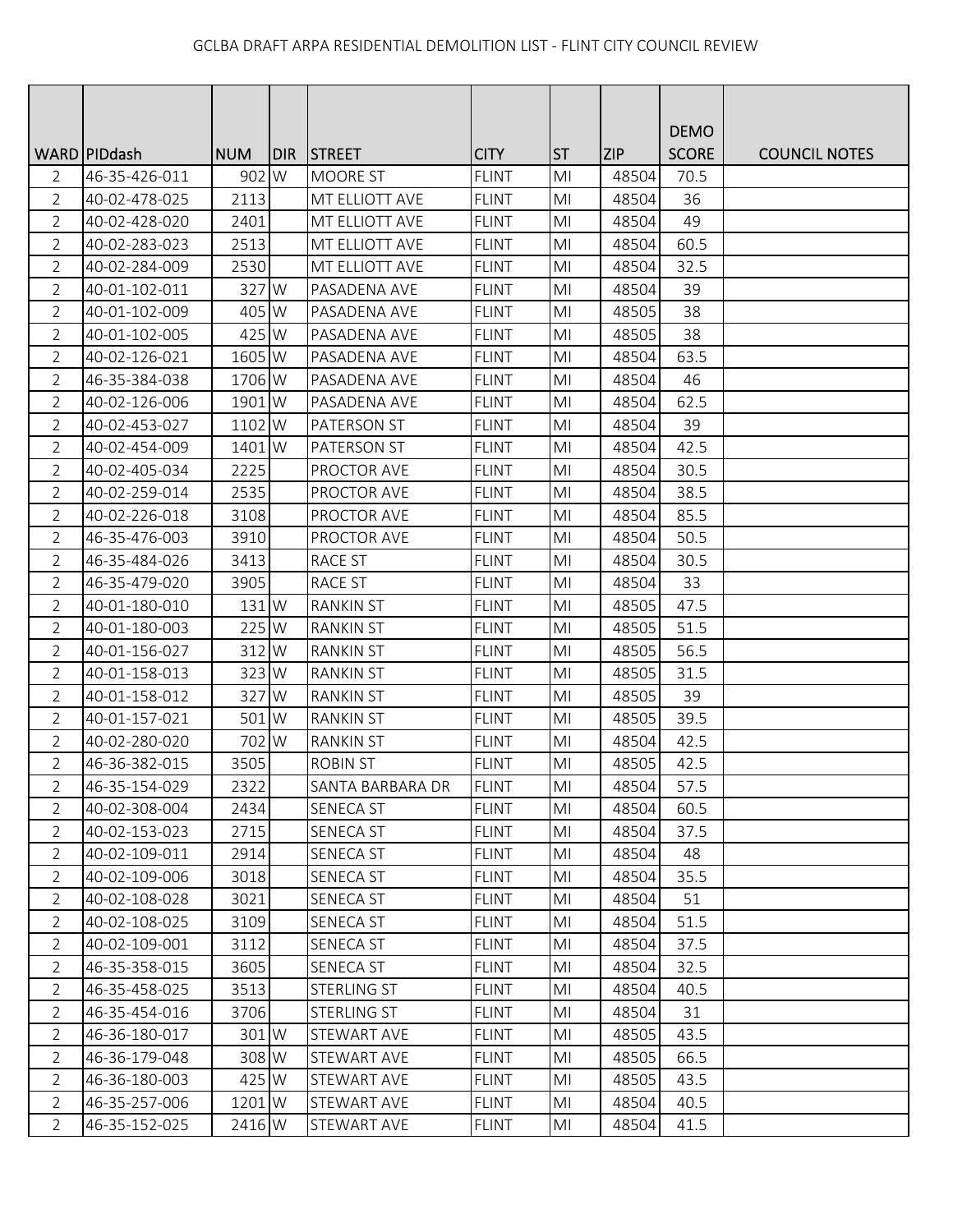|                | WARD PIDdash  | <b>NUM</b> | <b>DIR</b> | <b>ISTREET</b>      | <b>CITY</b>  | <b>ST</b>      | <b>ZIP</b> | <b>DEMO</b><br><b>SCORE</b> | <b>COUNCIL NOTES</b> |
|----------------|---------------|------------|------------|---------------------|--------------|----------------|------------|-----------------------------|----------------------|
| 2              | 46-36-130-035 | 414 W      |            | <b>THACKERY AVE</b> | <b>FLINT</b> | MI             | 48505      | 45.5                        |                      |
| 2              | 40-02-180-018 | 2715       |            | <b>TRUMBULL AVE</b> | <b>FLINT</b> | MI             | 48504      | 67.5                        |                      |
| $\overline{2}$ | 46-35-332-032 | 4017       |            | <b>TRUMBULL AVE</b> | <b>FLINT</b> | MI             | 48504      | 40.5                        |                      |
| $\overline{2}$ | 46-36-376-009 | 220 W      |            | VAN WAGONER AVE     | <b>FLINT</b> | MI             | 48505      | 30                          |                      |
| $\overline{2}$ | 46-36-376-007 | 302 W      |            | VAN WAGONER AVE     | <b>FLINT</b> | MI             | 48505      | 33                          |                      |
| 2              | 46-36-376-003 | 318 W      |            | VAN WAGONER AVE     | <b>FLINT</b> | MI             | 48505      | 31.5                        |                      |
| $\overline{2}$ | 40-02-310-010 | 2127       |            | <b>WELCH BLVD</b>   | <b>FLINT</b> | MI             | 48504      | 62                          |                      |
| $\overline{2}$ | 40-02-308-010 | 2232       |            | <b>WELCH BLVD</b>   | <b>FLINT</b> | MI             | 48504      | 56.5                        |                      |
| $\overline{2}$ | 40-02-327-016 | 2242       |            | <b>WINONA ST</b>    | <b>FLINT</b> | MI             | 48504      | 67.5                        |                      |
| $\overline{2}$ | 40-02-309-025 | 2401       |            | <b>WINONA ST</b>    | <b>FLINT</b> | MI             | 48504      | 76.5                        |                      |
| $\overline{2}$ | 40-02-160-013 | 2618       |            | <b>WINONA ST</b>    | <b>FLINT</b> | MI             | 48504      | 36.5                        |                      |
| $\overline{2}$ | 40-02-160-002 | 2728       |            | <b>WINONA ST</b>    | <b>FLINT</b> | MI             | 48504      | 57.5                        |                      |
| $\overline{2}$ | 40-02-105-013 | 3206       |            | <b>WINONA ST</b>    | <b>FLINT</b> | M <sub>l</sub> | 48504      | 57.5                        |                      |
| $\overline{2}$ | 46-35-381-018 | 3402       |            | <b>WINONA ST</b>    | <b>FLINT</b> | MI             | 48504      | 42                          |                      |
| $\overline{2}$ | 46-35-360-024 | 3601       |            | <b>WINONA ST</b>    | <b>FLINT</b> | MI             | 48504      | 37.5                        |                      |
| $\overline{2}$ | 46-35-360-020 | 3613       |            | WINONA ST           | <b>FLINT</b> | MI             | 48504      | 59.5                        |                      |
| 2              | 40-02-104-016 | 3217       |            | <b>WINONAA ST</b>   | <b>FLINT</b> | MI             | 48504      | 56.5                        |                      |
| $\overline{2}$ | 40-02-157-001 | 2524       |            | <b>WISNER ST</b>    | <b>FLINT</b> | MI             | 48504      | 58                          |                      |
| $\overline{2}$ | 46-35-358-032 | 3414       |            | <b>WISNER ST</b>    | <b>FLINT</b> | MI             | 48504      | 62                          |                      |
| $\overline{2}$ | 46-35-358-002 | 3514       |            | <b>WISNER ST</b>    | <b>FLINT</b> | MI             | 48504      | 82                          |                      |
| $\overline{2}$ | 46-35-352-024 | 3817       |            | <b>WISNER ST</b>    | <b>FLINT</b> | MI             | 48504      | 45                          |                      |
| $\overline{2}$ | 46-35-155-001 | 4312       |            | <b>WISNER ST</b>    | <b>FLINT</b> | MI             | 48504      | 43.5                        |                      |
| $\overline{2}$ | 46-35-255-003 | 1517       |            | <b>WOODHALL DR</b>  | <b>FLINT</b> | MI             | 48504      | 76                          |                      |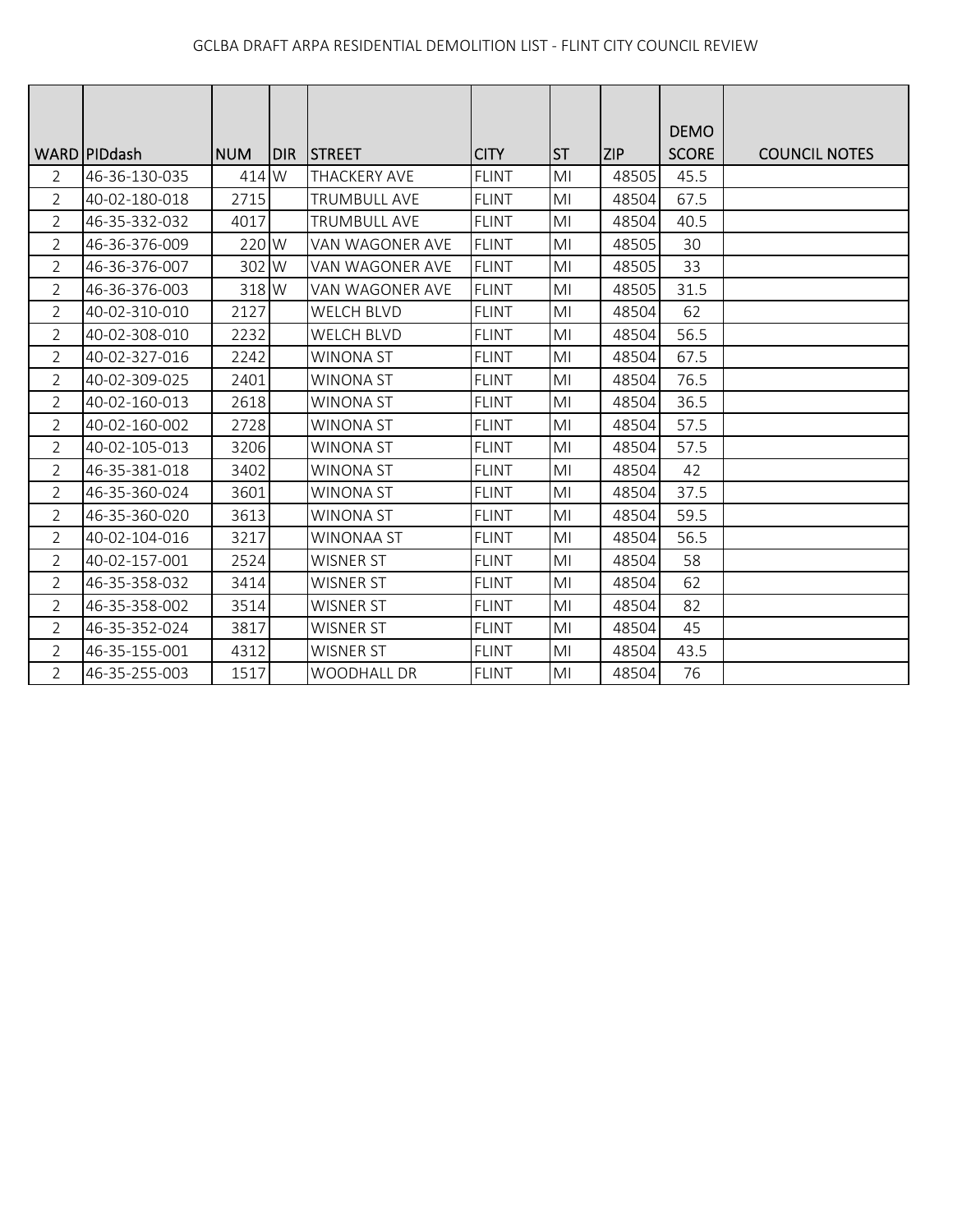|   |                |            |       |                       |              |                |            | <b>DEMO</b>  |                      |
|---|----------------|------------|-------|-----------------------|--------------|----------------|------------|--------------|----------------------|
|   | WARD   PIDdash | <b>NUM</b> | DIR I | <b>STREET</b>         | <b>CITY</b>  | <b>ST</b>      | <b>ZIP</b> | <b>SCORE</b> | <b>COUNCIL NOTES</b> |
| 3 | 46-36-457-015  | 3610       |       | ALEXANDER ST          | <b>FLINT</b> | M <sub>l</sub> | 48505      | 40.5         |                      |
| 3 | 47-30-130-020  | 805 E      |       | <b>ALMA AVE</b>       | <b>FLINT</b> | M <sub>l</sub> | 48505      | 31.5         |                      |
| 3 | 47-30-131-041  | 1001E      |       | <b>ALMA AVE</b>       | <b>FLINT</b> | MI             | 48505      | 36           |                      |
| 3 | 47-30-131-029  | 1033 E     |       | <b>ALMA AVE</b>       | <b>FLINT</b> | MI             | 48505      | 56.5         |                      |
| 3 | 47-30-206-021  | 1179 E     |       | <b>ALMA AVE</b>       | <b>FLINT</b> | M <sub>l</sub> | 48505      | 56.5         |                      |
| 3 | 47-30-229-015  | 1306 E     |       | <b>ALMA AVE</b>       | <b>FLINT</b> | MI             | 48505      | 33.5         |                      |
| 3 | 47-33-102-017  | 2910       |       | <b>ALPHA WAY</b>      | <b>FLINT</b> | M <sub>l</sub> | 48506      | 67           |                      |
| 3 | 47-31-255-030  | 4211       |       | <b>ANDREW ST</b>      | <b>FLINT</b> | MI             | 48505      | 30.5         |                      |
| 3 | 47-31-255-022  | 4321       |       | <b>ANDREW ST</b>      | <b>FLINT</b> | M <sub>l</sub> | 48505      | 32.5         |                      |
| 3 | 41-05-103-009  | 1522       |       | <b>ARIZONA AVE</b>    | <b>FLINT</b> | M <sub>l</sub> | 48506      | 41.5         |                      |
| 3 | 47-30-155-043  | 738 E      |       | <b>AUSTIN AVE</b>     | <b>FLINT</b> | MI             | 48505      | 36.5         |                      |
| 3 | 47-30-182-012  | 910 E      |       | <b>AUSTIN AVE</b>     | <b>FLINT</b> | M <sub>l</sub> | 48505      | 30.5         |                      |
| 3 | 40-01-282-019  | 2613       |       | <b>AVENUE A</b>       | <b>FLINT</b> | M <sub>l</sub> | 48505      | 47.5         |                      |
| 3 | 47-31-134-011  | 914 E      |       | <b>BALTIMORE BLVD</b> | <b>FLINT</b> | MI             | 48505      | 40.5         |                      |
| 3 | 47-31-133-027  | 1029 E     |       | <b>BALTIMORE BLVD</b> | <b>FLINT</b> | M <sub>l</sub> | 48505      | 38           |                      |
| 3 | 47-31-209-002  | 1106 E     |       | <b>BALTIMORE BLVD</b> | <b>FLINT</b> | MI             | 48505      | 61.5         |                      |
| 3 | 41-05-303-021  | 1409       |       | <b>BELLE AVE</b>      | <b>FLINT</b> | M <sub>l</sub> | 48506      | 35           |                      |
| 3 | 41-05-303-032  | 1441       |       | <b>BELLE AVE</b>      | <b>FLINT</b> | MI             | 48506      | 34.5         |                      |
| 3 | 41-05-305-012  | 1446       |       | <b>BELLE AVE</b>      | <b>FLINT</b> | M <sub>l</sub> | 48506      | 41.5         |                      |
| 3 | 41-05-303-034  | 1449       |       | <b>BELLE AVE</b>      | <b>FLINT</b> | M <sub>l</sub> | 48506      | 30.5         |                      |
| 3 | 41-05-305-013  | 1450       |       | <b>BELLE AVE</b>      | <b>FLINT</b> | MI             | 48506      | 41.5         |                      |
| 3 | 41-05-304-021  | 1509       |       | <b>BELLE AVE</b>      | <b>FLINT</b> | MI             | 48506      | 54           |                      |
| 3 | 41-05-304-022  | 1513       |       | <b>BELLE AVE</b>      | <b>FLINT</b> | MI             | 48506      | 32           |                      |
| 3 | 41-05-304-023  | 1517       |       | <b>BELLE AVE</b>      | <b>FLINT</b> | M <sub>l</sub> | 48506      | 35           |                      |
| 3 | 41-05-304-024  | 1519       |       | <b>BELLE AVE</b>      | <b>FLINT</b> | M <sub>l</sub> | 48506      | 34.5         |                      |
| 3 | 41-05-328-028  | 1629       |       | <b>BELLE AVE</b>      | <b>FLINT</b> | M <sub>l</sub> | 48506      | 38           |                      |
| 3 | 47-31-176-020  | 809        |       | <b>BLACK AVE</b>      | <b>FLINT</b> | M <sub>l</sub> | 48505      | 31.5         |                      |
| 3 | 40-01-254-047  | 2801       |       | <b>BONBRIGHT ST</b>   | <b>FLINT</b> | MI             | 48505      | 66.5         |                      |
| 3 | 40-01-252-051  | 2927       |       | <b>BONBRIGHT ST</b>   | <b>FLINT</b> | M <sub>l</sub> | 48505      | 58           |                      |
| 3 | 47-30-129-004  | 1010E      |       | <b>BUNDY AVE</b>      | <b>FLINT</b> | MI             | 48505      | 39.5         |                      |
| 3 | 47-30-202-023  | 1183 E     |       | <b>BUNDY AVE</b>      | <b>FLINT</b> | M <sub>l</sub> | 48505      | 32           |                      |
| 3 | 47-31-181-021  | 4309       |       | <b>CARLTON ST</b>     | <b>FLINT</b> | MI             | 48505      | 35           |                      |
| 3 | 47-31-181-020  | 4313       |       | <b>CARLTON ST</b>     | <b>FLINT</b> | M <sub>l</sub> | 48505      | 37.5         |                      |
| 3 | 47-31-181-017  | 4405       |       | <b>CARLTON ST</b>     | <b>FLINT</b> | MI             | 48505      | 31           |                      |
| 3 | 47-30-126-001  | 802 E      |       | CARPENTER RD          | <b>FLINT</b> | MI             | 48505      | 62           |                      |
| 3 | 47-31-352-036  | 763        |       | <b>CARTON ST</b>      | <b>FLINT</b> | MI             | 48505      | 33.5         |                      |
| 3 | 47-31-377-020  | 821        |       | <b>CARTON ST</b>      | <b>FLINT</b> | MI             | 48505      | 31.5         |                      |
| 3 | 47-29-127-017  | 6814       |       | <b>CECIL DR</b>       | <b>FLINT</b> | M <sub>l</sub> | 48505      | 30.5         |                      |
| 3 | 47-29-127-006  | 7014       |       | <b>CECIL DR</b>       | <b>FLINT</b> | M <sub>l</sub> | 48505      | 51.5         |                      |
| 3 | 47-29-127-002  | 7026       |       | <b>CECIL DR</b>       | <b>FLINT</b> | MI             | 48505      | 36.5         |                      |
| 3 | 41-05-105-014  | 1501       |       | COLORADO AVE          | <b>FLINT</b> | M <sub>l</sub> | 48506      | 48.5         |                      |
| 3 | 41-05-108-002  | 1506       |       | <b>COLORADO AVE</b>   | <b>FLINT</b> | MI             | 48506      | 43           |                      |
| 3 | 41-05-108-007  | 1526       |       | COLORADO AVE          | <b>FLINT</b> | MI             | 48506      | 37.5         |                      |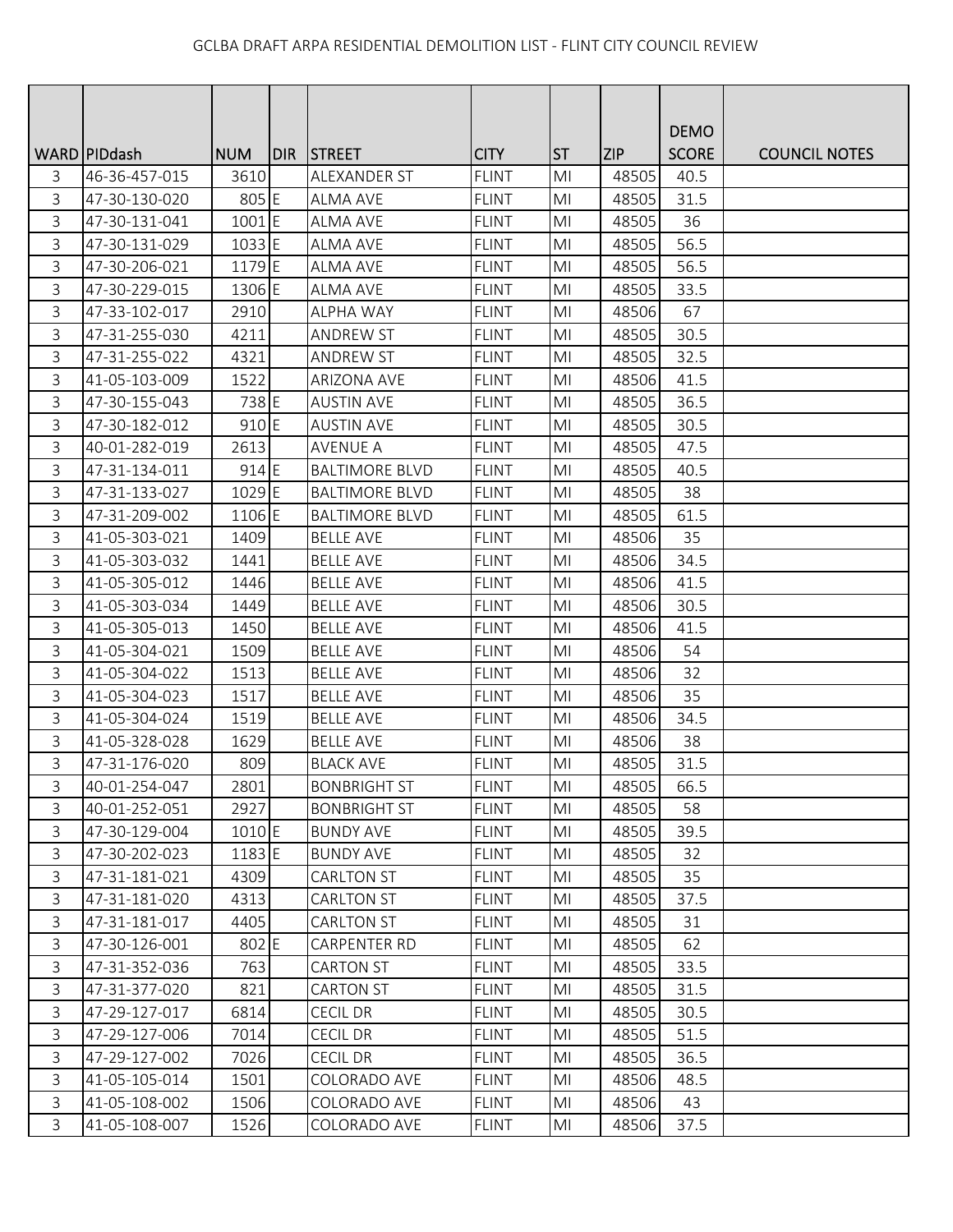|   |                 |            |     |                      |              |                |            | <b>DEMO</b>  |                      |
|---|-----------------|------------|-----|----------------------|--------------|----------------|------------|--------------|----------------------|
|   | WARD   PID dash | <b>NUM</b> | DIR | <b>STREET</b>        | <b>CITY</b>  | <b>ST</b>      | <b>ZIP</b> | <b>SCORE</b> | <b>COUNCIL NOTES</b> |
| 3 | 47-31-155-026   | 4309       |     | <b>CRISSMAN ST</b>   | <b>FLINT</b> | M <sub>l</sub> | 48505      | 48           |                      |
| 3 | 41-05-155-019   | 1452       |     | DAKOTA AVE           | <b>FLINT</b> | M <sub>l</sub> | 48506      | 64           |                      |
| 3 | 41-05-154-020   | 1525       |     | DAKOTA AVE           | <b>FLINT</b> | MI             | 48506      | 34           |                      |
| 3 | 41-05-156-011   | 1538       |     | DAKOTA AVE           | <b>FLINT</b> | MI             | 48506      | 44           |                      |
| 3 | 41-05-154-025   | 1541       |     | DAKOTA AVE           | <b>FLINT</b> | M <sub>l</sub> | 48506      | 30.5         |                      |
| 3 | 41-05-156-012   | 1542       |     | DAKOTA AVE           | <b>FLINT</b> | MI             | 48506      | 44           |                      |
| 3 | 41-05-156-013   | 1546       |     | DAKOTA AVE           | <b>FLINT</b> | M <sub>l</sub> | 48506      | 42           |                      |
| 3 | 41-05-180-034   | 1602       |     | DAKOTA AVE           | <b>FLINT</b> | M <sub>l</sub> | 48506      | 39           |                      |
| 3 | 41-05-178-020   | 1607       |     | DAKOTA AVE           | <b>FLINT</b> | M <sub>l</sub> | 48506      | 31           |                      |
| 3 | 41-05-180-005   | 1610       |     | DAKOTA AVE           | <b>FLINT</b> | MI             | 48506      | 39           |                      |
| 3 | 41-05-180-006   | 1614       |     | DAKOTA AVE           | <b>FLINT</b> | MI             | 48506      | 38           |                      |
| 3 | 41-05-180-009   | 1622       |     | DAKOTA AVE           | <b>FLINT</b> | M <sub>l</sub> | 48506      | 39.5         |                      |
| 3 | 41-05-180-015   | 1642       |     | <b>DAKOTA AVE</b>    | <b>FLINT</b> | M <sub>l</sub> | 48506      | 40           |                      |
| 3 | 41-05-180-016   | 1646       |     | <b>DAKOTA AVE</b>    | <b>FLINT</b> | M <sub>l</sub> | 48506      | 39.5         |                      |
| 3 | 41-05-178-031   | 1647       |     | DAKOTA AVE           | <b>FLINT</b> | MI             | 48506      | 29.5         |                      |
| 3 | 41-05-179-032   | 1721       |     | DAKOTA AVE           | <b>FLINT</b> | MI             | 48506      | 63.5         |                      |
| 3 | 41-05-181-012   | 1814       |     | DAKOTA AVE           | <b>FLINT</b> | MI             | 48506      | 52.5         |                      |
| 3 | 41-05-181-015   | 1824       |     | DAKOTA AVE           | <b>FLINT</b> | MI             | 48506      | 63           |                      |
| 3 | 40-01-251-025   | 111 E      |     | DARTMOUTH ST         | <b>FLINT</b> | M <sub>l</sub> | 48505      | 52           |                      |
| 3 | 40-01-251-029   | $131$ E    |     | DARTMOUTH ST         | <b>FLINT</b> | M <sub>l</sub> | 48505      | 50.5         |                      |
| 3 | 40-01-252-031   | 317 E      |     | DARTMOUTH ST         | <b>FLINT</b> | MI             | 48505      | 55           |                      |
| 3 | 40-01-276-022   | 519 E      |     | <b>DARTMOUTH ST</b>  | <b>FLINT</b> | MI             | 48505      | 33.5         |                      |
| 3 | 41-05-157-010   | 1405       |     | DELAWARE AVE         | <b>FLINT</b> | MI             | 48506      | 49           |                      |
| 3 | 41-05-157-016   | 1433       |     | DELAWARE AVE         | <b>FLINT</b> | MI             | 48506      | 34.5         |                      |
| 3 | 41-05-182-020   | 1609       |     | DELAWARE AVE         | <b>FLINT</b> | MI             | 48506      | 29.5         |                      |
| 3 | 41-05-326-006   | 1622       |     | DELAWARE AVE         | <b>FLINT</b> | M <sub>l</sub> | 48506      | 30.5         |                      |
| 3 | 41-05-182-025   | 1629       |     | DELAWARE AVE         | <b>FLINT</b> | MI             | 48506      | 52           |                      |
| 3 | 41-05-326-008   | 1630       |     | DELAWARE AVE         | <b>FLINT</b> | MI             | 48506      | 50           |                      |
| 3 | 41-05-326-012   | 1646       |     | DELAWARE AVE         | <b>FLINT</b> | MI             | 48506      | 50           |                      |
| 3 | 41-05-182-031   | 1647       |     | DELAWARE AVE         | <b>FLINT</b> | MI             | 48506      | 55.5         |                      |
| 3 | 40-01-229-013   | 546 E      |     | <b>DEWEY ST</b>      | <b>FLINT</b> | MI             | 48505      | 50.5         |                      |
| 3 | 47-29-177-020   | 6629       |     | <b>EASTMONT DR</b>   | <b>FLINT</b> | MI             | 48505      | 37.5         |                      |
| 3 | 46-36-476-011   | 510        |     | <b>EDMUND ST</b>     | <b>FLINT</b> | M <sub>l</sub> | 48505      | 30.5         |                      |
| 3 | 46-36-280-013   | 502 E      |     | ELDRIDGE AVE         | <b>FLINT</b> | M <sub>l</sub> | 48505      | 34           |                      |
| 3 | 46-36-280-015   | 510 E      |     | ELDRIDGE AVE         | <b>FLINT</b> | MI             | 48505      | 56.5         |                      |
| 3 | 46-36-281-001   | 602 E      |     | ELDRIDGE AVE         | <b>FLINT</b> | MI             | 48505      | 38.5         |                      |
| 3 | 46-36-281-003   | 610 E      |     | ELDRIDGE AVE         | <b>FLINT</b> | MI             | 48505      | 37           |                      |
| 3 | 46-36-281-004   | 614 E      |     | ELDRIDGE AVE         | <b>FLINT</b> | MI             | 48505      | 56.5         |                      |
| 3 | 47-30-135-028   | 1037 E     |     | <b>FOSS AVE</b>      | <b>FLINT</b> | MI             | 48505      | 34           |                      |
| 3 | 47-30-252-013   | 1190 E     |     | <b>FOSS AVE</b>      | <b>FLINT</b> | MI             | 48505      | 57           |                      |
| 3 | 40-01-204-042   | 419 E      |     | <b>GENESEE ST</b>    | <b>FLINT</b> | MI             | 48505      | 38.5         |                      |
| 3 | 40-01-276-006   | 532 E      |     | <b>GENESEE ST</b>    | <b>FLINT</b> | MI             | 48505      | 45.5         |                      |
| 3 | 47-30-410-015   | 1218 E     |     | <b>GRACELAWN AVE</b> | <b>FLINT</b> | MI             | 48505      | 75.5         |                      |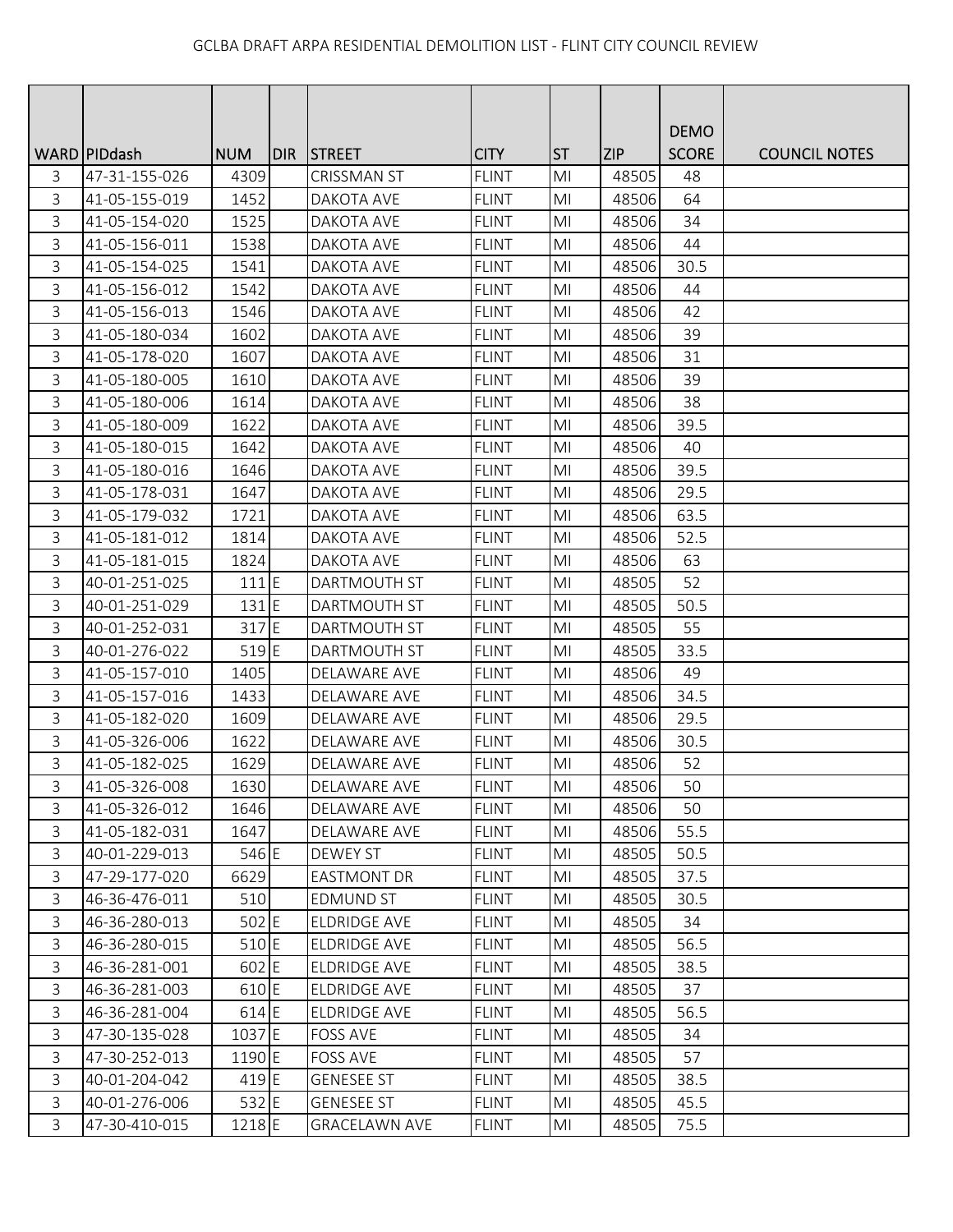|   |                 |            |       |                       |              |                |            | <b>DEMO</b>  |                      |
|---|-----------------|------------|-------|-----------------------|--------------|----------------|------------|--------------|----------------------|
|   | WARD   PID dash | <b>NUM</b> | DIR I | <b>STREET</b>         | <b>CITY</b>  | <b>ST</b>      | <b>ZIP</b> | <b>SCORE</b> | <b>COUNCIL NOTES</b> |
| 3 | 47-29-376-013   | 1619       |       | <b>GROVELAND AVE</b>  | <b>FLINT</b> | M <sub>l</sub> | 48505      | 59.5         |                      |
| 3 | 47-29-181-024   | 6414       |       | <b>HILLCROFT DR</b>   | <b>FLINT</b> | M <sub>l</sub> | 48505      | 45           |                      |
| 3 | 47-30-406-034   | 1205 E     |       | <b>HOBSON AVE</b>     | <b>FLINT</b> | MI             | 48505      | 50.5         |                      |
| 3 | 47-30-105-021   | 770 E      |       | <b>HOLBROOK AVE</b>   | <b>FLINT</b> | MI             | 48505      | 57.5         |                      |
| 3 | 47-30-452-018   | 5563       |       | <b>HORTON AVE</b>     | <b>FLINT</b> | M <sub>l</sub> | 48505      | 47.5         |                      |
| 3 | 47-31-135-003   | 4704       |       | <b>INDUSTRIAL AVE</b> | <b>FLINT</b> | MI             | 48505      | 33.5         |                      |
| 3 | 40-01-253-026   | 123 E      |       | <b>JACKSON AVE</b>    | <b>FLINT</b> | M <sub>l</sub> | 48505      | 31.5         |                      |
| 3 | 40-01-255-010   | 132 E      |       | <b>JACKSON AVE</b>    | <b>FLINT</b> | MI             | 48505      | 36.5         |                      |
| 3 | 40-01-254-027   | 313 E      |       | <b>JACKSON AVE</b>    | <b>FLINT</b> | MI             | 48505      | 62.5         |                      |
| 3 | 40-01-257-006   | 350 E      |       | <b>JACKSON AVE</b>    | <b>FLINT</b> | M <sub>l</sub> | 48505      | 54.5         |                      |
| 3 | 40-01-231-019   | 622 E      |       | <b>JAMIESON ST</b>    | <b>FLINT</b> | MI             | 48505      | 70           |                      |
| 3 | 41-06-103-006   | 710 E      |       | <b>JAMIESON ST</b>    | <b>FLINT</b> | M <sub>l</sub> | 48505      | 54.5         |                      |
| 3 | 41-06-103-016   | 746 E      |       | <b>JAMIESON ST</b>    | <b>FLINT</b> | M <sub>l</sub> | 48505      | 43.5         |                      |
| 3 | 41-06-128-023   | 813 E      |       | <b>JAMIESON ST</b>    | <b>FLINT</b> | M <sub>l</sub> | 48505      | 47.5         |                      |
| 3 | 41-05-305-020   | 1413       |       | <b>JANE AVE</b>       | <b>FLINT</b> | M <sub>l</sub> | 48506      | 61.5         |                      |
| 3 | 41-05-305-025   | 1429       |       | <b>JANE AVE</b>       | <b>FLINT</b> | MI             | 48506      | 37           |                      |
| 3 | 41-05-305-026   | 1433       |       | <b>JANE AVE</b>       | <b>FLINT</b> | M <sub>l</sub> | 48506      | 47.5         |                      |
| 3 | 41-05-307-009   | 1434       |       | <b>JANE AVE</b>       | <b>FLINT</b> | MI             | 48506      | 59.5         |                      |
| 3 | 41-05-308-008   | 1526       |       | <b>JANE AVE</b>       | <b>FLINT</b> | M <sub>l</sub> | 48506      | 44.5         |                      |
| 3 | 41-05-308-009   | 1530       |       | <b>JANE AVE</b>       | <b>FLINT</b> | M <sub>l</sub> | 48506      | 42.5         |                      |
| 3 | 41-05-134-017   | 1613       |       | LEITH ST              | <b>FLINT</b> | M <sub>l</sub> | 48506      | 37           |                      |
| 3 | 41-05-134-018   | 1619       |       | <b>LEITH ST</b>       | <b>FLINT</b> | MI             | 48506      | 37.5         |                      |
| 3 | 41-05-176-009   | 1622       |       | <b>LEITH ST</b>       | <b>FLINT</b> | MI             | 48506      | 65           |                      |
| 3 | 41-05-176-015   | 1650       |       | LEITH ST              | <b>FLINT</b> | M <sub>l</sub> | 48506      | 71.5         |                      |
| 3 | 41-05-135-024   | 1713       |       | <b>LEITH ST</b>       | <b>FLINT</b> | MI             | 48506      | 37.5         |                      |
| 3 | 41-05-135-031   | 1801       |       | LEITH ST              | <b>FLINT</b> | M <sub>l</sub> | 48506      | 33.5         |                      |
| 3 | 41-05-107-002   | 3216       |       | <b>LEWIS ST</b>       | <b>FLINT</b> | M <sub>l</sub> | 48506      | 52           |                      |
| 3 | 41-05-104-001   | 3320       |       | <b>LEWIS ST</b>       | <b>FLINT</b> | MI             | 48506      | 48.5         |                      |
| 3 | 41-05-103-004   | 3406       |       | <b>LEWIS ST</b>       | <b>FLINT</b> | MI             | 48506      | 55           |                      |
| 3 | 47-30-252-018   | 1159 E     |       | LORADO AVE            | <b>FLINT</b> | MI             | 48505      | 62           |                      |
| 3 | 47-30-252-026   | 1187 E     |       | LORADO AVE            | <b>FLINT</b> | MI             | 48505      | 36.5         |                      |
| 3 | 41-05-307-021   | 1417       |       | MABEL AVE             | <b>FLINT</b> | MI             | 48506      | 74.5         |                      |
| 3 | 41-05-308-016   | 1501       |       | MABEL AVE             | <b>FLINT</b> | MI             | 48506      | 44           |                      |
| 3 | 41-05-308-017   | 1505       |       | <b>MABEL AVE</b>      | <b>FLINT</b> | MI             | 48506      | 65.5         |                      |
| 3 | 41-05-308-022   | 1517       |       | MABEL AVE             | <b>FLINT</b> | MI             | 48506      | 39.5         |                      |
| 3 | 41-05-332-025   | 1633       |       | MABEL AVE             | <b>FLINT</b> | MI             | 48506      | 34.5         |                      |
| 3 | 41-05-332-028   | 1641       |       | MABEL AVE             | <b>FLINT</b> | MI             | 48506      | 34.5         |                      |
| 3 | 41-05-332-029   | 1645       |       | MABEL AVE             | <b>FLINT</b> | MI             | 48506      | 32.5         |                      |
| 3 | 47-31-184-022   | 4321       |       | <b>MAINES ST</b>      | <b>FLINT</b> | MI             | 48505      | 40           |                      |
| 3 | 47-31-102-041   | 705 E      |       | MARENGO AVE           | <b>FLINT</b> | MI             | 48505      | 62           |                      |
| 3 | 47-31-128-022   | 809 E      |       | MARENGO AVE           | <b>FLINT</b> | MI             | 48505      | 34           |                      |
| 3 | 47-31-131-009   | 1022 E     |       | MARENGO AVE           | <b>FLINT</b> | MI             | 48505      | 44           |                      |
| 3 | 46-36-461-013   | 3509       |       | MARVIN ST             | <b>FLINT</b> | MI             | 48505      | 32           |                      |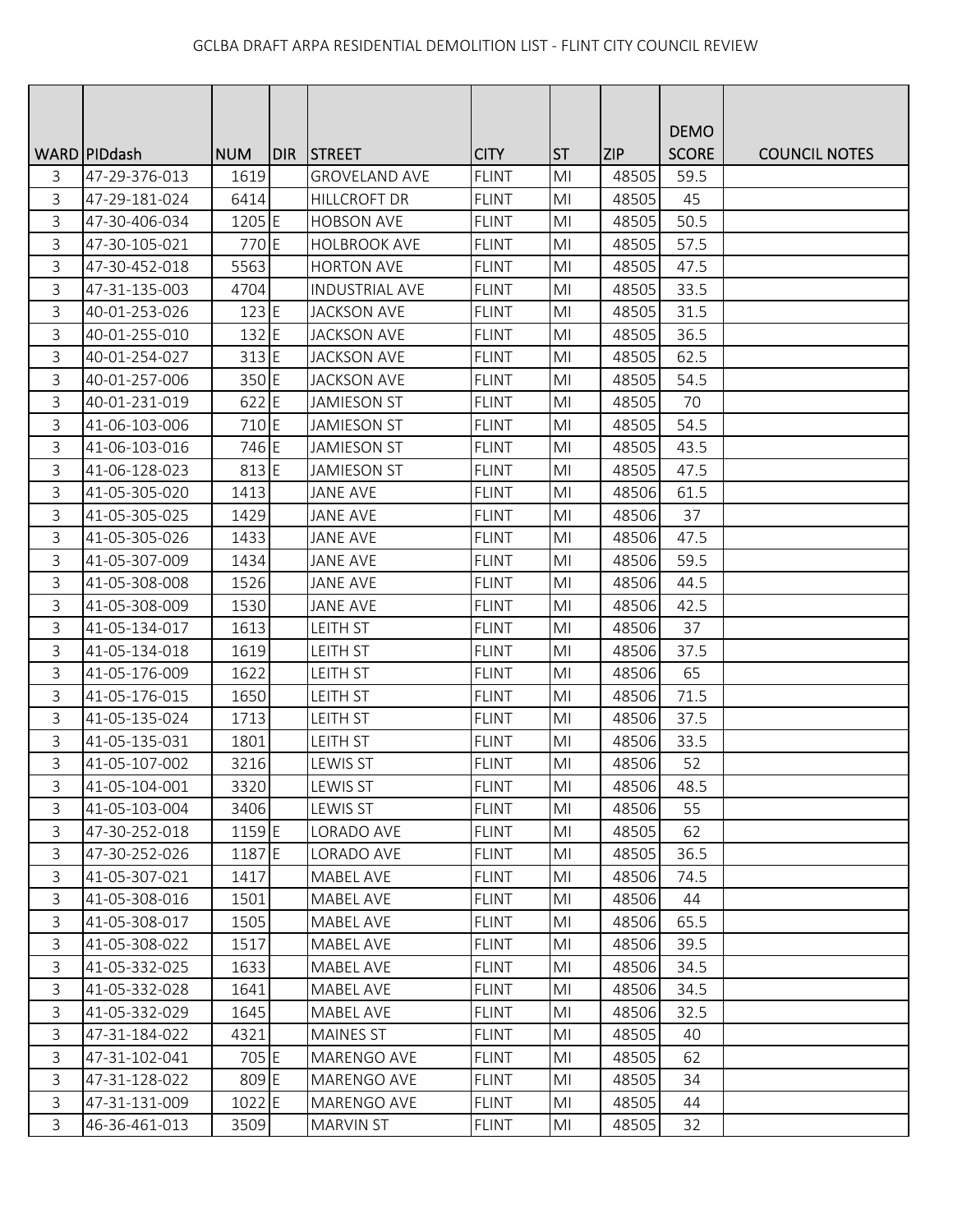|   |                 |            |       |                     |              |                |            | <b>DEMO</b>  |                      |
|---|-----------------|------------|-------|---------------------|--------------|----------------|------------|--------------|----------------------|
|   | WARD   PID dash | <b>NUM</b> | DIR I | <b>STREET</b>       | <b>CITY</b>  | <b>ST</b>      | <b>ZIP</b> | <b>SCORE</b> | <b>COUNCIL NOTES</b> |
| 3 | 41-05-180-028   | 1637       |       | MARYLAND AVE        | <b>FLINT</b> | M <sub>l</sub> | 48506      | 31.5         |                      |
| 3 | 41-05-182-017   | 1656       |       | <b>MARYLAND AVE</b> | <b>FLINT</b> | M <sub>l</sub> | 48506      | 35           |                      |
| 3 | 41-05-181-018   | 1701       |       | <b>MARYLAND AVE</b> | <b>FLINT</b> | MI             | 48506      | 30           |                      |
| 3 | 40-01-204-009   | 330 E      |       | MC CLELLAN ST       | <b>FLINT</b> | MI             | 48505      | 32.5         |                      |
| 3 | 41-06-103-047   | 755 E      |       | MC CLELLAN ST       | <b>FLINT</b> | M <sub>l</sub> | 48505      | 33           |                      |
| 3 | 41-06-103-042   | 763 E      |       | MC CLELLAN ST       | <b>FLINT</b> | MI             | 48505      | 60.5         |                      |
| 3 | 41-06-130-002   | 806 E      |       | MC CLELLAN ST       | <b>FLINT</b> | M <sub>l</sub> | 48505      | 35.5         |                      |
| 3 | 40-01-228-015   | 3205       |       | <b>MILDRED ST</b>   | <b>FLINT</b> | M <sub>l</sub> | 48505      | 40.5         |                      |
| 3 | 41-05-107-010   | 1417       |       | MONTANA AVE         | <b>FLINT</b> | M <sub>l</sub> | 48506      | 56.5         |                      |
| 3 | 41-05-110-011   | 1538       |       | MONTANA AVE         | <b>FLINT</b> | MI             | 48506      | 53           |                      |
| 3 | 41-05-134-005   | 1620       |       | <b>MONTANA AVE</b>  | <b>FLINT</b> | MI             | 48506      | 57           |                      |
| 3 | 41-05-133-033   | 1809       |       | <b>MONTANA AVE</b>  | <b>FLINT</b> | M <sub>l</sub> | 48506      | 37           |                      |
| 3 | 46-36-426-008   | 411 E      |       | MOORE ST            | <b>FLINT</b> | MI             | 48505      | 32           |                      |
| 3 | 46-36-427-020   | 653 E      |       | MOORE ST            | <b>FLINT</b> | M <sub>l</sub> | 48505      | 37           |                      |
| 3 | 47-31-302-017   | 756 E      |       | MOORE ST            | <b>FLINT</b> | MI             | 48505      | 41.5         |                      |
| 3 | 47-31-326-021   | 819 E      |       | MOORE ST            | <b>FLINT</b> | MI             | 48505      | 38.5         |                      |
| 3 | 47-31-327-010   | 826 E      |       | MOORE ST            | <b>FLINT</b> | MI             | 48505      | 48.5         |                      |
| 3 | 47-30-452-007   | 1126 E     |       | MOTT AVE            | <b>FLINT</b> | MI             | 48505      | 31.5         |                      |
| 3 | 47-30-452-009   | 1134 E     |       | <b>MOTT AVE</b>     | <b>FLINT</b> | M <sub>l</sub> | 48505      | 32.5         |                      |
| 3 | 46-36-429-029   | $521$ E    |       | <b>MYRTLE AVE</b>   | <b>FLINT</b> | M <sub>l</sub> | 48505      | 59           |                      |
| 3 | 46-36-432-004   | 610 E      |       | <b>MYRTLE AVE</b>   | <b>FLINT</b> | MI             | 48505      | 31.5         |                      |
| 3 | 41-05-301-023   | 1417       |       | <b>NEW YORK AVE</b> | <b>FLINT</b> | M <sub>l</sub> | 48506      | 39.5         |                      |
| 3 | 41-05-303-008   | 1430       |       | <b>NEW YORK AVE</b> | <b>FLINT</b> | MI             | 48506      | 35.5         |                      |
| 3 | 41-05-302-019   | 1505       |       | <b>NEW YORK AVE</b> | <b>FLINT</b> | M <sub>l</sub> | 48506      | 40.5         |                      |
| 3 | 41-05-304-007   | 1522       |       | <b>NEW YORK AVE</b> | <b>FLINT</b> | MI             | 48506      | 32.5         |                      |
| 3 | 41-05-302-027   | 1533       |       | <b>NEW YORK AVE</b> | <b>FLINT</b> | M <sub>l</sub> | 48506      | 42.5         |                      |
| 3 | 47-31-301-022   | 4101       |       | <b>NORTH ST</b>     | <b>FLINT</b> | M <sub>l</sub> | 48505      | 33.5         |                      |
| 3 | 47-31-301-021   | 4105       |       | <b>NORTH ST</b>     | <b>FLINT</b> | MI             | 48505      | 33.5         |                      |
| 3 | 47-31-326-004   | 4106       |       | <b>NORTH ST</b>     | <b>FLINT</b> | M <sub>l</sub> | 48505      | 38.5         |                      |
| 3 | 47-31-181-010   | 4314       |       | <b>NORTH ST</b>     | <b>FLINT</b> | MI             | 48505      | 30           |                      |
| 3 | 47-31-153-018   | 4511       |       | <b>NORTH ST</b>     | <b>FLINT</b> | MI             | 48505      | 55.5         |                      |
| 3 | 47-31-153-015   | 4521       |       | <b>NORTH ST</b>     | <b>FLINT</b> | MI             | 48505      | 67.5         |                      |
| 3 | 47-31-176-002   | 4610       |       | NORTH ST            | <b>FLINT</b> | M <sub>l</sub> | 48505      | 56.5         |                      |
| 3 | 41-05-153-010   | 1422       |       | OKLAHOMA AVE        | <b>FLINT</b> | M <sub>l</sub> | 48506      | 43           |                      |
| 3 | 41-05-153-015   | 1442       |       | <b>OKLAHOMA AVE</b> | <b>FLINT</b> | MI             | 48506      | 47.5         |                      |
| 3 | 41-05-154-002   | 1506       |       | OKLAHOMA AVE        | <b>FLINT</b> | MI             | 48506      | 31           |                      |
| 3 | 41-05-154-004   | 1514       |       | OKLAHOMA AVE        | <b>FLINT</b> | MI             | 48506      | 30.5         |                      |
| 3 | 41-05-152-019   | 1521       |       | <b>OKLAHOMA AVE</b> | <b>FLINT</b> | M <sub>l</sub> | 48506      | 49.5         |                      |
| 3 | 41-05-154-007   | 1522       |       | OKLAHOMA AVE        | <b>FLINT</b> | MI             | 48506      | 30           |                      |
| 3 | 41-05-154-008   | 1526       |       | OKLAHOMA AVE        | <b>FLINT</b> | MI             | 48506      | 30           |                      |
| 3 | 41-05-176-038   | 1615       |       | OKLAHOMA AVE        | <b>FLINT</b> | M <sub>l</sub> | 48506      | 59           |                      |
| 3 | 41-05-176-028   | 1633       |       | OKLAHOMA AVE        | <b>FLINT</b> | MI             | 48506      | 40.5         |                      |
| 3 | 41-05-179-020   | 1830       |       | OKLAHOMA AVE        | <b>FLINT</b> | MI             | 48506      | 43           |                      |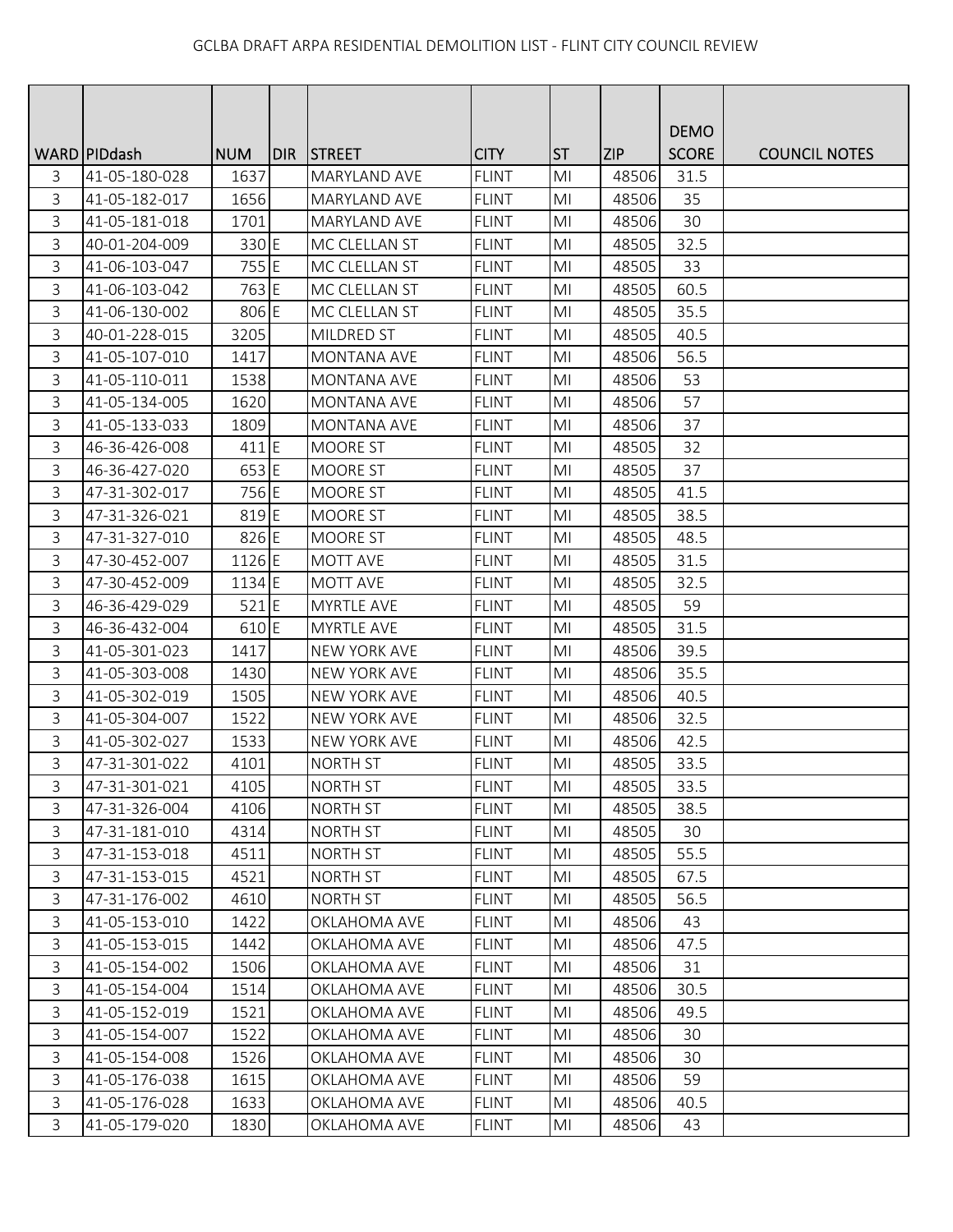|              |                 |            |       |                    |              |                |            | <b>DEMO</b>  |                      |
|--------------|-----------------|------------|-------|--------------------|--------------|----------------|------------|--------------|----------------------|
|              | WARD   PID dash | <b>NUM</b> | IDIR. | <b>STREET</b>      | <b>CITY</b>  | <b>ST</b>      | <b>ZIP</b> | <b>SCORE</b> | <b>COUNCIL NOTES</b> |
| 3            | 41-05-179-022   | 1834       |       | OKLAHOMA AVE       | <b>FLINT</b> | M <sub>l</sub> | 48506      | 33           |                      |
| 3            | 46-36-460-021   | $213$ E    |       | PASADENA AVE       | <b>FLINT</b> | MI             | 48505      | 35           |                      |
| 3            | 47-31-354-038   | 763 E      |       | PASADENA AVE       | <b>FLINT</b> | M <sub>l</sub> | 48505      | 37.5         |                      |
| 3            | 47-31-354-021   | 771 E      |       | PASADENA AVE       | <b>FLINT</b> | MI             | 48505      | 30.5         |                      |
| 3            | 47-31-380-011   | 838 E      |       | PASADENA AVE       | FLINT        | M <sub>l</sub> | 48505      | 33           |                      |
| 3            | 47-31-380-012   | 902 E      |       | PASADENA AVE       | <b>FLINT</b> | MI             | 48505      | 35.5         |                      |
| 3            | 47-31-130-041   | 929 E      |       | PHILADELPHIA BLV   | <b>FLINT</b> | M <sub>l</sub> | 48505      | 40.5         |                      |
| 3            | 47-31-131-031   | 1037 E     |       | PHILADELPHIA BLV   | <b>FLINT</b> | M <sub>l</sub> | 48505      | 57           |                      |
| 3            | 47-29-480-005   | $2714$ E   |       | PIERSON RD         | <b>FLINT</b> | MI             | 48506      | 57.5         |                      |
| 3            | 47-28-357-004   | 2734 E     |       | PIERSON RD         | <b>FLINT</b> | MI             | 48506      | 36.5         |                      |
| 3            | 47-28-355-018   | 2805 E     |       | PIERSON RD         | <b>FLINT</b> | MI             | 48506      | 83.5         |                      |
| 3            | 47-28-355-020   | 2813 E     |       | PIERSON RD         | <b>FLINT</b> | M <sub>l</sub> | 48506      | 37.5         |                      |
| 3            | 47-30-404-008   | 1206 E     |       | PIPER AVE          | <b>FLINT</b> | M <sub>l</sub> | 48505      | 60.5         |                      |
| 3            | 40-01-256-031   | 211 E      |       | <b>RANKIN ST</b>   | <b>FLINT</b> | MI             | 48505      | 67.5         |                      |
| 3            | 47-30-354-043   | 743 E      |       | RIDGEWAY AVE       | <b>FLINT</b> | MI             | 48505      | 67           |                      |
| 3            | 47-31-178-005   | 4602       |       | <b>ROBERTS ST</b>  | <b>FLINT</b> | MI             | 48505      | 30.5         |                      |
| 3            | 47-31-178-004   | 4610       |       | <b>ROBERTS ST</b>  | <b>FLINT</b> | M <sub>l</sub> | 48505      | 30           |                      |
| $\mathsf 3$  | 47-30-184-008   | 822 E      |       | RUSSELL AVE        | <b>FLINT</b> | M <sub>l</sub> | 48505      | 39           |                      |
| 3            | 47-30-185-011   | 1034 E     |       | RUSSELL AVE        | <b>FLINT</b> | M <sub>l</sub> | 48505      | 54.5         |                      |
| 3            | 47-30-260-010   | 1182 E     |       | <b>RUSSELL AVE</b> | <b>FLINT</b> | M <sub>l</sub> | 48505      | 31.5         |                      |
| $\mathbf{3}$ | 47-31-252-006   | 4610       |       | <b>SELBY ST</b>    | <b>FLINT</b> | MI             | 48505      | 48           |                      |
| 3            | 46-36-486-027   | 607        |       | <b>SPENCER ST</b>  | <b>FLINT</b> | MI             | 48505      | 41.5         |                      |
| 3            | 41-06-127-004   | 814        |       | <b>SPENCER ST</b>  | <b>FLINT</b> | MI             | 48505      | 33           |                      |
| 3            | 41-06-127-013   | 902        |       | SPENCER ST         | <b>FLINT</b> | MI             | 48505      | 55.5         |                      |
| 3            | 41-06-126-014   | 907        |       | <b>SPENCER ST</b>  | <b>FLINT</b> | M <sub>l</sub> | 48505      | 35           |                      |
| 3            | 46-36-282-007   | 406 E      |       | STEWART AVE        | <b>FLINT</b> | M <sub>l</sub> | 48505      | 47           |                      |
| 3            | 47-31-326-018   | 922 E      |       | STEWART AVE        | <b>FLINT</b> | M <sub>l</sub> | 48505      | 31.5         |                      |
| 3            | 40-01-256-008   | 136 E      |       | <b>TAYLOR ST</b>   | <b>FLINT</b> | MI             | 48505      | 33.5         |                      |
| $\mathsf{3}$ | 40-01-255-031   | $205$ E    |       | <b>TAYLOR ST</b>   | <b>FLINT</b> | M <sub>l</sub> | 48505      | 55.5         |                      |
| $\mathsf{3}$ | 40-01-255-036   | 225E       |       | <b>TAYLOR ST</b>   | <b>FLINT</b> | MI             | 48505      | 61.5         |                      |
| 3            | 40-01-281-012   | 407 E      |       | <b>TAYLOR ST</b>   | <b>FLINT</b> | M <sub>l</sub> | 48505      | 36.5         |                      |
| 3            | 47-31-351-007   | 710        |       | TILDEN ST          | <b>FLINT</b> | MI             | 48505      | 32           |                      |
| $\mathbf{3}$ | 41-05-127-008   | 1726       |       | <b>UTAH AVE</b>    | <b>FLINT</b> | MI             | 48506      | 85.5         |                      |
| $\mathsf{3}$ | 46-36-476-019   | 413 E      |       | VAN WAGONER AVE    | <b>FLINT</b> | MI             | 48505      | 55.5         |                      |
| $\mathsf{3}$ | 47-31-134-035   | 931        |       | <b>WAGER AVE</b>   | <b>FLINT</b> | MI             | 48504      | 33           |                      |
| 3            | 47-31-209-014   | 1109       |       | WAGER AVE          | <b>FLINT</b> | MI             | 48505      | 58.5         |                      |
| 3            | 47-29-181-053   | 1729       |       | <b>WEBSTER RD</b>  | <b>FLINT</b> | MI             | 48505      | 32.5         |                      |
| 3            | 47-29-201-023   | 6726       |       | <b>WEBSTER RD</b>  | <b>FLINT</b> | M <sub>l</sub> | 48505      | 63.5         |                      |
| 3            | 47-29-201-008   | 7008       |       | <b>WEBSTER RD</b>  | <b>FLINT</b> | MI             | 48505      | 37.5         |                      |
| 3            | 41-05-103-017   | 1519       |       | <b>WYOMING AVE</b> | <b>FLINT</b> | MI             | 48506      | 41.5         |                      |
| $\mathsf{3}$ | 41-05-129-022   | 1709       |       | <b>WYOMING AVE</b> | <b>FLINT</b> | MI             | 48506      | 37           |                      |
| $\mathsf{3}$ | 41-05-131-005   | 1714       |       | <b>WYOMING AVE</b> | <b>FLINT</b> | MI             | 48506      | 63.5         |                      |
| $\mathsf{3}$ | 41-05-131-008   | 1726       |       | WYOMING AVE        | <b>FLINT</b> | M <sub>l</sub> | 48506      | 29.5         |                      |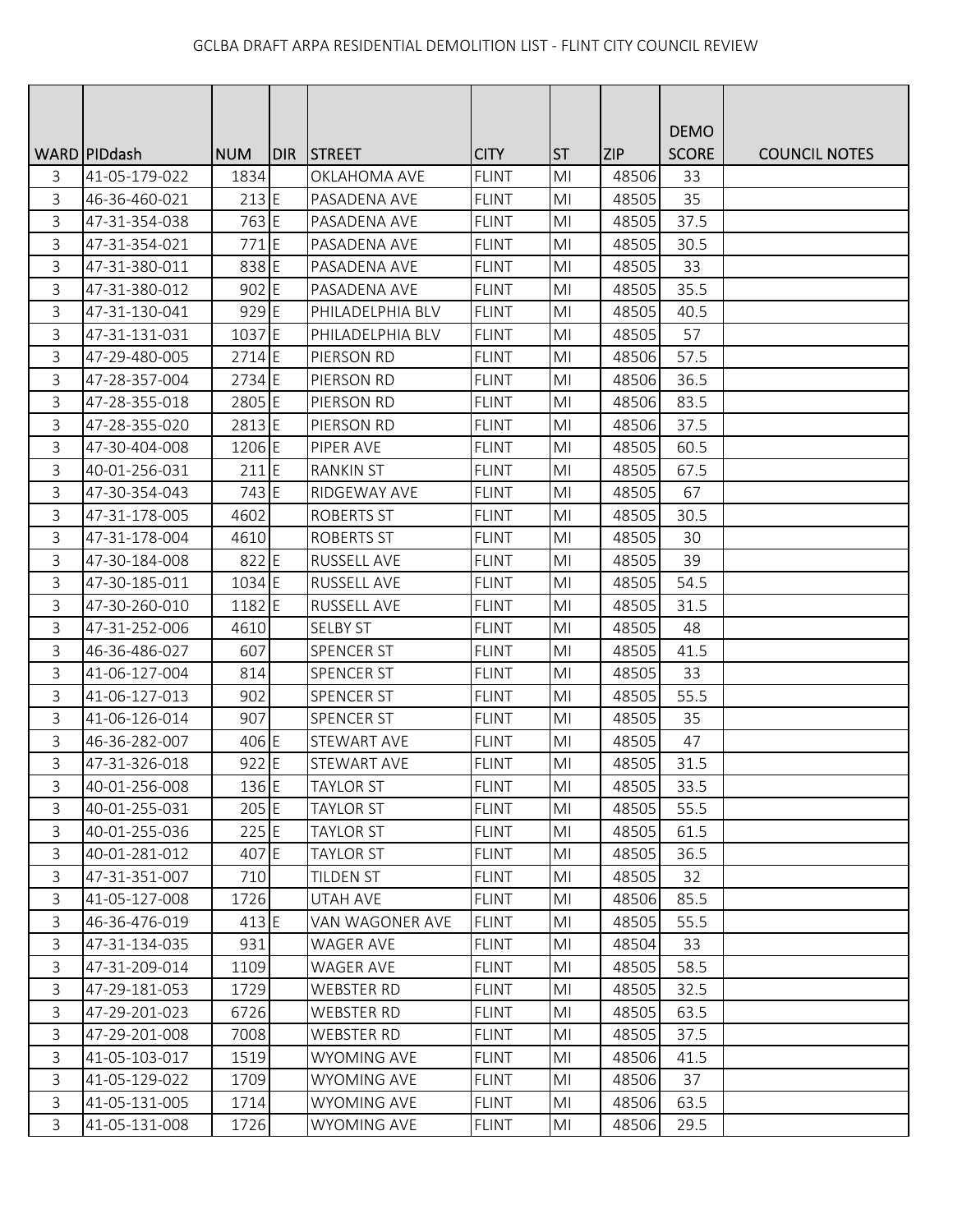| WARD PIDdash  | <b>NUM</b> | <b>IDIR</b> | <b>ISTREET</b>      | <b>CITY</b>  | IST       | ZIP   | <b>DEMO</b><br><b>SCORE</b> | <b>COUNCIL NOTES</b> |
|---------------|------------|-------------|---------------------|--------------|-----------|-------|-----------------------------|----------------------|
| 41-05-129-030 | 1737       |             | <b>IWYOMING AVE</b> | <b>FLINT</b> | IMI       | 48506 | 36.5                        |                      |
| 41-05-129-032 | 1809       |             | <b>IWYOMING AVE</b> | <b>FLINT</b> | <b>MI</b> | 48506 | 59                          |                      |
| 47-30-228-007 | 1222 E     |             | YORK AVE            | FLINT        | IMI       | 48505 | 34                          |                      |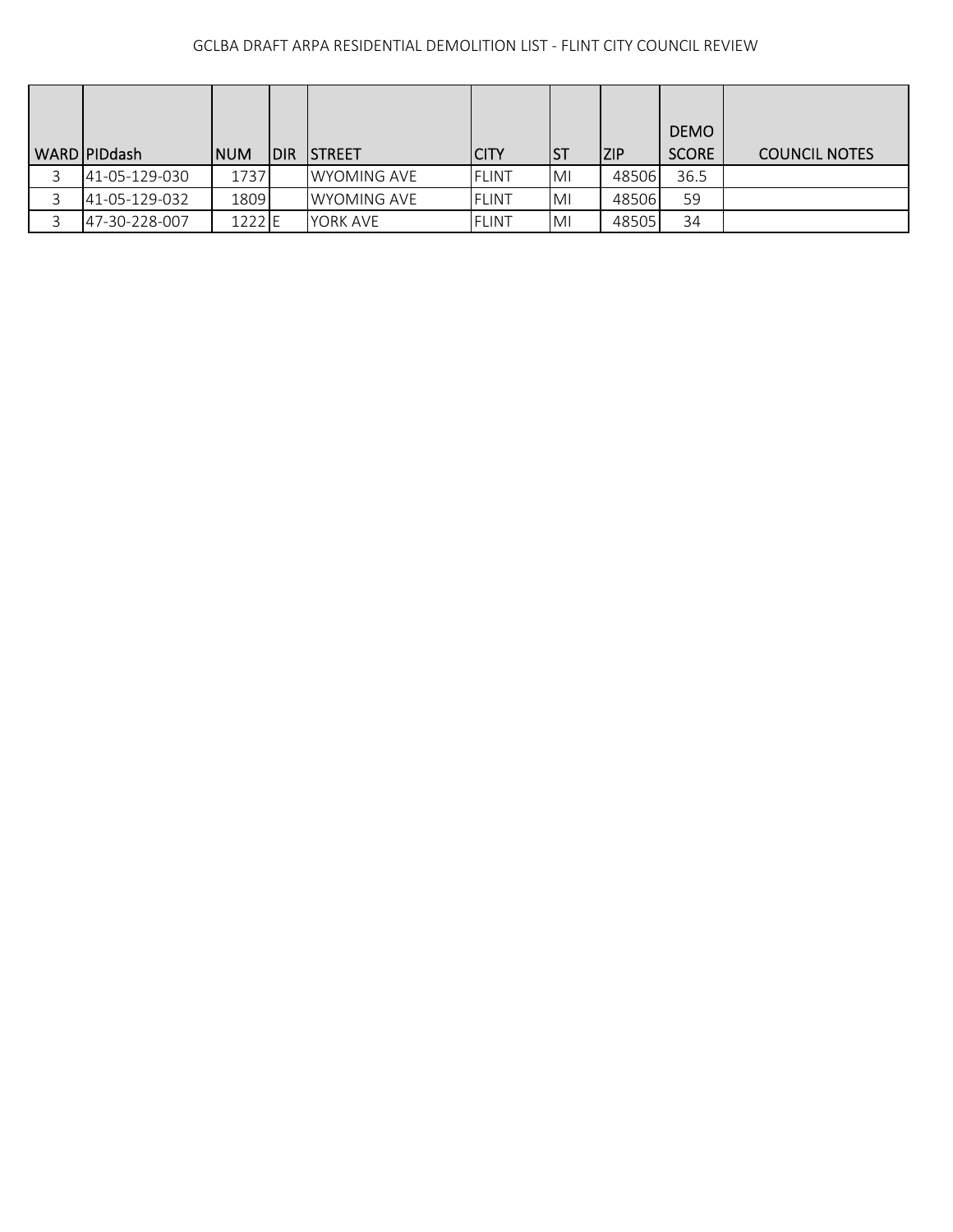|                |                 |            |       |                      |              |                |            | <b>DEMO</b>  |                      |
|----------------|-----------------|------------|-------|----------------------|--------------|----------------|------------|--------------|----------------------|
|                | WARD   PID dash | <b>NUM</b> | IDIR. | <b>STREET</b>        | <b>CITY</b>  | <b>ST</b>      | <b>ZIP</b> | <b>SCORE</b> | <b>COUNCIL NOTES</b> |
| 4              | 47-33-357-044   | 3001       |       | <b>AGREE AVE</b>     | <b>FLINT</b> | M <sub>l</sub> | 48506      | 93.5         |                      |
| 4              | 41-08-212-025   | 1301       |       | <b>ARLINGTON AVE</b> | <b>FLINT</b> | M <sub>l</sub> | 48506      | 43.5         |                      |
| 4              | 41-08-208-005   | 1614       |       | <b>ARLINGTON AVE</b> | <b>FLINT</b> | MI             | 48506      | 70.5         |                      |
| 4              | 41-05-407-044   | 2201       |       | <b>ARLINGTON AVE</b> | <b>FLINT</b> | MI             | 48506      | 82           |                      |
| 4              | 41-05-408-011   | 2314       |       | <b>ARLINGTON AVE</b> | <b>FLINT</b> | MI             | 48506      | 48.5         |                      |
| 4              | 41-05-407-032   | 2321       |       | <b>ARLINGTON AVE</b> | <b>FLINT</b> | MI             | 48506      | 32           |                      |
| 4              | 41-05-404-006   | 2518       |       | <b>ARLINGTON AVE</b> | <b>FLINT</b> | M <sub>l</sub> | 48506      | 81.5         |                      |
| 4              | 41-04-384-024   | 2003 N     |       | <b>AVERILL AVE</b>   | <b>FLINT</b> | M <sub>l</sub> | 48506      | 63           |                      |
| $\overline{4}$ | 41-04-329-024   | 2613 N     |       | <b>AVERILL AVE</b>   | <b>FLINT</b> | MI             | 48506      | 62.5         |                      |
| 4              | 41-04-330-014   | 3140       |       | BEECHWOOD AVE        | <b>FLINT</b> | MI             | 48506      | 82           |                      |
| 4              | 41-05-410-009   | 2310       |       | <b>BEECHWOOD DR</b>  | <b>FLINT</b> | MI             | 48506      | 62.5         |                      |
| 4              | 41-05-376-023   | 1621       |       | <b>BENNETT AVE</b>   | <b>FLINT</b> | M <sub>l</sub> | 48506      | 30.5         |                      |
| $\overline{4}$ | 41-05-376-024   | 1625       |       | <b>BENNETT AVE</b>   | <b>FLINT</b> | MI             | 48506      | 32.5         |                      |
| 4              | 41-05-378-039   | 1626       |       | <b>BENNETT AVE</b>   | <b>FLINT</b> | M <sub>l</sub> | 48506      | 30.5         |                      |
| 4              | 41-05-378-040   | 1630       |       | <b>BENNETT AVE</b>   | <b>FLINT</b> | MI             | 48506      | 39           |                      |
| 4              | 41-05-376-029   | 1641       |       | <b>BENNETT AVE</b>   | <b>FLINT</b> | MI             | 48506      | 43           |                      |
| 4              | 41-05-376-035   | 1657       |       | <b>BENNETT AVE</b>   | <b>FLINT</b> | MI             | 48506      | 34           |                      |
| 4              | 41-05-454-009   | 2304       |       | <b>BENNETT AVE</b>   | <b>FLINT</b> | MI             | 48506      | 36.5         |                      |
| 4              | 41-05-454-013   | 2320       |       | <b>BENNETT AVE</b>   | <b>FLINT</b> | M <sub>l</sub> | 48506      | 54           |                      |
| 4              | 41-05-454-019   | 2406       |       | <b>BENNETT AVE</b>   | <b>FLINT</b> | M <sub>l</sub> | 48506      | 53           |                      |
| 4              | 41-04-379-003   | 2112       |       | <b>BRANCH RD</b>     | <b>FLINT</b> | MI             | 48506      | 39.5         |                      |
| 4              | 41-04-105-016   | 3319       |       | <b>BRANCH RD</b>     | <b>FLINT</b> | MI             | 48506      | 36.5         |                      |
| 4              | 47-33-355-043   | 3801       |       | <b>BRANCH RD</b>     | <b>FLINT</b> | MI             | 48506      | 37.5         |                      |
| $\overline{4}$ | 41-09-209-003   | 3418       |       | <b>BREWSTER AVE</b>  | <b>FLINT</b> | MI             | 48506      | 58.5         |                      |
| $\overline{4}$ | 41-05-380-047   | 1615       |       | <b>BROADWAY BLVD</b> | <b>FLINT</b> | MI             | 48506      | 54           |                      |
| 4              | 41-05-382-002   | 1618       |       | <b>BROADWAY BLVD</b> | <b>FLINT</b> | M <sub>l</sub> | 48506      | 60.5         |                      |
| 4              | 41-05-381-021   | 1705       |       | <b>BROADWAY BLVD</b> | <b>FLINT</b> | MI             | 48506      | 55           |                      |
| 4              | 41-05-383-015   | 1814       |       | <b>BROADWAY BLVD</b> | <b>FLINT</b> | MI             | 48506      | 43.5         |                      |
| 4              | 41-05-459-009   | 1918       |       | <b>BURNS ST</b>      | <b>FLINT</b> | M <sub>l</sub> | 48506      | 46.5         |                      |
| $\overline{4}$ | 41-05-411-012   | 2321       |       | <b>BURNS ST</b>      | <b>FLINT</b> | MI             | 48506      | 32           |                      |
| 4              | 41-05-480-008   | 2405       |       | CHURCHILL AVE        | <b>FLINT</b> | M <sub>l</sub> | 48506      | 42.5         |                      |
| 4              | 41-05-486-003   | 2700       |       | CHURCHILL AVE        | <b>FLINT</b> | M <sub>l</sub> | 48506      | 55.5         |                      |
| 4              | 41-04-383-015   | 3115       |       | CHURCHILL AVE        | <b>FLINT</b> | M <sub>l</sub> | 48506      | 83           |                      |
| $\overline{4}$ | 41-04-385-005   | 3124       |       | CHURCHILL AVE        | <b>FLINT</b> | MI             | 48506      | 62           |                      |
| 4              | 41-08-203-018   | 2115       |       | COLLADAY CT          | <b>FLINT</b> | MI             | 48506      | 71.5         |                      |
| $\overline{4}$ | 41-04-103-023   | 2823       |       | COLORADO AVE         | <b>FLINT</b> | MI             | 48506      | 51.5         |                      |
| 4              | 41-04-105-007   | 3022       |       | COLORADO AVE         | <b>FLINT</b> | MI             | 48506      | 58           |                      |
| 4              | 41-05-428-003   | 2612       |       | COOK ST              | <b>FLINT</b> | M <sub>l</sub> | 48506      | 51.5         |                      |
| $\overline{4}$ | 41-08-130-012   | 1702       |       | <b>CRONK AVE</b>     | <b>FLINT</b> | M <sub>l</sub> | 48506      | 31.5         |                      |
| 4              | 41-08-130-007   | 1722       |       | <b>CRONK AVE</b>     | <b>FLINT</b> | MI             | 48506      | 34           |                      |
| 4              | 41-05-255-022   | 1911       |       | DAKOTA AVE           | <b>FLINT</b> | MI             | 48506      | 37.5         |                      |
| 4              | 41-05-257-017   | 2118       |       | DAKOTA AVE           | <b>FLINT</b> | MI             | 48506      | 71.5         |                      |
| $\overline{4}$ | 41-05-258-008   | 2306       |       | DAKOTA AVE           | <b>FLINT</b> | M <sub>l</sub> | 48506      | 80.5         |                      |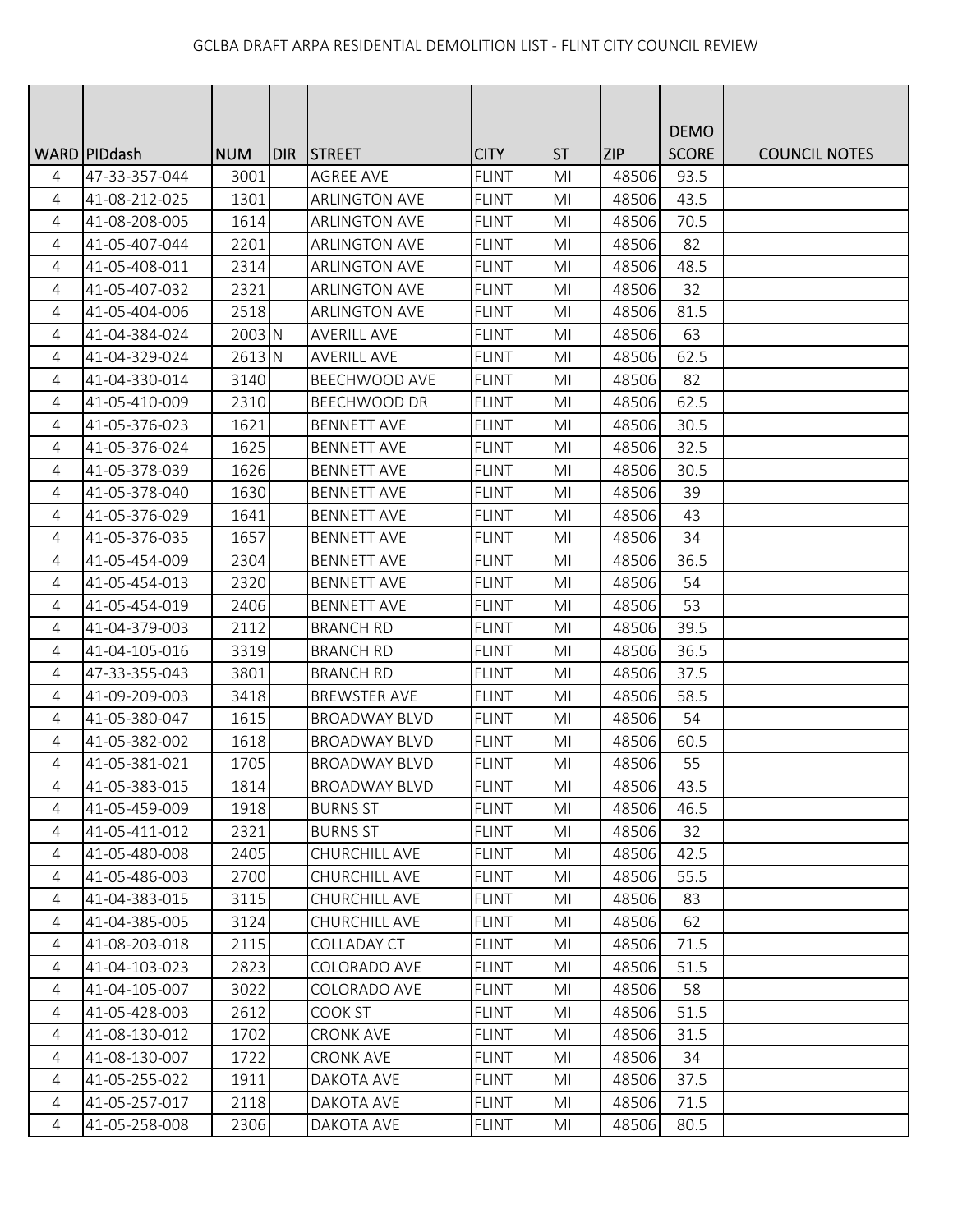|                |                 |             |       |                     |              |                |            | <b>DEMO</b>  |                      |
|----------------|-----------------|-------------|-------|---------------------|--------------|----------------|------------|--------------|----------------------|
|                | WARD   PID dash | <b>NUM</b>  | DIR I | <b>STREET</b>       | <b>CITY</b>  | <b>ST</b>      | <b>ZIP</b> | <b>SCORE</b> | <b>COUNCIL NOTES</b> |
| 4              | 41-05-258-011   | 2314        |       | DAKOTA AVE          | <b>FLINT</b> | M <sub>l</sub> | 48506      | 58           |                      |
| 4              | 41-05-283-001   | 2402        |       | DAKOTA AVE          | <b>FLINT</b> | M <sub>l</sub> | 48506      | 83.5         |                      |
| $\overline{4}$ | 41-04-157-015   | 2921        |       | DAKOTA AVE          | <b>FLINT</b> | MI             | 48506      | 35.5         |                      |
| 4              | 41-04-159-010   | 3002        |       | DAKOTA AVE          | <b>FLINT</b> | MI             | 48506      | 38           |                      |
| 4              | 41-04-381-012   | 3115        |       | DALE AVE            | <b>FLINT</b> | MI             | 48506      | 37           |                      |
| 4              | 41-08-126-003   | 1638        |       | <b>DAVISON RD</b>   | <b>FLINT</b> | M <sub>l</sub> | 48506      | 41.5         |                      |
| 4              | 41-08-226-017   | 2414        |       | <b>DAVISON RD</b>   | <b>FLINT</b> | M <sub>l</sub> | 48506      | 58.5         |                      |
| 4              | 41-05-485-025   | 2617        |       | DAVISON RD          | <b>FLINT</b> | M <sub>l</sub> | 48506      | 81.5         |                      |
| 4              | 41-04-460-014   | 3507        |       | <b>DAVISON RD</b>   | <b>FLINT</b> | M <sub>l</sub> | 48506      | 62           |                      |
| 4              | 41-05-401-026   | 2209        |       | DELAWARE AVE        | <b>FLINT</b> | MI             | 48506      | 62           |                      |
| 4              | 41-04-326-018   | 3109        |       | DELAWARE AVE        | <b>FLINT</b> | MI             | 48506      | 62           |                      |
| $\overline{4}$ | 41-04-326-009   | 3131        |       | <b>DELAWARE AVE</b> | <b>FLINT</b> | M <sub>l</sub> | 48506      | 55.5         |                      |
| 4              | 41-04-327-001   | 3201        |       | DELAWARE AVE        | <b>FLINT</b> | M <sub>l</sub> | 48506      | 41.5         |                      |
| 4              | 41-04-329-008   | 3228        |       | DELAWARE AVE        | <b>FLINT</b> | M <sub>l</sub> | 48506      | 73           |                      |
| 4              | 47-33-356-021   | $\mathbf 0$ |       | DOUGLAS AVE         | <b>FLINT</b> | MI             | 48506      | 82.5         |                      |
| 4              | 47-33-356-024   | 3601        |       | DOUGLAS AVE         | <b>FLINT</b> | MI             | 48506      | 38           |                      |
| 4              | 47-33-351-049   | 3801        |       | <b>DOUGLAS AVE</b>  | <b>FLINT</b> | MI             | 48506      | 86.5         |                      |
| 4              | 41-08-206-007   | 1522 N      |       | <b>FRANKLIN AVE</b> | <b>FLINT</b> | MI             | 48506      | 39.5         |                      |
| 4              | 41-08-206-004   | 1606 N      |       | <b>FRANKLIN AVE</b> | <b>FLINT</b> | M <sub>l</sub> | 48506      | 35           |                      |
| 4              | 41-05-378-020   | 1605 E      |       | <b>HAMILTON AVE</b> | <b>FLINT</b> | M <sub>l</sub> | 48506      | 29.5         |                      |
| 4              | 41-05-378-021   | 1609 E      |       | <b>HAMILTON AVE</b> | <b>FLINT</b> | MI             | 48506      | 33.5         |                      |
| 4              | 41-05-378-057   | 1645 E      |       | <b>HAMILTON AVE</b> | <b>FLINT</b> | MI             | 48506      | 34           |                      |
| 4              | 41-05-381-015   | 1818 E      |       | <b>HAMILTON AVE</b> | <b>FLINT</b> | MI             | 48506      | 31.5         |                      |
| 4              | 41-05-381-016   | 1822 E      |       | <b>HAMILTON AVE</b> | <b>FLINT</b> | M <sub>l</sub> | 48506      | 32.5         |                      |
| $\overline{4}$ | 47-33-357-007   | 2914        |       | <b>HENRY ST</b>     | <b>FLINT</b> | MI             | 48506      | 57.5         |                      |
| 4              | 47-33-355-027   | 2923        |       | <b>HENRY ST</b>     | <b>FLINT</b> | M <sub>l</sub> | 48506      | 64           |                      |
| 4              | 47-33-357-010   | 2926        |       | <b>HENRY ST</b>     | <b>FLINT</b> | M <sub>l</sub> | 48506      | 56.5         |                      |
| 4              | 47-33-355-030   | 2951        |       | <b>HENRY ST</b>     | <b>FLINT</b> | MI             | 48506      | 54           |                      |
| 4              | 47-33-357-012   | 2952        |       | <b>HENRY ST</b>     | <b>FLINT</b> | MI             | 48506      | 36.5         |                      |
| 4              | 47-33-357-022   | 3006        |       | <b>HENRY ST</b>     | <b>FLINT</b> | MI             | 48506      | 59           |                      |
| 4              | 41-05-481-024   | 2021        |       | <b>HOFF ST</b>      | <b>FLINT</b> | M <sub>l</sub> | 48506      | 78           |                      |
| 4              | 41-05-478-011   | 2220        |       | <b>HOFF ST</b>      | <b>FLINT</b> | MI             | 48506      | 39           |                      |
| 4              | 41-05-477-019   | 2237        |       | <b>HOFF ST</b>      | <b>FLINT</b> | M <sub>l</sub> | 48506      | 71.5         |                      |
| 4              | 41-08-128-024   | 1613        |       | <b>ILLINOIS AVE</b> | <b>FLINT</b> | M <sub>l</sub> | 48506      | 55.5         |                      |
| 4              | 41-08-131-011   | 1630        |       | <b>ILLINOIS AVE</b> | <b>FLINT</b> | MI             | 48506      | 37           |                      |
| 4              | 41-08-128-031   | 1637        |       | <b>ILLINOIS AVE</b> | <b>FLINT</b> | MI             | 48506      | 36.5         |                      |
| 4              | 41-08-129-019   | 1717        |       | <b>ILLINOIS AVE</b> | <b>FLINT</b> | MI             | 48506      | 58           |                      |
| 4              | 41-08-203-026   | 2111        |       | <b>ILLINOIS AVE</b> | <b>FLINT</b> | M <sub>l</sub> | 48506      | 47           |                      |
| $\overline{4}$ | 41-08-126-022   | 1645        |       | <b>INDIANA AVE</b>  | <b>FLINT</b> | MI             | 48506      | 48.5         |                      |
| 4              | 41-08-126-025   | 1657        |       | <b>INDIANA AVE</b>  | <b>FLINT</b> | M <sub>l</sub> | 48506      | 49.5         |                      |
| 4              | 41-08-129-001   | 1702        |       | <b>INDIANA AVE</b>  | <b>FLINT</b> | M <sub>l</sub> | 48506      | 44.5         |                      |
| 4              | 41-08-127-021   | 1733        |       | <b>INDIANA AVE</b>  | <b>FLINT</b> | MI             | 48506      | 87           |                      |
| 4              | 41-08-133-002   | 1514        |       | <b>IOWA AVE</b>     | <b>FLINT</b> | MI             | 48506      | 32.5         |                      |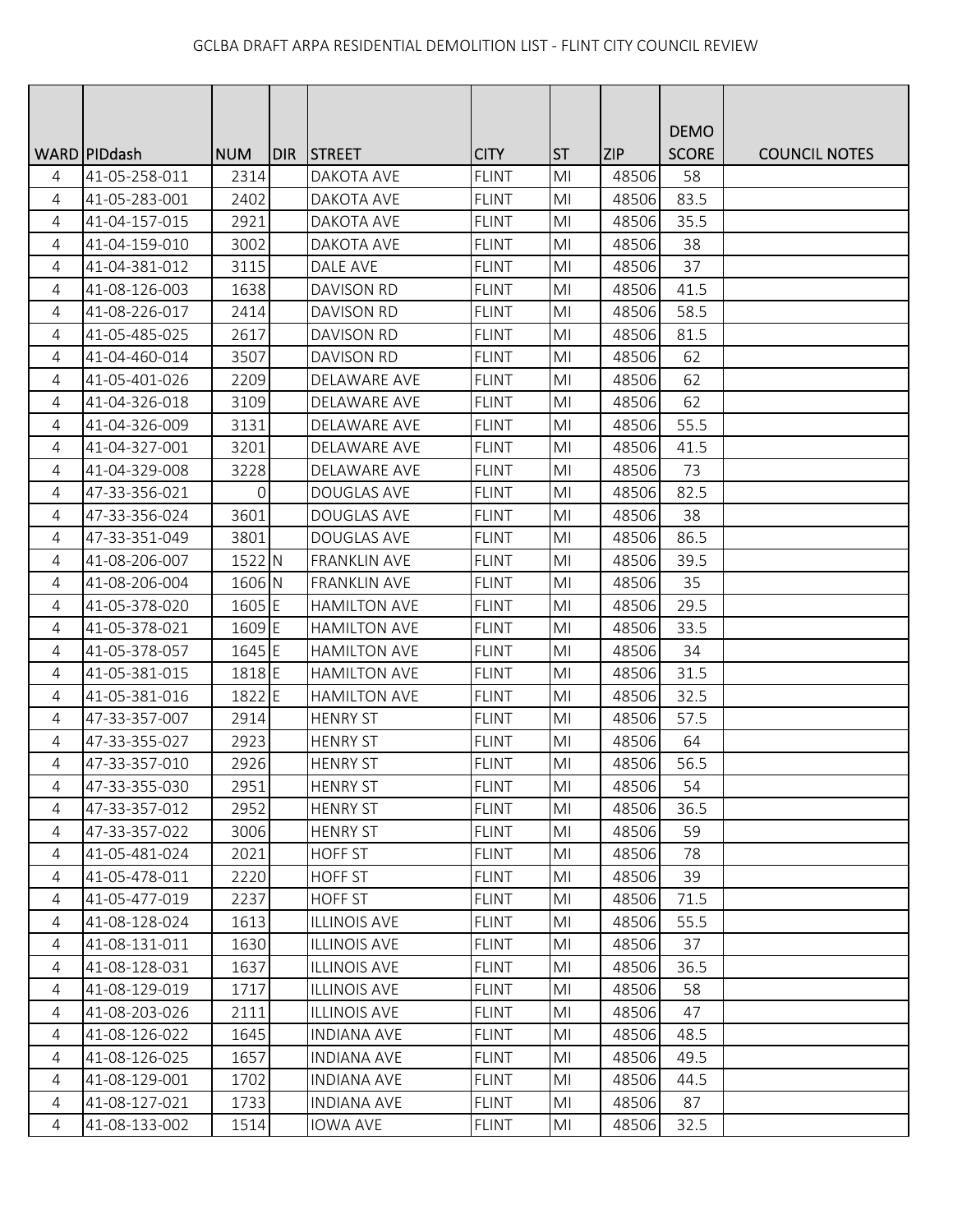|                |                |            |     |                     |              |                |            | <b>DEMO</b>  |                      |
|----------------|----------------|------------|-----|---------------------|--------------|----------------|------------|--------------|----------------------|
|                | WARD   PIDdash | <b>NUM</b> | DIR | <b>STREET</b>       | <b>CITY</b>  | <b>ST</b>      | <b>ZIP</b> | <b>SCORE</b> | <b>COUNCIL NOTES</b> |
| 4              | 41-08-133-001  | 1518       |     | <b>IOWA AVE</b>     | <b>FLINT</b> | M <sub>l</sub> | 48506      | 50.5         |                      |
| 4              | 41-08-128-001  | 1716       |     | <b>IOWA AVE</b>     | <b>FLINT</b> | M <sub>l</sub> | 48506      | 37           |                      |
| 4              | 41-08-251-025  | 1905       |     | <b>KENTUCKY AVE</b> | <b>FLINT</b> | MI             | 48506      | 39           |                      |
| 4              | 41-08-253-002  | 1906       |     | <b>KENTUCKY AVE</b> | <b>FLINT</b> | MI             | 48506      | 46.5         |                      |
| $\overline{4}$ | 41-08-251-028  | 1913       |     | <b>KENTUCKY AVE</b> | <b>FLINT</b> | M <sub>l</sub> | 48506      | 59           |                      |
| 4              | 41-08-251-037  | 2105       |     | <b>KENTUCKY AVE</b> | <b>FLINT</b> | MI             | 48506      | 52.5         |                      |
| 4              | 41-08-251-044  | 2127       |     | <b>KENTUCKY AVE</b> | <b>FLINT</b> | M <sub>l</sub> | 48506      | 57.5         |                      |
| $\overline{4}$ | 41-05-251-024  | 2005       |     | <b>LEITH ST</b>     | <b>FLINT</b> | MI             | 48506      | 34           |                      |
| 4              | 41-05-251-026  | 2013       |     | LEITH ST            | <b>FLINT</b> | M <sub>l</sub> | 48506      | 52.5         |                      |
| 4              | 41-05-253-021  | 2022       |     | LEITH ST            | <b>FLINT</b> | M <sub>l</sub> | 48506      | 33           |                      |
| 4              | 41-05-251-031  | 2101       |     | <b>LEITH ST</b>     | <b>FLINT</b> | MI             | 48506      | 33           |                      |
| 4              | 41-05-251-032  | 2105       |     | LEITH ST            | <b>FLINT</b> | M <sub>l</sub> | 48506      | 31.5         |                      |
| 4              | 41-05-253-024  | 2106       |     | <b>LEITH ST</b>     | <b>FLINT</b> | M <sub>l</sub> | 48506      | 32           |                      |
| $\overline{4}$ | 41-05-253-045  | 2110       |     | LEITH ST            | <b>FLINT</b> | M <sub>l</sub> | 48506      | 30           |                      |
| 4              | 41-05-254-001  | 2202       |     | <b>LEITH ST</b>     | <b>FLINT</b> | MI             | 48506      | 52           |                      |
| 4              | 41-04-177-026  | 3250       |     | <b>LEITH ST</b>     | <b>FLINT</b> | M <sub>l</sub> | 48506      | 61.5         |                      |
| 4              | 41-04-251-007  | 3402       |     | <b>LEITH ST</b>     | <b>FLINT</b> | M <sub>l</sub> | 48506      | 56.5         |                      |
| $\overline{4}$ | 41-05-480-017  | 2021       |     | <b>LEVERN ST</b>    | <b>FLINT</b> | MI             | 48506      | 48.5         |                      |
| 4              | 41-05-480-014  | 2105       |     | LEVERN ST           | <b>FLINT</b> | M <sub>l</sub> | 48506      | 40.5         |                      |
| 4              | 41-05-481-011  | 2106       |     | <b>LEVERN ST</b>    | <b>FLINT</b> | M <sub>l</sub> | 48506      | 80.5         |                      |
| $\overline{4}$ | 41-05-430-007  | 2502       |     | LEVERN ST           | <b>FLINT</b> | MI             | 48506      | 58           |                      |
| 4              | 41-05-428-025  | 2601       |     | <b>LEVERN ST</b>    | <b>FLINT</b> | M <sub>l</sub> | 48506      | 33           |                      |
| 4              | 41-08-232-002  | 1514 N     |     | LYNCH AVE           | <b>FLINT</b> | MI             | 48506      | 62           |                      |
| $\overline{4}$ | 41-08-230-010  | 1610 N     |     | LYNCH AVE           | <b>FLINT</b> | M <sub>l</sub> | 48506      | 57           |                      |
| 4              | 41-05-459-018  | 1929 N     |     | LYNCH AVE           | <b>FLINT</b> | M <sub>l</sub> | 48506      | 58           |                      |
| 4              | 41-08-207-006  | 1606       |     | MAPLEWOOD AVE       | <b>FLINT</b> | M <sub>l</sub> | 48506      | 55.5         |                      |
| $\overline{4}$ | 41-08-202-010  | 1718       |     | MAPLEWOOD AVE       | <b>FLINT</b> | MI             | 48506      | 55.5         |                      |
| 4              | 41-05-452-011  | 2010       |     | MAPLEWOOD AVE       | <b>FLINT</b> | MI             | 48506      | 33.5         |                      |
| 4              | 41-05-452-007  | 2102       |     | MAPLEWOOD AVE       | <b>FLINT</b> | MI             | 48506      | 32.5         |                      |
| 4              | 41-05-451-016  | 2105       |     | MAPLEWOOD AVE       | <b>FLINT</b> | MI             | 48506      | 77.5         |                      |
| 4              | 41-05-407-013  | 2310       |     | MAPLEWOOD AVE       | <b>FLINT</b> | MI             | 48506      | 47.5         |                      |
| 4              | 41-05-406-032  | 2317       |     | MAPLEWOOD AVE       | <b>FLINT</b> | M <sub>l</sub> | 48506      | 61.5         |                      |
| 4              | 41-05-406-022  | 2425       |     | MAPLEWOOD AVE       | <b>FLINT</b> | MI             | 48506      | 41.5         |                      |
| 4              | 41-05-257-019  | 1915       |     | <b>MARYLAND AVE</b> | <b>FLINT</b> | MI             | 48506      | 33.5         |                      |
| 4              | 41-05-258-022  | 2305       |     | MARYLAND AVE        | <b>FLINT</b> | MI             | 48506      | 81.5         |                      |
| 4              | 41-05-260-011  | 2314       |     | MARYLAND AVE        | <b>FLINT</b> | MI             | 48506      | 43.5         |                      |
| 4              | 41-05-285-005  | 2414       |     | MARYLAND AVE        | <b>FLINT</b> | MI             | 48506      | 47           |                      |
| 4              | 41-05-285-006  | 2418       |     | MARYLAND AVE        | <b>FLINT</b> | M <sub>l</sub> | 48506      | 48.5         |                      |
| 4              | 41-05-285-012  | 2510       |     | <b>MARYLAND AVE</b> | <b>FLINT</b> | M <sub>l</sub> | 48506      | 48           |                      |
| $\overline{4}$ | 41-04-159-022  | 2919       |     | MARYLAND AVE        | <b>FLINT</b> | MI             | 48506      | 57           |                      |
| 4              | 47-33-358-024  | 2915       |     | MC CLURE AVE        | <b>FLINT</b> | MI             | 48506      | 71.5         |                      |
| 4              | 47-33-355-013  | 2952       |     | <b>MEISNER ST</b>   | <b>FLINT</b> | MI             | 48506      | 37           |                      |
| $\overline{4}$ | 41-08-215-016  | 2213       |     | MISSOURI AVE        | <b>FLINT</b> | MI             | 48506      | 38.5         |                      |
|                |                |            |     |                     |              |                |            |              |                      |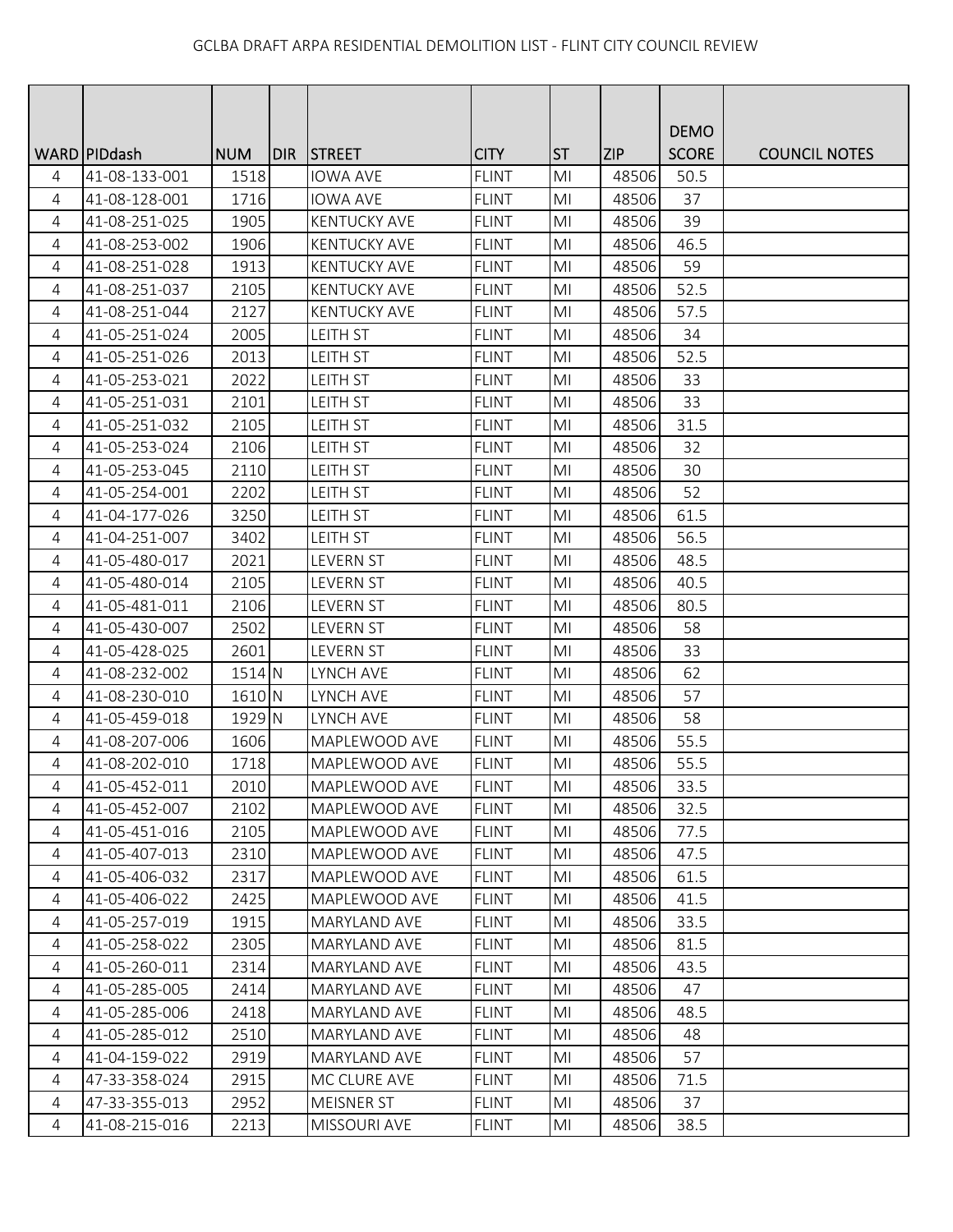|                |                 |            |     |                      |              |                |            | <b>DEMO</b>  |                      |
|----------------|-----------------|------------|-----|----------------------|--------------|----------------|------------|--------------|----------------------|
|                | WARD   PID dash | <b>NUM</b> | DIR | <b>STREET</b>        | <b>CITY</b>  | <b>ST</b>      | <b>ZIP</b> | <b>SCORE</b> | <b>COUNCIL NOTES</b> |
| 4              | 41-08-215-018   | 2305       |     | <b>MISSOURI AVE</b>  | <b>FLINT</b> | M <sub>l</sub> | 48506      | 59           |                      |
| 4              | 41-04-104-027   | 2905       |     | <b>MONTANA AVE</b>   | <b>FLINT</b> | M <sub>l</sub> | 48506      | 37.5         |                      |
| 4              | 41-04-105-015   | 3025       |     | <b>MONTANA AVE</b>   | <b>FLINT</b> | M <sub>l</sub> | 48506      | 56.5         |                      |
| 4              | 47-33-352-016   | 2911       |     | <b>NATHAN AVE</b>    | <b>FLINT</b> | M <sub>l</sub> | 48506      | 46.5         |                      |
| 4              | 41-08-253-033   | 2005       |     | NEBRASKA AVE         | <b>FLINT</b> | M <sub>l</sub> | 48506      | 67           |                      |
| 4              | 41-08-254-013   | 2201       |     | NEBRASKA AVE         | <b>FLINT</b> | MI             | 48506      | 77           |                      |
| 4              | 41-08-278-015   | 2423       |     | NEBRASKA AVE         | <b>FLINT</b> | M <sub>l</sub> | 48506      | 57.5         |                      |
| $\overline{4}$ | 41-05-329-006   | 1714       |     | <b>NEW YORK AVE</b>  | <b>FLINT</b> | MI             | 48506      | 50           |                      |
| 4              | 41-08-135-015   | 1801       |     | OHIO AVE             | <b>FLINT</b> | MI             | 48506      | 33.5         |                      |
| 4              | 41-08-210-017   | 2209       |     | <b>OHIO AVE</b>      | <b>FLINT</b> | MI             | 48506      | 36.5         |                      |
| 4              | 41-08-210-022   | 2309       |     | OHIO AVE             | <b>FLINT</b> | MI             | 48506      | 58.5         |                      |
| $\overline{4}$ | 41-05-255-013   | 2014       |     | <b>OKLAHOMA AVE</b>  | <b>FLINT</b> | M <sub>l</sub> | 48506      | 37.5         |                      |
| $\overline{4}$ | 41-05-256-011   | 2314       |     | OKLAHOMA AVE         | <b>FLINT</b> | MI             | 48506      | 59           |                      |
| 4              | 41-08-214-013   | 2201       |     | PENNSYLVANIA AVE     | <b>FLINT</b> | M <sub>l</sub> | 48506      | 58           |                      |
| $\overline{4}$ | 41-04-331-020   | 3237       |     | <b>RISEDORPH AVE</b> | <b>FLINT</b> | M <sub>l</sub> | 48506      | 61.5         |                      |
| 4              | 41-04-205-021   | 3308       |     | STARKWEATHER ST      | <b>FLINT</b> | MI             | 48506      | 52           |                      |
| 4              | 47-33-377-030   | 3702       |     | <b>SUNRIDGE DR</b>   | <b>FLINT</b> | M <sub>l</sub> | 48506      | 90.5         |                      |
| 4              | 41-05-252-003   | 2206       |     | THOM ST              | <b>FLINT</b> | MI             | 48506      | 42           |                      |
| 4              | 41-05-276-001   | 2402       |     | THOM ST              | <b>FLINT</b> | MI             | 48506      | 61.5         |                      |
| 4              | 41-05-226-035   | 2415       |     | THOM ST              | <b>FLINT</b> | MI             | 48506      | 52           |                      |
| 4              | 41-04-107-013   | 3017       |     | <b>THOM ST</b>       | <b>FLINT</b> | M <sub>l</sub> | 48506      | 36.5         |                      |
| 4              | 41-05-482-027   | 2017       |     | <b>TORRANCE ST</b>   | <b>FLINT</b> | MI             | 48506      | 58.5         |                      |
| 4              | 41-05-482-026   | 2021       |     | <b>TORRANCE ST</b>   | <b>FLINT</b> | MI             | 48506      | 36.5         |                      |
| 4              | 41-05-483-041   | 2034       |     | <b>TORRANCE ST</b>   | <b>FLINT</b> | MI             | 48506      | 34           |                      |
| $\overline{4}$ | 41-05-432-012   | 2506       |     | <b>TORRANCE ST</b>   | <b>FLINT</b> | M <sub>l</sub> | 48506      | 53.5         |                      |
| 4              | 41-05-431-032   | 2509       |     | <b>TORRANCE ST</b>   | <b>FLINT</b> | M <sub>l</sub> | 48506      | 54           |                      |
| 4              | 41-05-431-023   | 2611       |     | <b>TORRANCE ST</b>   | <b>FLINT</b> | MI             | 48506      | 48.5         |                      |
| 4              | 47-32-455-023   | 1917       |     | UTAH AVE             | <b>FLINT</b> | MI             | 48506      | 60.5         |                      |
| 4              | 47-32-455-030   | 2009       |     | UTAH AVE             | <b>FLINT</b> | MI             | 48506      | 62.5         |                      |
| 4              | 41-08-253-046   | 1105 N     |     | <b>VERNON AVE</b>    | <b>FLINT</b> | MI             | 48506      | 72.5         |                      |
| 4              | 41-08-203-030   | 1709 N     |     | <b>VERNON AVE</b>    | <b>FLINT</b> | M <sub>l</sub> | 48506      | 58.5         |                      |
| 4              | 41-08-204-006   | 1720 N     |     | <b>VERNON AVE</b>    | <b>FLINT</b> | M <sub>l</sub> | 48506      | 63.5         |                      |
| 4              | 41-05-457-022   | 1911 N     |     | <b>VERNON AVE</b>    | <b>FLINT</b> | M <sub>l</sub> | 48506      | 37.5         |                      |
| 4              | 41-05-454-002   | 2132 N     |     | <b>VERNON AVE</b>    | <b>FLINT</b> | MI             | 48506      | 38.5         |                      |
| 4              | 47-33-351-009   | 3926       |     | <b>WESTERN RD</b>    | <b>FLINT</b> | MI             | 48506      | 57           |                      |
| 4              | 41-05-433-025   | 2413       |     | WINIFRED DR          | <b>FLINT</b> | MI             | 48506      | 40.5         |                      |
| 4              | 41-08-134-002   | 1706       |     | <b>WISCONSIN AVE</b> | <b>FLINT</b> | MI             | 48506      | 48.5         |                      |
| 4              | 41-08-209-013   | 2209       |     | <b>WISCONSIN AVE</b> | <b>FLINT</b> | MI             | 48506      | 37           |                      |
| 4              | 41-08-209-016   | 2301       |     | <b>WISCONSIN AVE</b> | <b>FLINT</b> | MI             | 48506      | 57           |                      |
| 4              | 41-08-209-020   | 2313       |     | <b>WISCONSIN AVE</b> | <b>FLINT</b> | MI             | 48506      | 39           |                      |
| 4              | 41-08-230-020   | 2437       |     | <b>WISCONSIN AVE</b> | <b>FLINT</b> | MI             | 48506      | 58.5         |                      |
| 4              | 41-05-409-020   | 2219       |     | WOODROW AVE          | <b>FLINT</b> | MI             | 48506      | 29.5         |                      |
| $\overline{4}$ | 41-05-410-022   | 2319       |     | <b>WOODROW AVE</b>   | <b>FLINT</b> | MI             | 48506      | 48.5         |                      |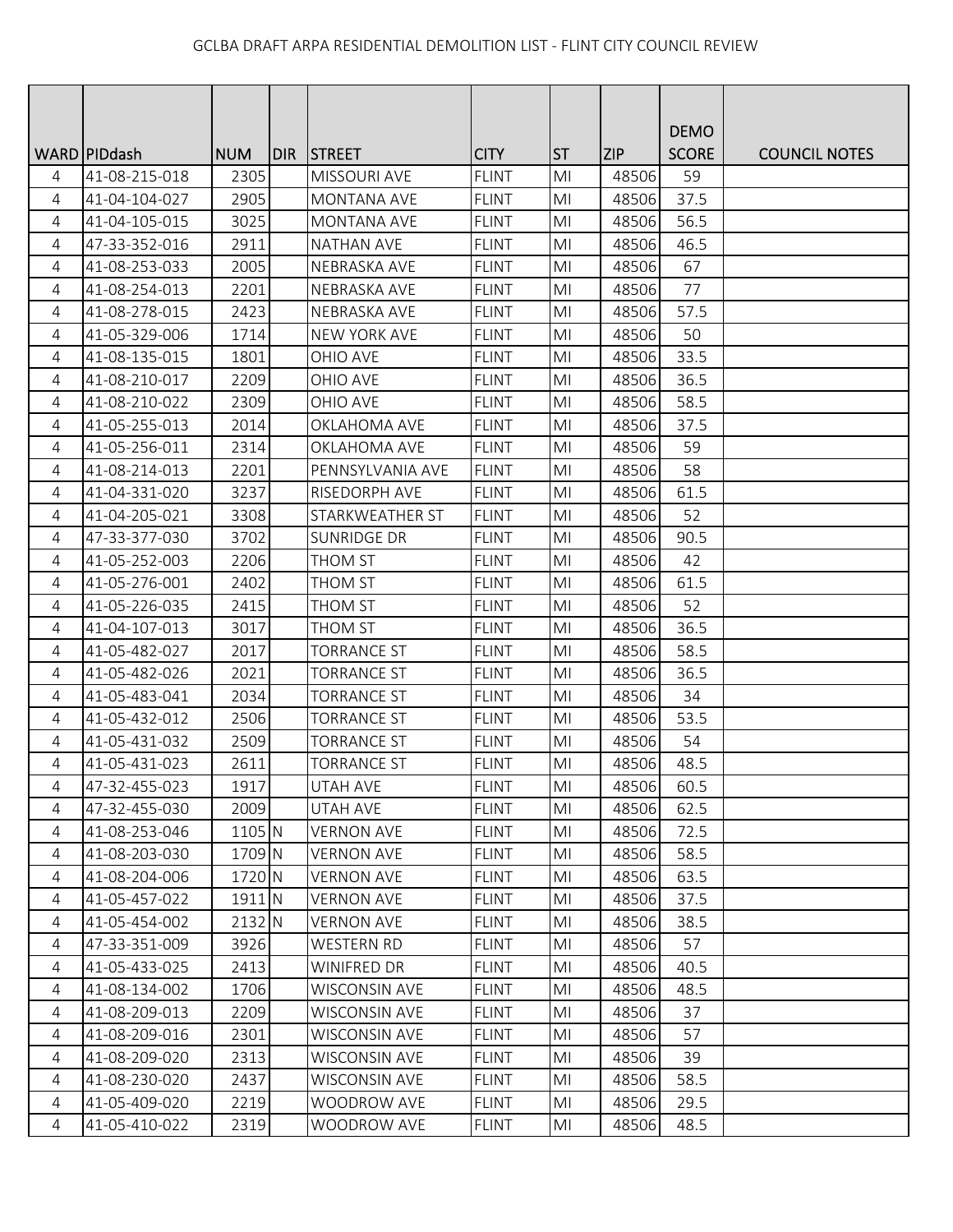|   | WARD PIDdash  | <b>INUM</b> | <b>IDIR</b> | <b>ISTREET</b>     | ICITY        | <b>ST</b> | <b>ZIP</b> | <b>DEMO</b><br><b>SCORE</b> | <b>COUNCIL NOTES</b> |
|---|---------------|-------------|-------------|--------------------|--------------|-----------|------------|-----------------------------|----------------------|
| 4 | 41-05-429-022 | 2411        |             | <b>WOODROW AVE</b> | <b>FLINT</b> | MI        | 48506      | 31.5                        |                      |
| 4 | 41-05-433-013 | 2416        |             | <b>WOODROW AVE</b> | <b>FLINT</b> | MI        | 48506      | 60.5                        |                      |
| 4 | 41-05-478-005 | 2622        |             | <b>WOODROW AVE</b> | <b>FLINT</b> | MI        | 48506      | 58                          |                      |
| 4 | 41-04-334-008 | 3136        |             | <b>WOODROW AVE</b> | <b>FLINT</b> | MI        | 48506      | 57                          |                      |
| 4 | 41-04-332-026 | 3137        |             | <b>WOODROW AVE</b> | <b>FLINT</b> | MI        | 48506      | 58                          |                      |
| 4 | 41-04-103-017 | 3014        |             | <b>WYOMING AVE</b> | <b>FLINT</b> | MI        | 48506      | 75.5                        |                      |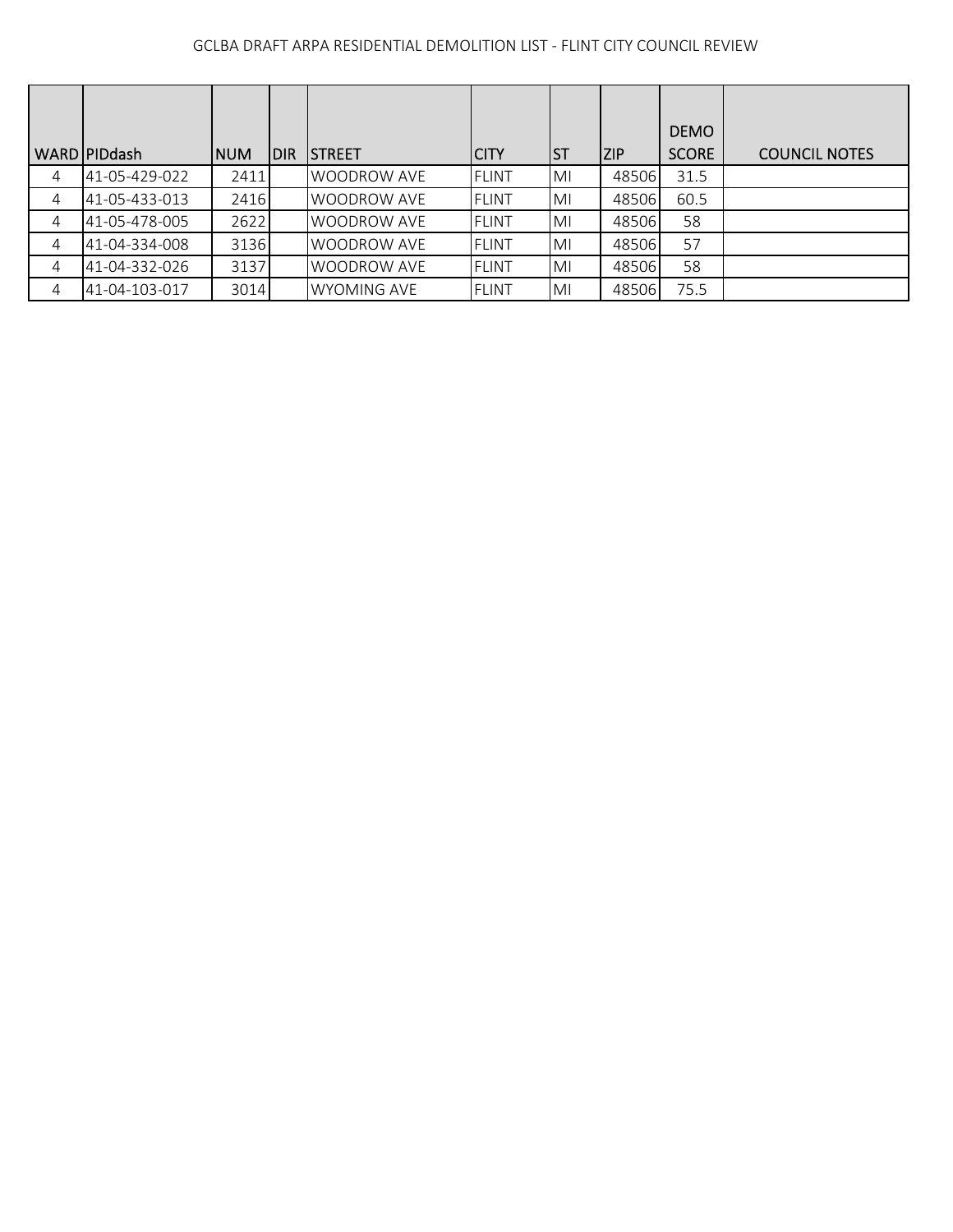|   |                 |            |      |                     |              |                |            | <b>DEMO</b>  |                      |
|---|-----------------|------------|------|---------------------|--------------|----------------|------------|--------------|----------------------|
|   | WARD   PID dash | <b>NUM</b> | DIR. | <b>STREET</b>       | <b>CITY</b>  | <b>ST</b>      | <b>ZIP</b> | <b>SCORE</b> | <b>COUNCIL NOTES</b> |
| 5 | 40-01-458-005   | 1810       |      | <b>ADAMS AVE</b>    | <b>FLINT</b> | MI             | 48505      | 67           |                      |
| 5 | 40-01-451-021   | 2013       |      | <b>ADAMS AVE</b>    | <b>FLINT</b> | MI             | 48505      | 63           |                      |
| 5 | 40-01-414-022   | 2125       |      | ADAMS AVE           | <b>FLINT</b> | MI             | 48505      | 62.5         |                      |
| 5 | 40-01-410-013   | 2227       |      | ADAMS AVE           | <b>FLINT</b> | MI             | 48505      | 35.5         |                      |
| 5 | 40-01-404-016   | 2317       |      | ADAMS AVE           | <b>FLINT</b> | M <sub>l</sub> | 48505      | 43.5         |                      |
| 5 | 41-18-354-002   | 1150       |      | <b>ANN ARBOR ST</b> | <b>FLINT</b> | MI             | 48503      | 43           |                      |
| 5 | 40-13-403-027   | 708        |      | <b>ASYLUM ST</b>    | <b>FLINT</b> | M <sub>l</sub> | 48503      | 30.5         |                      |
| 5 | 40-12-276-035   | 1305       |      | <b>AVENUE A</b>     | <b>FLINT</b> | M <sub>l</sub> | 48503      | 47.5         |                      |
| 5 | 40-01-481-030   | 1807       |      | <b>AVENUE A</b>     | <b>FLINT</b> | MI             | 48505      | 30.5         |                      |
| 5 | 40-01-476-017   | 2015       |      | <b>AVENUE A</b>     | <b>FLINT</b> | MI             | 48505      | 33.5         |                      |
| 5 | 40-01-428-018   | 2303       |      | <b>AVENUE A</b>     | <b>FLINT</b> | MI             | 48505      | 33.5         |                      |
| 5 | 40-01-259-005   | 118 E      |      | <b>BAKER ST</b>     | <b>FLINT</b> | M <sub>l</sub> | 48505      | 31.5         |                      |
| 5 | 40-01-258-031   | $201$ E    |      | <b>BAKER ST</b>     | <b>FLINT</b> | M <sub>l</sub> | 48505      | 55.5         |                      |
| 5 | 40-01-181-018   | 111 W      |      | <b>BAKER ST</b>     | <b>FLINT</b> | MI             | 48505      | 50.5         |                      |
| 5 | 40-01-181-010   | 205 W      |      | <b>BAKER ST</b>     | <b>FLINT</b> | MI             | 48505      | 31.5         |                      |
| 5 | 41-06-429-007   | 1322       |      | <b>BELLE AVE</b>    | <b>FLINT</b> | MI             | 48506      | 62           |                      |
| 5 | 41-06-476-017   | 1227       |      | <b>BENNETT AVE</b>  | <b>FLINT</b> | M <sub>l</sub> | 48506      | 38           |                      |
| 5 | 41-05-351-023   | 1425       |      | <b>BENNETT AVE</b>  | <b>FLINT</b> | M <sub>l</sub> | 48506      | 39.5         |                      |
| 5 | 41-05-351-028   | 1443       |      | <b>BENNETT AVE</b>  | <b>FLINT</b> | M <sub>l</sub> | 48506      | 38           |                      |
| 5 | 41-05-351-030   | 1447       |      | <b>BENNETT AVE</b>  | <b>FLINT</b> | MI             | 48506      | 39           |                      |
| 5 | 41-05-351-031   | 1451       |      | <b>BENNETT AVE</b>  | <b>FLINT</b> | MI             | 48506      | 37           |                      |
| 5 | 41-05-352-023   | 1521       |      | <b>BENNETT AVE</b>  | <b>FLINT</b> | MI             | 48506      | 62           |                      |
| 5 | 41-05-354-007   | 1526       |      | <b>BENNETT AVE</b>  | <b>FLINT</b> | MI             | 48506      | 51           |                      |
| 5 | 41-05-352-025   | 1529       |      | <b>BENNETT AVE</b>  | <b>FLINT</b> | M <sub>l</sub> | 48506      | 39           |                      |
| 5 | 41-05-354-010   | 1538       |      | <b>BENNETT AVE</b>  | <b>FLINT</b> | M <sub>l</sub> | 48506      | 40           |                      |
| 5 | 41-05-352-032   | 1549       |      | <b>BENNETT AVE</b>  | <b>FLINT</b> | M <sub>l</sub> | 48506      | 40.5         |                      |
| 5 | 40-01-417-004   | 2106       |      | <b>BONBRIGHT ST</b> | <b>FLINT</b> | MI             | 48505      | 45.5         |                      |
| 5 | 40-12-163-001   | 1410       |      | CALDWELL AVE        | <b>FLINT</b> | MI             | 48503      | 42           |                      |
| 5 | 41-18-305-002   | 617        |      | <b>CARRILL CT</b>   | <b>FLINT</b> | M <sub>l</sub> | 48503      | 73           |                      |
| 5 | 41-18-329-018   | 1218       |      | <b>CHURCH ST</b>    | <b>FLINT</b> | MI             | 48503      | 40.5         |                      |
| 5 | 40-11-230-008   | 801        |      | COPEMAN BLVD        | <b>FLINT</b> | M <sub>l</sub> | 48504      | 40.5         |                      |
| 5 | 40-13-404-036   | 1108 W     |      | <b>COURT ST</b>     | <b>FLINT</b> | MI             | 48503      | 46.5         |                      |
| 5 | 41-08-138-012   | 1306       |      | <b>CRONK AVE</b>    | <b>FLINT</b> | MI             | 48506      | 33           |                      |
| 5 | 41-08-138-007   | 1402       |      | <b>CRONK AVE</b>    | <b>FLINT</b> | MI             | 48506      | 32           |                      |
| 5 | 41-18-451-023   | 227        |      | CROSS CT            | <b>FLINT</b> | MI             | 48503      | 43.5         |                      |
| 5 | 41-06-482-027   | 1267       |      | <b>DAVISON RD</b>   | <b>FLINT</b> | MI             | 48506      | 40.5         |                      |
| 5 | 41-08-101-002   | 1410       |      | DAVISON RD          | <b>FLINT</b> | MI             | 48506      | 45.5         |                      |
| 5 | 41-08-101-012   | 1458       |      | <b>DAVISON RD</b>   | <b>FLINT</b> | M <sub>l</sub> | 48506      | 31.5         |                      |
| 5 | 40-01-304-011   | 327 W      |      | <b>DAYTON ST</b>    | <b>FLINT</b> | MI             | 48505      | 32           |                      |
| 5 | 40-01-302-007   | 406 W      |      | DAYTON ST           | <b>FLINT</b> | MI             | 48505      | 35.5         |                      |
| 5 | 40-01-477-011   | 438        |      | <b>DELIA ST</b>     | <b>FLINT</b> | M <sub>l</sub> | 48505      | 47           |                      |
| 5 | 40-12-152-013   | 1512       |      | <b>DUPONT ST</b>    | <b>FLINT</b> | MI             | 48504      | 37           |                      |
| 5 | 40-02-483-019   | 1713       |      | <b>DUPONT ST</b>    | <b>FLINT</b> | M <sub>l</sub> | 48504      | 45.5         |                      |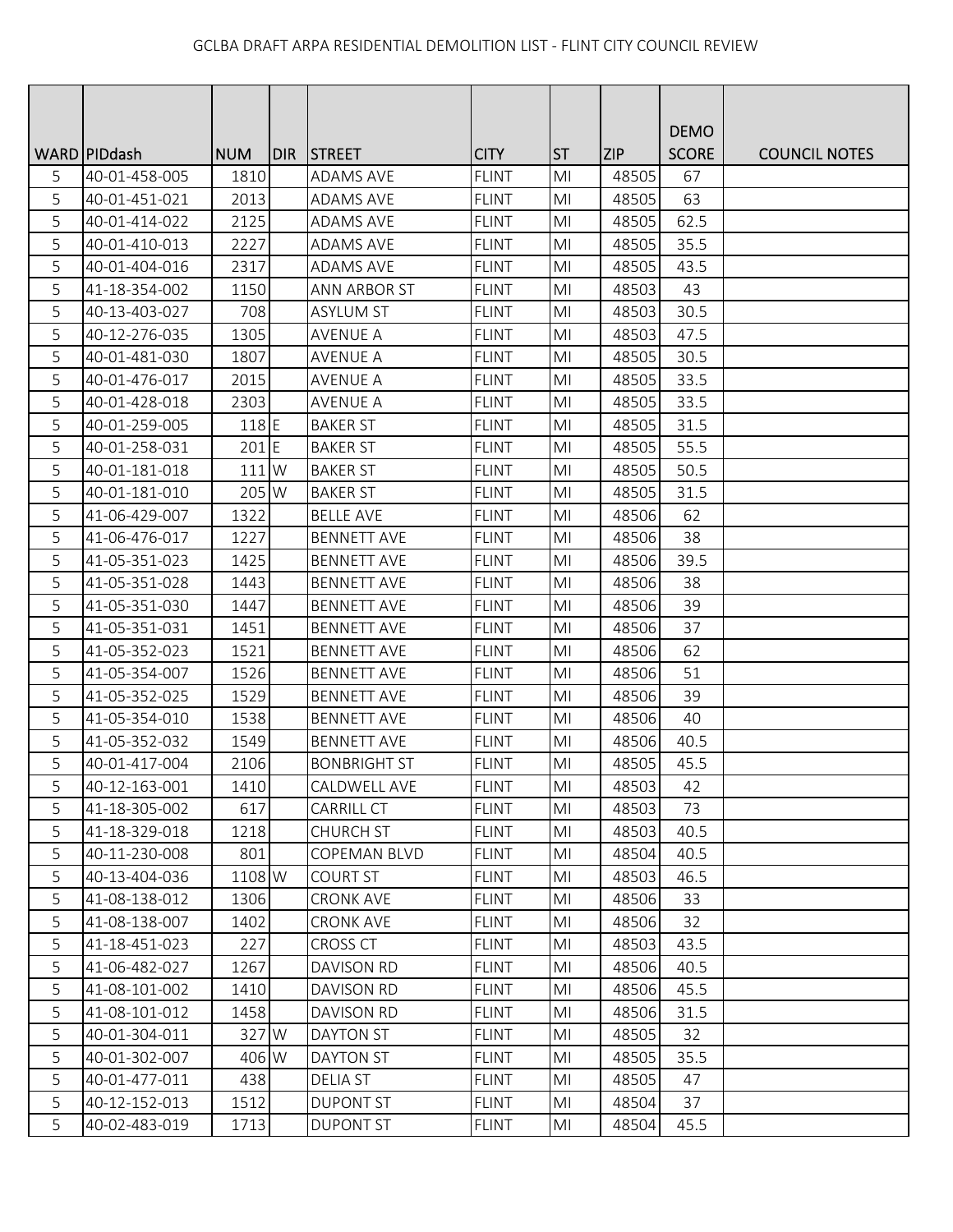|   |                 |                   |     |                       |              |                |            | <b>DEMO</b>  |                      |
|---|-----------------|-------------------|-----|-----------------------|--------------|----------------|------------|--------------|----------------------|
|   | WARD   PID dash | <b>NUM</b>        | DIR | <b>STREET</b>         | <b>CITY</b>  | <b>ST</b>      | <b>ZIP</b> | <b>SCORE</b> | <b>COUNCIL NOTES</b> |
| 5 | 40-02-483-018   | 1717              |     | <b>DUPONT ST</b>      | <b>FLINT</b> | M <sub>l</sub> | 48504      | 40.5         |                      |
| 5 | 40-01-307-002   | 2224              |     | <b>DUPONT ST</b>      | <b>FLINT</b> | MI             | 48504      | 54           |                      |
| 5 | 40-12-257-017   | 310               |     | <b>EIGHTH AVE</b>     | <b>FLINT</b> | MI             | 48503      | 38.5         |                      |
| 5 | 40-12-252-001   | 121               |     | ELEVENTH AVE          | <b>FLINT</b> | MI             | 48503      | 40.5         |                      |
| 5 | 40-12-105-026   | 1633              |     | <b>EUCLID AVE</b>     | <b>FLINT</b> | MI             | 48503      | 37           |                      |
| 5 | 40-12-105-023   | 1645              |     | <b>EUCLID AVE</b>     | <b>FLINT</b> | MI             | 48503      | 37           |                      |
| 5 | 40-01-452-034   | 1901              |     | <b>FRANCIS AVE</b>    | <b>FLINT</b> | M <sub>l</sub> | 48505      | 35           |                      |
| 5 | 40-01-453-002   | 2022              |     | <b>FRANCIS AVE</b>    | <b>FLINT</b> | M <sub>l</sub> | 48505      | 32.5         |                      |
| 5 | 40-12-351-024   | 1037              |     | <b>FROST ST</b>       | <b>FLINT</b> | MI             | 48504      | 75.5         |                      |
| 5 | 40-12-259-016   | 1008              |     | <b>GARLAND ST</b>     | <b>FLINT</b> | MI             | 48503      | 40.5         |                      |
| 5 | 40-12-259-012   | 1024              |     | <b>GARLAND ST</b>     | <b>FLINT</b> | MI             | 48503      | 38           |                      |
| 5 | 40-01-380-008   | 211               |     | <b>GRACE ST</b>       | <b>FLINT</b> | M <sub>l</sub> | 48503      | 47.5         |                      |
| 5 | 40-01-360-009   | 329               |     | <b>GRACE ST</b>       | <b>FLINT</b> | MI             | 48503      | 45.5         |                      |
| 5 | 40-01-360-008   | 401               |     | <b>GRACE ST</b>       | <b>FLINT</b> | M <sub>l</sub> | 48503      | 49           |                      |
| 5 | 41-18-307-016   | 1018 <sub>S</sub> |     | <b>GRAND TRAVERSE</b> | <b>FLINT</b> | MI             | 48503      | 73.5         |                      |
| 5 | 41-18-309-003   | 1101S             |     | <b>GRAND TRAVERSE</b> | <b>FLINT</b> | MI             | 48503      | 35.5         |                      |
| 5 | 41-18-308-026   | 1120 S            |     | <b>GRAND TRAVERSE</b> | <b>FLINT</b> | MI             | 48503      | 67.5         |                      |
| 5 | 40-01-330-005   | 225               |     | <b>GREEN ST</b>       | <b>FLINT</b> | MI             | 48503      | 34.5         |                      |
| 5 | 40-01-309-005   | 615               |     | <b>GREEN ST</b>       | <b>FLINT</b> | M <sub>l</sub> | 48503      | 32.5         |                      |
| 5 | 40-01-307-003   | 622               |     | <b>GREEN ST</b>       | <b>FLINT</b> | M <sub>l</sub> | 48503      | 34           |                      |
| 5 | 40-13-426-019   | 658               |     | <b>HALL ST</b>        | <b>FLINT</b> | MI             | 48503      | 75.5         |                      |
| 5 | 40-13-427-017   | 702               |     | <b>HALL ST</b>        | <b>FLINT</b> | MI             | 48503      | 40.5         |                      |
| 5 | 40-13-427-019   | 710               |     | <b>HALL ST</b>        | <b>FLINT</b> | MI             | 48503      | 37.5         |                      |
| 5 | 40-01-416-004   | 210 E             |     | <b>HAMILTON AVE</b>   | <b>FLINT</b> | MI             | 48505      | 38.5         |                      |
| 5 | 41-05-356-003   | 1506 E            |     | <b>HAMILTON AVE</b>   | <b>FLINT</b> | MI             | 48506      | 45.5         |                      |
| 5 | 40-01-330-036   | 110 W             |     | <b>HAMILTON AVE</b>   | <b>FLINT</b> | M <sub>l</sub> | 48503      | 33.5         |                      |
| 5 | 40-01-330-025   | 210 W             |     | <b>HAMILTON AVE</b>   | <b>FLINT</b> | MI             | 48503      | 52           |                      |
| 5 | 40-01-331-005   | 221 W             |     | <b>HAMILTON AVE</b>   | <b>FLINT</b> | MI             | 48503      | 61.5         |                      |
| 5 | 40-01-331-001   | 235 W             |     | <b>HAMILTON AVE</b>   | <b>FLINT</b> | M <sub>l</sub> | 48503      | 62           |                      |
| 5 | 40-01-312-001   | 425 W             |     | <b>HAMILTON AVE</b>   | <b>FLINT</b> | MI             | 48503      | 59.5         |                      |
| 5 | 40-01-311-012   | 511 W             |     | <b>HAMILTON AVE</b>   | <b>FLINT</b> | M <sub>l</sub> | 48503      | 42.5         |                      |
| 5 | 40-01-485-002   | 402               |     | <b>HARRIET ST</b>     | <b>FLINT</b> | M <sub>l</sub> | 48505      | 42           |                      |
| 5 | 40-01-485-005   | 410               |     | <b>HARRIET ST</b>     | <b>FLINT</b> | M <sub>l</sub> | 48505      | 35.5         |                      |
| 5 | 40-13-402-027   | 710               |     | <b>HAZELTON ST</b>    | <b>FLINT</b> | MI             | 48503      | 47.5         |                      |
| 5 | 40-01-432-008   | 503               |     | <b>HURLEY ST</b>      | <b>FLINT</b> | MI             | 48505      | 30.5         |                      |
| 5 | 41-08-103-024   | 1313              |     | <b>ILLINOIS AVE</b>   | <b>FLINT</b> | MI             | 48506      | 62           |                      |
| 5 | 41-08-103-027   | 1409              |     | <b>ILLINOIS AVE</b>   | <b>FLINT</b> | MI             | 48506      | 81.5         |                      |
| 5 | 41-08-106-011   | 1536              |     | <b>ILLINOIS AVE</b>   | <b>FLINT</b> | M <sub>l</sub> | 48506      | 61.5         |                      |
| 5 | 41-08-103-017   | 1438              |     | <b>INDIANA AVE</b>    | <b>FLINT</b> | M <sub>l</sub> | 48506      | 41.5         |                      |
| 5 | 41-08-104-010   | 1534              |     | <b>INDIANA AVE</b>    | <b>FLINT</b> | MI             | 48506      | 38.5         |                      |
| 5 | 41-08-104-011   | 1538              |     | <b>INDIANA AVE</b>    | <b>FLINT</b> | MI             | 48506      | 57           |                      |
| 5 | 41-08-102-028   | 1547              |     | <b>INDIANA AVE</b>    | <b>FLINT</b> | MI             | 48506      | 87.5         |                      |
| 5 | 40-01-377-023   | 224               |     | <b>JOSEPHINE ST</b>   | <b>FLINT</b> | M <sub>l</sub> | 48503      | 47           |                      |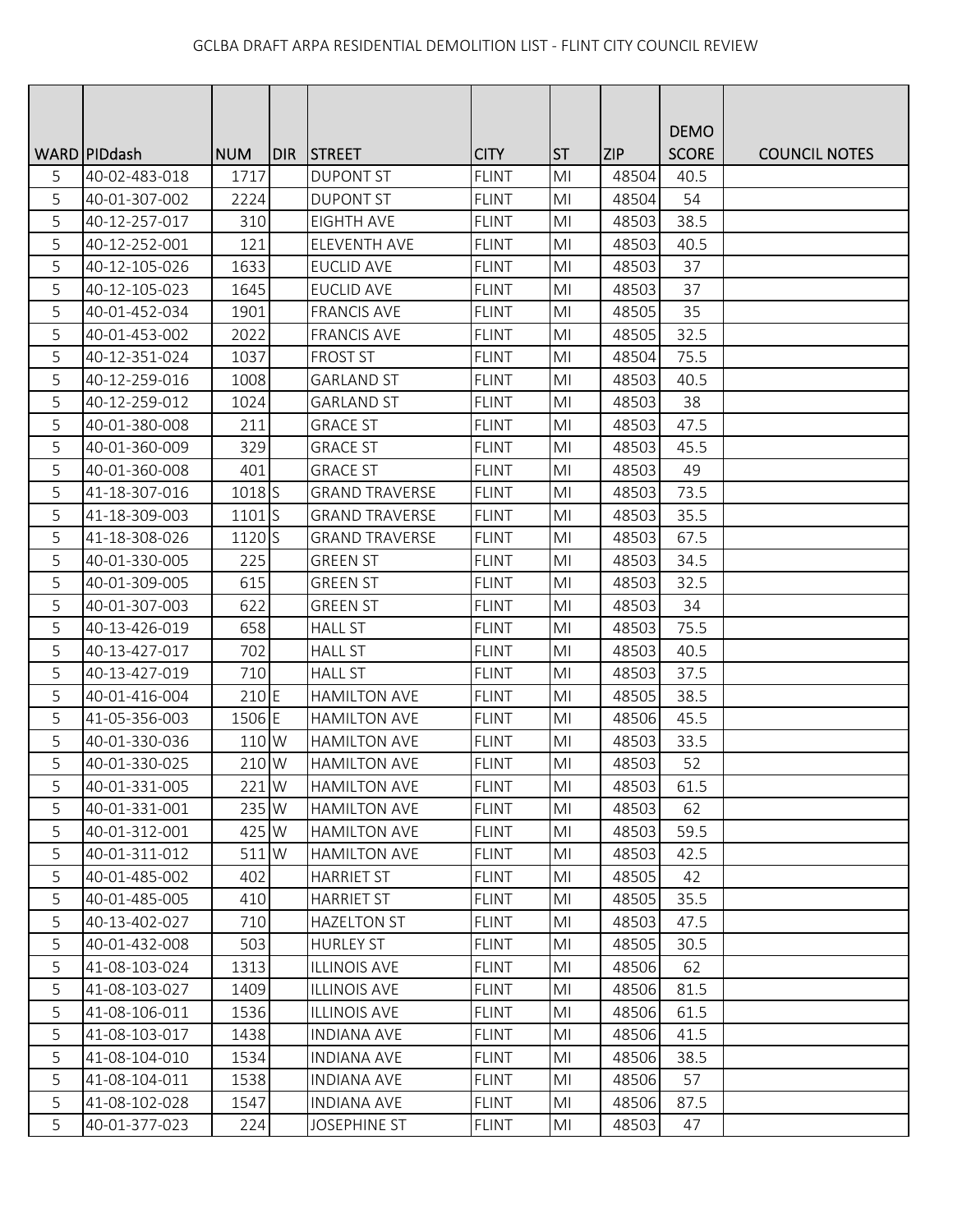|   |                 |            |       |                     |              |                |            | <b>DEMO</b>  |                      |
|---|-----------------|------------|-------|---------------------|--------------|----------------|------------|--------------|----------------------|
|   | WARD   PID dash | <b>NUM</b> | DIR I | <b>STREET</b>       | <b>CITY</b>  | <b>ST</b>      | <b>ZIP</b> | <b>SCORE</b> | <b>COUNCIL NOTES</b> |
| 5 | 40-01-377-022   | 228        |       | <b>JOSEPHINE ST</b> | <b>FLINT</b> | M <sub>l</sub> | 48503      | 37           |                      |
| 5 | 40-01-378-003   | 231        |       | <b>JOSEPHINE ST</b> | <b>FLINT</b> | M <sub>l</sub> | 48503      | 31.5         |                      |
| 5 | 40-01-354-015   | 426        |       | <b>JOSEPHINE ST</b> | <b>FLINT</b> | MI             | 48503      | 38.5         |                      |
| 5 | 41-08-180-007   | 1656       |       | <b>KENTUCKY AVE</b> | <b>FLINT</b> | MI             | 48506      | 41.5         |                      |
| 5 | 41-08-178-008   | 1657       |       | <b>KENTUCKY AVE</b> | <b>FLINT</b> | M <sub>l</sub> | 48506      | 41.5         |                      |
| 5 | 41-08-179-023   | 1713       |       | <b>KENTUCKY AVE</b> | <b>FLINT</b> | MI             | 48506      | 62           |                      |
| 5 | 41-08-179-035   | 1821       |       | <b>KENTUCKY AVE</b> | <b>FLINT</b> | M <sub>l</sub> | 48506      | 66.5         |                      |
| 5 | 40-12-158-016   | 1307       |       | <b>KIRK AVE</b>     | <b>FLINT</b> | M <sub>l</sub> | 48503      | 36.5         |                      |
| 5 | 40-12-158-018   | 1313       |       | <b>KIRK AVE</b>     | <b>FLINT</b> | M <sub>l</sub> | 48503      | 36.5         |                      |
| 5 | 40-12-405-018   | 909        |       | <b>LYON ST</b>      | <b>FLINT</b> | MI             | 48503      | 41.5         |                      |
| 5 | 40-01-380-042   | 1717       |       | M L KING AVE        | <b>FLINT</b> | MI             | 48503      | 52           |                      |
| 5 | 40-01-376-040   | 2101       |       | M L KING AVE        | <b>FLINT</b> | M <sub>l</sub> | 48503      | 50.5         |                      |
| 5 | 40-01-330-039   | 2201       |       | M L KING AVE        | <b>FLINT</b> | MI             | 48503      | 35.5         |                      |
| 5 | 40-01-410-001   | 2238       |       | M L KING AVE        | <b>FLINT</b> | M <sub>l</sub> | 48503      | 50.5         |                      |
| 5 | 41-06-477-018   | 1354       |       | <b>MABEL AVE</b>    | <b>FLINT</b> | MI             | 48506      | 41           |                      |
| 5 | 41-05-352-009   | 1530       |       | <b>MABEL AVE</b>    | <b>FLINT</b> | MI             | 48506      | 44           |                      |
| 5 | 41-05-352-013   | 1546       |       | <b>MABEL AVE</b>    | <b>FLINT</b> | MI             | 48506      | 39.5         |                      |
| 5 | 40-12-303-011   | 1321       |       | <b>MACKIN RD</b>    | <b>FLINT</b> | MI             | 48503      | 34           |                      |
| 5 | 40-12-302-006   | 1517       |       | <b>MACKIN RD</b>    | <b>FLINT</b> | M <sub>l</sub> | 48503      | 49           |                      |
| 5 | 40-01-310-016   | 2213       |       | <b>MASON ST</b>     | <b>FLINT</b> | M <sub>l</sub> | 48503      | 32.5         |                      |
| 5 | 41-08-177-019   | 1725       |       | <b>MISSOURI AVE</b> | <b>FLINT</b> | MI             | 48506      | 39.5         |                      |
| 5 | 41-08-179-008   | 1726       |       | <b>MISSOURI AVE</b> | <b>FLINT</b> | M <sub>l</sub> | 48506      | 66.5         |                      |
| 5 | 41-08-179-012   | 1802       |       | <b>MISSOURI AVE</b> | <b>FLINT</b> | MI             | 48506      | 38.5         |                      |
| 5 | 41-19-130-027   | 421        |       | <b>MORLEY AVE</b>   | <b>FLINT</b> | M <sub>l</sub> | 48503      | 53           |                      |
| 5 | 41-19-130-015   | 605        |       | <b>MORLEY AVE</b>   | <b>FLINT</b> | MI             | 48503      | 53.5         |                      |
| 5 | 41-08-180-012   | 1639       |       | NEBRASKA AVE        | <b>FLINT</b> | M <sub>l</sub> | 48506      | 43.5         |                      |
| 5 | 40-01-435-011   | 438 E      |       | <b>NEWALL ST</b>    | <b>FLINT</b> | MI             | 48505      | 50.5         |                      |
| 5 | 41-18-379-026   | 1500       |       | <b>OAK ST</b>       | <b>FLINT</b> | MI             | 48503      | 33.5         |                      |
| 5 | 40-01-377-015   | 125        |       | <b>ODETTE ST</b>    | <b>FLINT</b> | M <sub>l</sub> | 48503      | 32.5         |                      |
| 5 | 40-01-354-012   | 317        |       | ODETTE ST           | <b>FLINT</b> | MI             | 48503      | 43.5         |                      |
| 5 | 40-01-353-022   | 501        |       | ODETTE ST           | <b>FLINT</b> | MI             | 48503      | 42           |                      |
| 5 | 41-08-136-009   | 1620       |       | OHIO AVE            | <b>FLINT</b> | MI             | 48506      | 44           |                      |
| 5 | 41-08-136-015   | 1644       |       | OHIO AVE            | <b>FLINT</b> | M <sub>l</sub> | 48506      | 58.5         |                      |
| 5 | 41-08-137-006   | 1722       |       | OHIO AVE            | <b>FLINT</b> | M <sub>l</sub> | 48506      | 41.5         |                      |
| 5 | 40-01-456-003   | 1916       |       | OREN AVE            | <b>FLINT</b> | MI             | 48505      | 41.5         |                      |
| 5 | 40-01-456-023   | $321$ $E$  |       | PATERSON ST         | <b>FLINT</b> | MI             | 48505      | 37.5         |                      |
| 5 | 40-01-356-021   | 410 W      |       | PATERSON ST         | <b>FLINT</b> | MI             | 48503      | 67           |                      |
| 5 | 40-01-358-002   | 421 W      |       | PATERSON ST         | <b>FLINT</b> | M <sub>l</sub> | 48503      | 46           |                      |
| 5 | 41-08-137-016   | 1713       |       | PENNSYLVANIA AVE    | <b>FLINT</b> | M <sub>l</sub> | 48506      | 49           |                      |
| 5 | 40-01-258-005   | $112$ E    |       | <b>RANKIN ST</b>    | <b>FLINT</b> | MI             | 48505      | 42.5         |                      |
| 5 | 40-01-258-009   | 128 E      |       | <b>RANKIN ST</b>    | <b>FLINT</b> | M <sub>l</sub> | 48505      | 35.5         |                      |
| 5 | 40-01-260-001   | 302 E      |       | <b>RANKIN ST</b>    | <b>FLINT</b> | MI             | 48505      | 61.5         |                      |
| 5 | 41-18-356-021   | 513 W      |       | SEVENTH ST          | <b>FLINT</b> | M <sub>l</sub> | 48503      | 29.5         |                      |
|   |                 |            |       |                     |              |                |            |              |                      |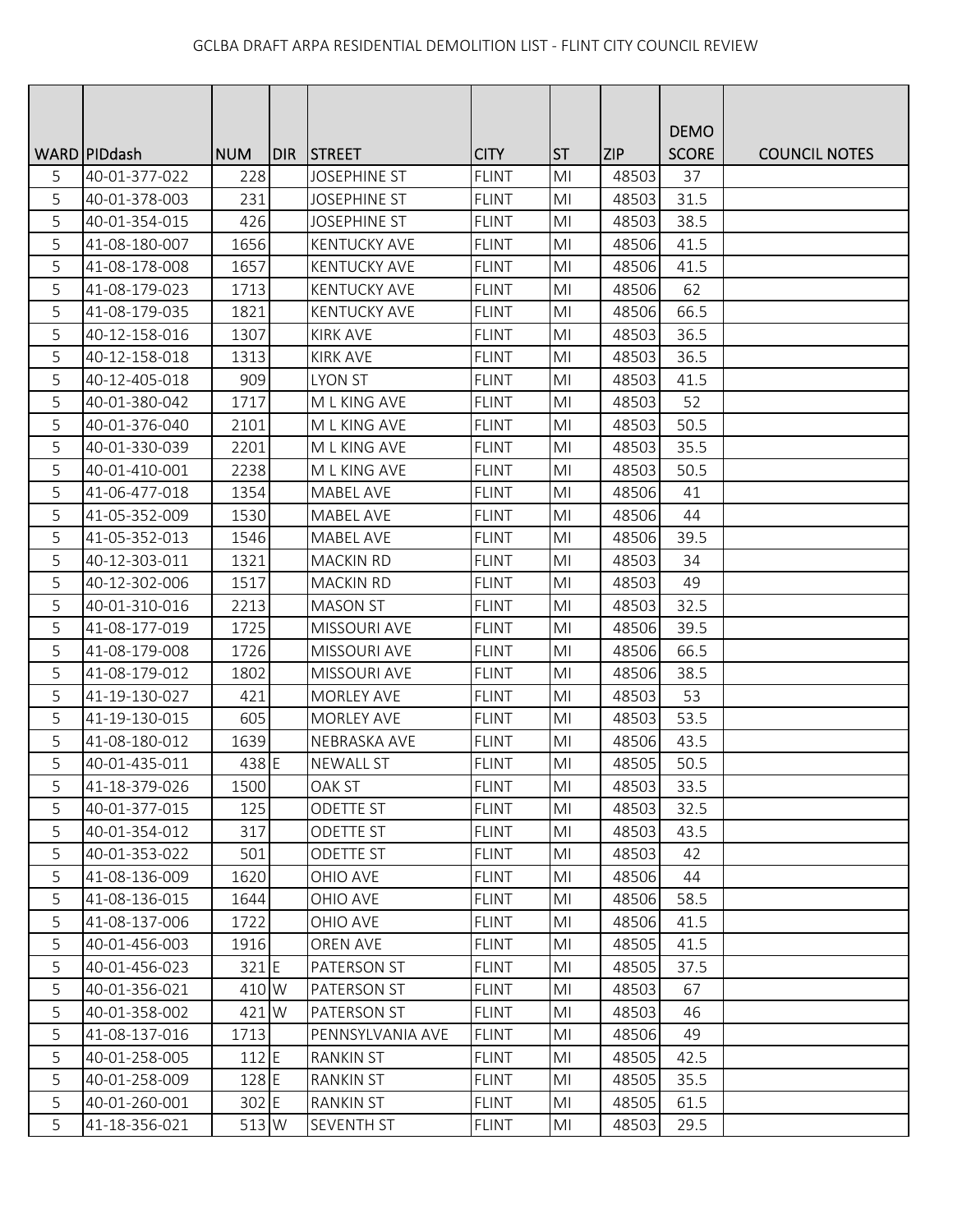|   |               |            |            |                     |              |                |            | <b>DEMO</b>  |                      |
|---|---------------|------------|------------|---------------------|--------------|----------------|------------|--------------|----------------------|
|   | WARD PIDdash  | <b>NUM</b> | <b>DIR</b> | <b>STREET</b>       | <b>CITY</b>  | <b>ST</b>      | <b>ZIP</b> | <b>SCORE</b> | <b>COUNCIL NOTES</b> |
| 5 | 40-12-405-020 | 302        |            | SIXTH AVE           | <b>FLINT</b> | MI             | 48503      | 37           |                      |
| 5 | 41-18-351-005 | 611 W      |            | SIXTH ST            | <b>FLINT</b> | M <sub>l</sub> | 48503      | 37.5         |                      |
| 5 | 40-12-308-034 | 1206 N     |            | <b>STEVENSON ST</b> | FLINT        | MI             | 48504      | 32.5         |                      |
| 5 | 40-01-380-036 | 126        |            | <b>STOCKDALE ST</b> | <b>FLINT</b> | M <sub>l</sub> | 48503      | 72           |                      |
| 5 | 40-12-126-001 | 237        |            | STOCKDALE ST        | <b>FLINT</b> | M <sub>l</sub> | 48503      | 48.5         |                      |
| 5 | 40-01-360-022 | 326        |            | STOCKDALE ST        | <b>FLINT</b> | M <sub>l</sub> | 48503      | 58.5         |                      |
| 5 | 41-18-306-008 | 1113       |            | <b>STOCKTON ST</b>  | <b>FLINT</b> | MI             | 48503      | 57           |                      |
| 5 | 41-18-355-008 | 1210       |            | <b>STOCKTON ST</b>  | <b>FLINT</b> | MI             | 48503      | 42           |                      |
| 5 | 41-18-383-027 | 221        |            | <b>TENTH ST</b>     | <b>FLINT</b> | M <sub>l</sub> | 48503      | 64           |                      |
| 5 | 41-18-358-026 | 1226       |            | <b>WALKER ST</b>    | <b>FLINT</b> | MI             | 48503      | 37.5         |                      |
| 5 | 40-01-408-025 | 367        |            | <b>WARREN ST</b>    | <b>FLINT</b> | M <sub>l</sub> | 48505      | 38           |                      |
| 5 | 40-12-101-028 | 562        |            | <b>WELCH BLVD</b>   | <b>FLINT</b> | M <sub>l</sub> | 48503      | 80.5         |                      |
| 5 | 40-12-101-016 | 632        |            | <b>WELCH BLVD</b>   | <b>FLINT</b> | M <sub>l</sub> | 48503      | 37.5         |                      |
| 5 | 40-11-228-006 | 729        |            | <b>WELCH BLVD</b>   | <b>FLINT</b> | MI             | 48504      | 58           |                      |
| 5 | 40-01-327-025 | 216        |            | <b>WHITE ST</b>     | <b>FLINT</b> | MI             | 48505      | 38           |                      |
| 5 | 40-01-304-025 | 318        |            | WHITE ST            | <b>FLINT</b> | M <sub>l</sub> | 48505      | 32.5         |                      |
| 5 | 40-01-331-021 | 222 W      |            | <b>WITHERBEE ST</b> | <b>FLINT</b> | MI             | 48503      | 45           |                      |
| 5 | 40-12-305-036 | 1316       |            | <b>WOLCOTT ST</b>   | <b>FLINT</b> | MI             | 48503      | 50           |                      |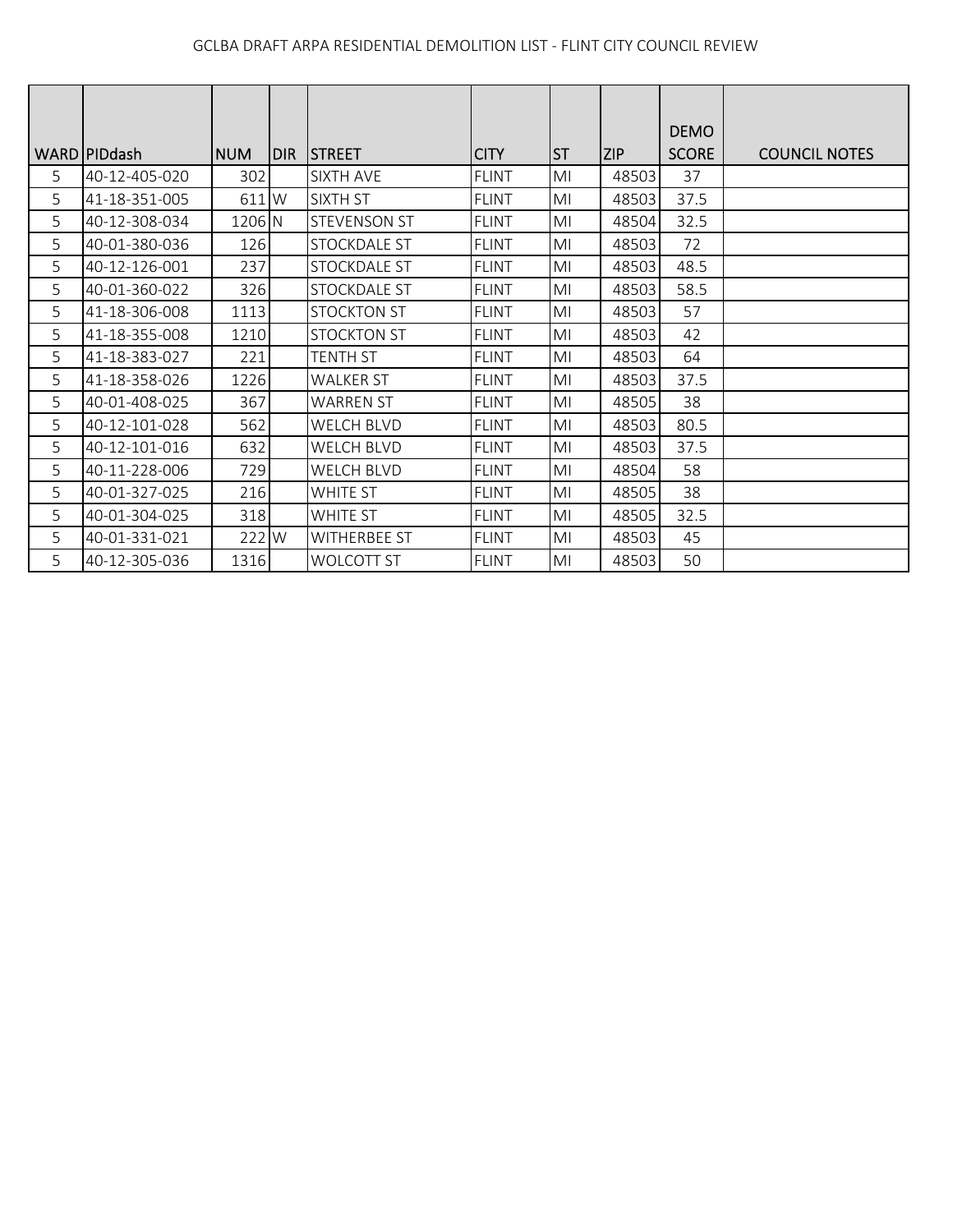|   |                |            |     |                    |              |                |            | <b>DEMO</b>  |                      |
|---|----------------|------------|-----|--------------------|--------------|----------------|------------|--------------|----------------------|
|   | WARD   PIDdash | <b>NUM</b> | DIR | <b>STREET</b>      | <b>CITY</b>  | <b>ST</b>      | <b>ZIP</b> | <b>SCORE</b> | <b>COUNCIL NOTES</b> |
| 6 | 40-14-305-013  | 708        |     | <b>BARNEY AVE</b>  | <b>FLINT</b> | M <sub>l</sub> | 48503      | 72           |                      |
| 6 | 40-11-279-014  | 2017       |     | <b>BARTH ST</b>    | <b>FLINT</b> | MI             | 48504      | 82.5         |                      |
| 6 | 40-11-252-017  | 2306       |     | <b>BARTH ST</b>    | <b>FLINT</b> | MI             | 48504      | 52           |                      |
| 6 | 40-11-251-007  | 2513       |     | <b>BARTH ST</b>    | <b>FLINT</b> | MI             | 48504      | 63.5         |                      |
| 6 | 40-11-131-028  | 2808       |     | <b>BARTH ST</b>    | <b>FLINT</b> | M <sub>l</sub> | 48504      | 38           |                      |
| 6 | 40-11-133-011  | 2823       |     | <b>BARTH ST</b>    | <b>FLINT</b> | MI             | 48504      | 42.5         |                      |
| 6 | 40-14-303-003  | 3501       |     | <b>BEECHER RD</b>  | <b>FLINT</b> | M <sub>l</sub> | 48503      | 62           |                      |
| 6 | 40-02-459-026  | 2622       |     | <b>BEGOLE ST</b>   | <b>FLINT</b> | MI             | 48504      | 55.5         |                      |
| 6 | 40-02-459-023  | 2630       |     | <b>BEGOLE ST</b>   | <b>FLINT</b> | MI             | 48504      | 55.5         |                      |
| 6 | 40-02-459-020  | 2710       |     | <b>BEGOLE ST</b>   | <b>FLINT</b> | M <sub>l</sub> | 48504      | 37.5         |                      |
| 6 | 40-02-381-012  | 2819       |     | <b>BEGOLE ST</b>   | <b>FLINT</b> | MI             | 48504      | 38           |                      |
| 6 | 40-02-380-025  | 2824       |     | <b>BEGOLE ST</b>   | <b>FLINT</b> | M <sub>l</sub> | 48504      | 91.5         |                      |
| 6 | 40-11-430-010  | 1921       |     | <b>BERKLEY ST</b>  | <b>FLINT</b> | M <sub>l</sub> | 48504      | 30.5         |                      |
| 6 | 40-11-430-009  | 1925       |     | <b>BERKLEY ST</b>  | <b>FLINT</b> | M <sub>l</sub> | 48504      | 49           |                      |
| 6 | 40-11-430-007  | 2005       |     | <b>BERKLEY ST</b>  | <b>FLINT</b> | MI             | 48504      | 37.5         |                      |
| 6 | 40-11-404-036  | 2120       |     | <b>BERKLEY ST</b>  | <b>FLINT</b> | MI             | 48504      | 32.5         |                      |
| 6 | 40-11-183-009  | 2649       |     | <b>BERKLEY ST</b>  | <b>FLINT</b> | M <sub>l</sub> | 48504      | 59           |                      |
| 6 | 40-11-182-013  | 2731       |     | <b>BERKLEY ST</b>  | <b>FLINT</b> | MI             | 48504      | 55.5         |                      |
| 6 | 40-11-154-015  | 2848       |     | <b>BERKLEY ST</b>  | <b>FLINT</b> | M <sub>l</sub> | 48504      | 61.5         |                      |
| 6 | 40-10-277-008  | 3023       |     | <b>BERKLEY ST</b>  | <b>FLINT</b> | M <sub>l</sub> | 48504      | 58.5         |                      |
| 6 | 40-10-234-016  | 3034       |     | <b>BERKLEY ST</b>  | <b>FLINT</b> | MI             | 48504      | 59           |                      |
| 6 | 40-14-226-014  | 1807       |     | <b>CADILLAC ST</b> | <b>FLINT</b> | MI             | 48504      | 85.5         |                      |
| 6 | 40-11-480-017  | 2034       |     | CADILLAC ST        | <b>FLINT</b> | MI             | 48504      | 48.5         |                      |
| 6 | 40-11-403-040  | 1310 N     |     | CHEVROLET AVE      | <b>FLINT</b> | M <sub>l</sub> | 48504      | 45           |                      |
| 6 | 40-11-281-003  | 1330 N     |     | CHEVROLET AVE      | <b>FLINT</b> | MI             | 48504      | 37.5         |                      |
| 6 | 40-11-253-023  | 1409 N     |     | CHEVROLET AVE      | <b>FLINT</b> | M <sub>l</sub> | 48504      | 57.5         |                      |
| 6 | 40-11-278-023  | 1811       |     | <b>CLEMENT ST</b>  | <b>FLINT</b> | M <sub>l</sub> | 48504      | 62.5         |                      |
| 6 | 40-11-277-037  | 1902       |     | <b>CLEMENT ST</b>  | <b>FLINT</b> | MI             | 48504      | 37.5         |                      |
| 6 | 40-11-277-026  | 2102       |     | <b>CLEMENT ST</b>  | <b>FLINT</b> | M <sub>l</sub> | 48504      | 38.5         |                      |
| 6 | 40-11-278-006  | 2105       |     | <b>CLEMENT ST</b>  | <b>FLINT</b> | MI             | 48504      | 56.5         |                      |
| 6 | 40-11-252-011  | 2213       |     | <b>CLEMENT ST</b>  | <b>FLINT</b> | MI             | 48504      | 33.5         |                      |
| 6 | 40-11-252-010  | 2221       |     | <b>CLEMENT ST</b>  | <b>FLINT</b> | MI             | 48504      | 38           |                      |
| 6 | 40-11-131-006  | 2839       |     | <b>CLEMENT ST</b>  | <b>FLINT</b> | M <sub>l</sub> | 48504      | 39           |                      |
| 6 | 40-11-129-019  | 2844       |     | <b>CLEMENT ST</b>  | <b>FLINT</b> | MI             | 48504      | 58.5         |                      |
| 6 | 40-11-233-022  | 2230       |     | <b>CONCORD ST</b>  | <b>FLINT</b> | MI             | 48504      | 39           |                      |
| 6 | 40-11-203-029  | 2412       |     | <b>CONCORD ST</b>  | <b>FLINT</b> | MI             | 48504      | 47.5         |                      |
| 6 | 40-11-203-023  | 2506       |     | CONCORD ST         | <b>FLINT</b> | MI             | 48504      | 47.5         |                      |
| 6 | 40-11-130-014  | 2611       |     | <b>CONCORD ST</b>  | <b>FLINT</b> | MI             | 48504      | 58           |                      |
| 6 | 40-11-130-005  | 2709       |     | CONCORD ST         | <b>FLINT</b> | MI             | 48504      | 61.5         |                      |
| 6 | 40-11-229-005  | 939        |     | COPEMAN BLVD       | <b>FLINT</b> | MI             | 48504      | 37.5         |                      |
| 6 | 40-11-229-004  | 943        |     | COPEMAN BLVD       | <b>FLINT</b> | M <sub>l</sub> | 48504      | 58           |                      |
| 6 | 40-11-226-018  | 944        |     | COPEMAN BLVD       | <b>FLINT</b> | MI             | 48504      | 57.5         |                      |
| 6 | 40-11-201-012  | 1013       |     | COPEMAN BLVD       | <b>FLINT</b> | MI             | 48504      | 58.5         |                      |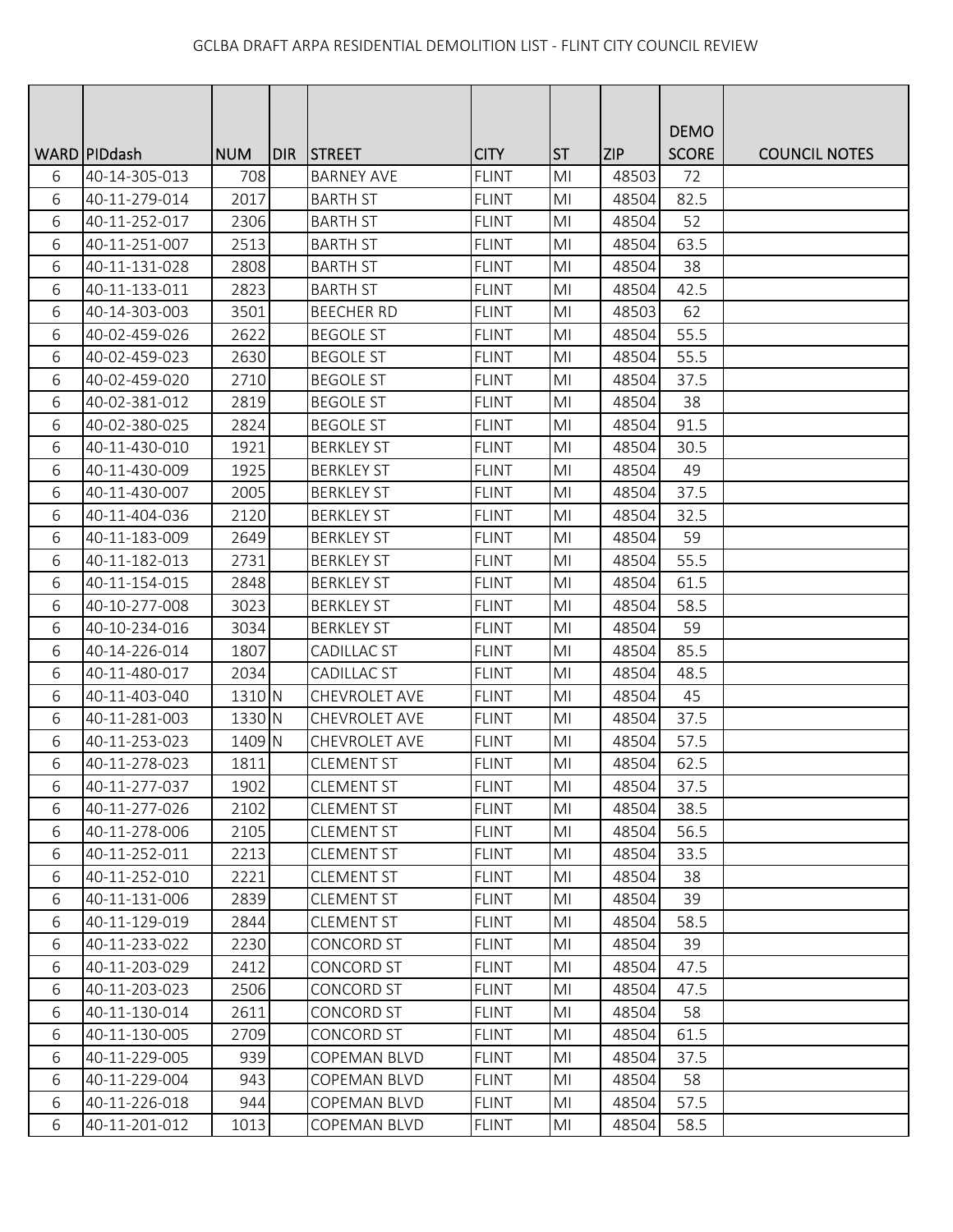|       |                 |            |       |                     |              |                |            | <b>DEMO</b>  |                      |
|-------|-----------------|------------|-------|---------------------|--------------|----------------|------------|--------------|----------------------|
|       | WARD   PID dash | <b>NUM</b> | IDIR. | <b>STREET</b>       | <b>CITY</b>  | <b>ST</b>      | <b>ZIP</b> | <b>SCORE</b> | <b>COUNCIL NOTES</b> |
| 6     | 40-02-459-009   | 1405       |       | <b>COPEMAN BLVD</b> | <b>FLINT</b> | MI             | 48504      | 58           |                      |
| 6     | 40-02-458-015   | 1510       |       | <b>COPEMAN BLVD</b> | <b>FLINT</b> | MI             | 48504      | 58           |                      |
| 6     | 40-11-407-052   | 2102       |       | <b>FLUSHING RD</b>  | <b>FLINT</b> | MI             | 48504      | 42           |                      |
| 6     | 40-11-451-009   | 2421       |       | <b>FLUSHING RD</b>  | <b>FLINT</b> | MI             | 48504      | 76.5         |                      |
| 6     | 40-11-181-035   | 1252       |       | FOREST HILL AVE     | <b>FLINT</b> | M <sub>l</sub> | 48504      | 37           |                      |
| 6     | 40-11-255-003   | 1356       |       | FOREST HILL AVE     | <b>FLINT</b> | MI             | 48504      | 37.5         |                      |
| 6     | 40-11-134-029   | 1409       |       | FOREST HILL AVE     | <b>FLINT</b> | M <sub>l</sub> | 48504      | 62.5         |                      |
| 6     | 40-11-457-012   | 2226       |       | <b>JOLIET ST</b>    | <b>FLINT</b> | MI             | 48504      | 81.5         |                      |
| 6     | 40-11-458-010   | 2301       |       | <b>JOLIET ST</b>    | <b>FLINT</b> | MI             | 48504      | 62.5         |                      |
| 6     | 40-15-432-035   | 3812       |       | <b>JOYNER ST</b>    | <b>FLINT</b> | MI             | 48532      | 56.5         |                      |
| 6     | 40-14-426-005   | 2228 W     |       | <b>KEARSLEY ST</b>  | <b>FLINT</b> | MI             | 48503      | 37.5         |                      |
| 6     | 40-11-158-022   | 1165       |       | LAVENDER AVE        | <b>FLINT</b> | M <sub>l</sub> | 48504      | 37           |                      |
| 6     | 40-02-459-016   | 1602       |       | LAVENDER AVE        | <b>FLINT</b> | M <sub>l</sub> | 48504      | 47           |                      |
| 6     | 40-11-426-010   | 1711       |       | <b>MACKIN RD</b>    | <b>FLINT</b> | MI             | 48504      | 32           |                      |
| 6     | 40-11-279-045   | 1826       |       | <b>MACKIN RD</b>    | <b>FLINT</b> | MI             | 48504      | 62           |                      |
| 6     | 40-11-251-031   | 2414       |       | <b>MACKIN RD</b>    | <b>FLINT</b> | MI             | 48504      | 57.5         |                      |
| 6     | 40-11-254-017   | 2417       |       | <b>MACKIN RD</b>    | <b>FLINT</b> | M <sub>l</sub> | 48504      | 37.5         |                      |
| 6     | 40-11-254-014   | 2429       |       | <b>MACKIN RD</b>    | <b>FLINT</b> | M <sub>l</sub> | 48504      | 38.5         |                      |
| 6     | 40-11-254-009   | 2505       |       | MACKIN RD           | <b>FLINT</b> | M <sub>l</sub> | 48504      | 62.5         |                      |
| 6     | 40-11-133-028   | 2812       |       | <b>MACKIN RD</b>    | <b>FLINT</b> | MI             | 48504      | 41.5         |                      |
| 6     | 40-11-133-027   | 2816       |       | <b>MACKIN RD</b>    | <b>FLINT</b> | MI             | 48504      | 66.5         |                      |
| 6     | 40-11-105-011   | 2965       |       | <b>MACKIN RD</b>    | <b>FLINT</b> | MI             | 48504      | 38           |                      |
| 6     | 40-10-227-014   | 3109       |       | <b>MACKIN RD</b>    | <b>FLINT</b> | MI             | 48504      | 58.5         |                      |
| 6     | 40-11-232-026   | 2002       |       | <b>MALLERY ST</b>   | <b>FLINT</b> | M <sub>l</sub> | 48504      | 35.5         |                      |
| 6     | 40-11-231-024   | 2224       |       | <b>MALLERY ST</b>   | <b>FLINT</b> | M <sub>l</sub> | 48504      | 56.5         |                      |
| 6     | 40-11-126-024   | 2622       |       | MALLERY ST          | <b>FLINT</b> | M <sub>l</sub> | 48504      | 58.5         |                      |
| 6     | 40-11-128-005   | 2713       |       | <b>MALLERY ST</b>   | <b>FLINT</b> | M <sub>l</sub> | 48504      | 38.5         |                      |
| 6     | 40-02-381-024   | 2828       |       | <b>MALLERY ST</b>   | <b>FLINT</b> | MI             | 48504      | 56.5         |                      |
| 6     | 40-02-480-019   | 1721       |       | MILBOURNE AVE       | <b>FLINT</b> | M <sub>l</sub> | 48504      | 61           |                      |
| 6     | 40-02-457-002   | 1113 W     |       | <b>PATERSON ST</b>  | <b>FLINT</b> | MI             | 48504      | 54.5         |                      |
| 6     | 40-14-180-006   | 3213       |       | PENCOMBE PL         | <b>FLINT</b> | MI             | 48503      | 66.5         |                      |
| 6     | 40-14-226-003   | 908        |       | PERRY ST            | <b>FLINT</b> | MI             | 48504      | 48           |                      |
| $6\,$ | 40-11-426-016   | 1802       |       | PROSPECT ST         | <b>FLINT</b> | MI             | 48504      | 35.5         |                      |
| 6     | 40-11-280-029   | 2002       |       | PROSPECT ST         | <b>FLINT</b> | MI             | 48504      | 63.5         |                      |
| 6     | 40-11-281-014   | 2005       |       | PROSPECT ST         | <b>FLINT</b> | MI             | 48504      | 37.5         |                      |
| 6     | 40-11-281-004   | 2113       |       | PROSPECT ST         | <b>FLINT</b> | MI             | 48504      | 57.5         |                      |
| 6     | 40-11-280-020   | 2114       |       | PROSPECT ST         | <b>FLINT</b> | MI             | 48504      | 58           |                      |
| 6     | 40-11-254-033   | 2418       |       | PROSPECT ST         | <b>FLINT</b> | M <sub>l</sub> | 48504      | 77           |                      |
| 6     | 40-11-106-008   | 2906       |       | PROSPECT ST         | <b>FLINT</b> | MI             | 48504      | 41.5         |                      |
| 6     | 40-11-105-028   | 2918       |       | PROSPECT ST         | <b>FLINT</b> | MI             | 48504      | 59           |                      |
| 6     | 40-11-430-022   | 2006       |       | RASKOB ST           | <b>FLINT</b> | MI             | 48504      | 38           |                      |
| 6     | 40-11-406-025   | 2101       |       | RASKOB ST           | <b>FLINT</b> | MI             | 48504      | 36.5         |                      |
| 6     | 40-11-405-038   | 2120       |       | RASKOB ST           | <b>FLINT</b> | M <sub>l</sub> | 48504      | 57.5         |                      |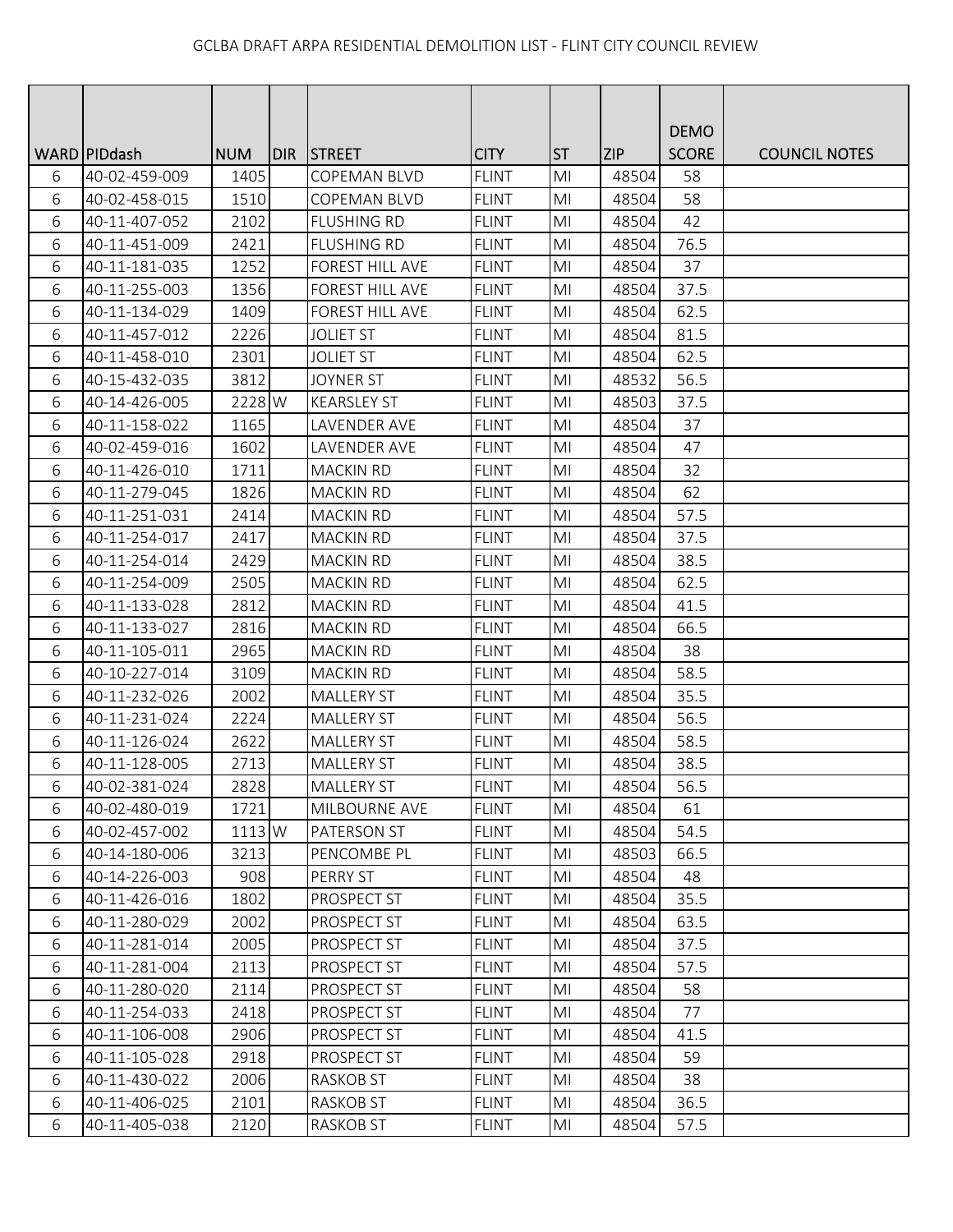|   |                               |                    |            |                                   | <b>CITY</b>  |                             |                     | <b>DEMO</b><br><b>SCORE</b> |                      |
|---|-------------------------------|--------------------|------------|-----------------------------------|--------------|-----------------------------|---------------------|-----------------------------|----------------------|
| 6 | WARD PIDdash<br>40-11-406-020 | <b>NUM</b><br>2121 | <b>DIR</b> | <b>STREET</b><br><b>RASKOB ST</b> | <b>FLINT</b> | <b>ST</b><br>M <sub>l</sub> | <b>ZIP</b><br>48504 | 59.5                        | <b>COUNCIL NOTES</b> |
| 6 | 40-11-406-013                 | 2301               |            | <b>RASKOB ST</b>                  | <b>FLINT</b> | MI                          | 48504               | 58                          |                      |
|   |                               | 2734               |            |                                   |              | M <sub>l</sub>              | 48504               | 59                          |                      |
| 6 | 40-11-182-024                 |                    |            | <b>RASKOB ST</b>                  | <b>FLINT</b> |                             |                     |                             |                      |
| 6 | 40-10-278-011                 | 3131               |            | <b>RASKOB ST</b>                  | <b>FLINT</b> | M <sub>l</sub>              | 48504               | 31.5                        |                      |
| 6 | 40-11-476-003                 | 2009               |            | <b>SLOAN ST</b>                   | <b>FLINT</b> | MI                          | 48504               | 62                          |                      |
| 6 | 40-11-328-002                 | 2537               |            | <b>SLOAN ST</b>                   | <b>FLINT</b> | MI                          | 48504               | 37                          |                      |
| 6 | 40-11-184-022                 | 2748               |            | <b>SLOAN ST</b>                   | <b>FLINT</b> | MI                          | 48504               | 59                          |                      |
| 6 | 40-11-157-011                 | 2916               |            | <b>SLOAN ST</b>                   | <b>FLINT</b> | M <sub>l</sub>              | 48504               | 47                          |                      |
| 6 | 40-10-279-027                 | 3014               |            | <b>SLOAN ST</b>                   | <b>FLINT</b> | MI                          | 48504               | 36.5                        |                      |
| 6 | 40-10-278-026                 | 3132               |            | <b>SLOAN ST</b>                   | <b>FLINT</b> | M <sub>l</sub>              | 48504               | 32.5                        |                      |
| 6 | 40-10-280-038                 | 3139               |            | <b>SLOAN ST</b>                   | <b>FLINT</b> | M <sub>l</sub>              | 48504               | 51.5                        |                      |
| 6 | 40-10-278-019                 | 3156               |            | <b>SLOAN ST</b>                   | <b>FLINT</b> | MI                          | 48504               | 33                          |                      |
| 6 | 40-11-429-016                 | 1701 N             |            | <b>STEVENSON ST</b>               | <b>FLINT</b> | M <sub>l</sub>              | 48504               | 46.5                        |                      |
| 6 | 40-11-403-038                 | 2002 N             |            | STEVENSON ST                      | <b>FLINT</b> | MI                          | 48504               | 39                          |                      |
| 6 | 40-11-403-022                 | 2218 N             |            | <b>STEVENSON ST</b>               | <b>FLINT</b> | M <sub>l</sub>              | 48504               | 57.5                        |                      |
| 6 | 40-11-179-029                 | 2516 N             |            | <b>STEVENSON ST</b>               | <b>FLINT</b> | MI                          | 48504               | 44                          |                      |
| 6 | 40-11-179-018                 | 2626 N             |            | <b>STEVENSON ST</b>               | <b>FLINT</b> | M <sub>l</sub>              | 48504               | 37.5                        |                      |
| 6 | 40-11-111-009                 | 2952 N             |            | <b>STEVENSON ST</b>               | <b>FLINT</b> | M <sub>l</sub>              | 48504               | 38                          |                      |
| 6 | 40-10-234-012                 | 3001 N             |            | <b>STEVENSON ST</b>               | <b>FLINT</b> | M <sub>l</sub>              | 48504               | 70.5                        |                      |
| 6 | 40-10-232-014                 | 3022 N             |            | <b>STEVENSON ST</b>               | <b>FLINT</b> | M <sub>l</sub>              | 48504               | 56.5                        |                      |
| 6 | 40-15-426-019                 | 772                |            | <b>TACKEN ST</b>                  | <b>FLINT</b> | MI                          | 48532               | 32.5                        |                      |
| 6 | 40-15-429-012                 | 832                |            | <b>TACKEN ST</b>                  | <b>FLINT</b> | M <sub>l</sub>              | 48532               | 57.5                        |                      |
| 6 | 40-11-331-023                 | 2550               |            | <b>TIFFIN ST</b>                  | <b>FLINT</b> | M <sub>l</sub>              | 48504               | 56.5                        |                      |
| 6 | 40-11-281-030                 | 2106               |            | WOLCOTT ST                        | <b>FLINT</b> | M <sub>l</sub>              | 48504               | 81.5                        |                      |
| 6 | 40-11-255-029                 | 2530               |            | <b>WOLCOTT ST</b>                 | <b>FLINT</b> | MI                          | 48504               | 52.5                        |                      |
| 6 | 40-11-178-030                 | 2701               |            | WOLCOTT ST                        | <b>FLINT</b> | M <sub>l</sub>              | 48504               | 61.5                        |                      |
| 6 | 40-11-177-024                 | 2726               |            | <b>WOLCOTT ST</b>                 | <b>FLINT</b> | MI                          | 48504               | 57                          |                      |
| 6 | 40-11-111-006                 | 2941               |            | WOLCOTT ST                        | <b>FLINT</b> | MI                          | 48504               | 57.5                        |                      |
| 6 | 40-11-482-002                 | 1016               |            | <b>WOODBRIDGE ST</b>              | <b>FLINT</b> | M <sub>l</sub>              | 48504               | 62.5                        |                      |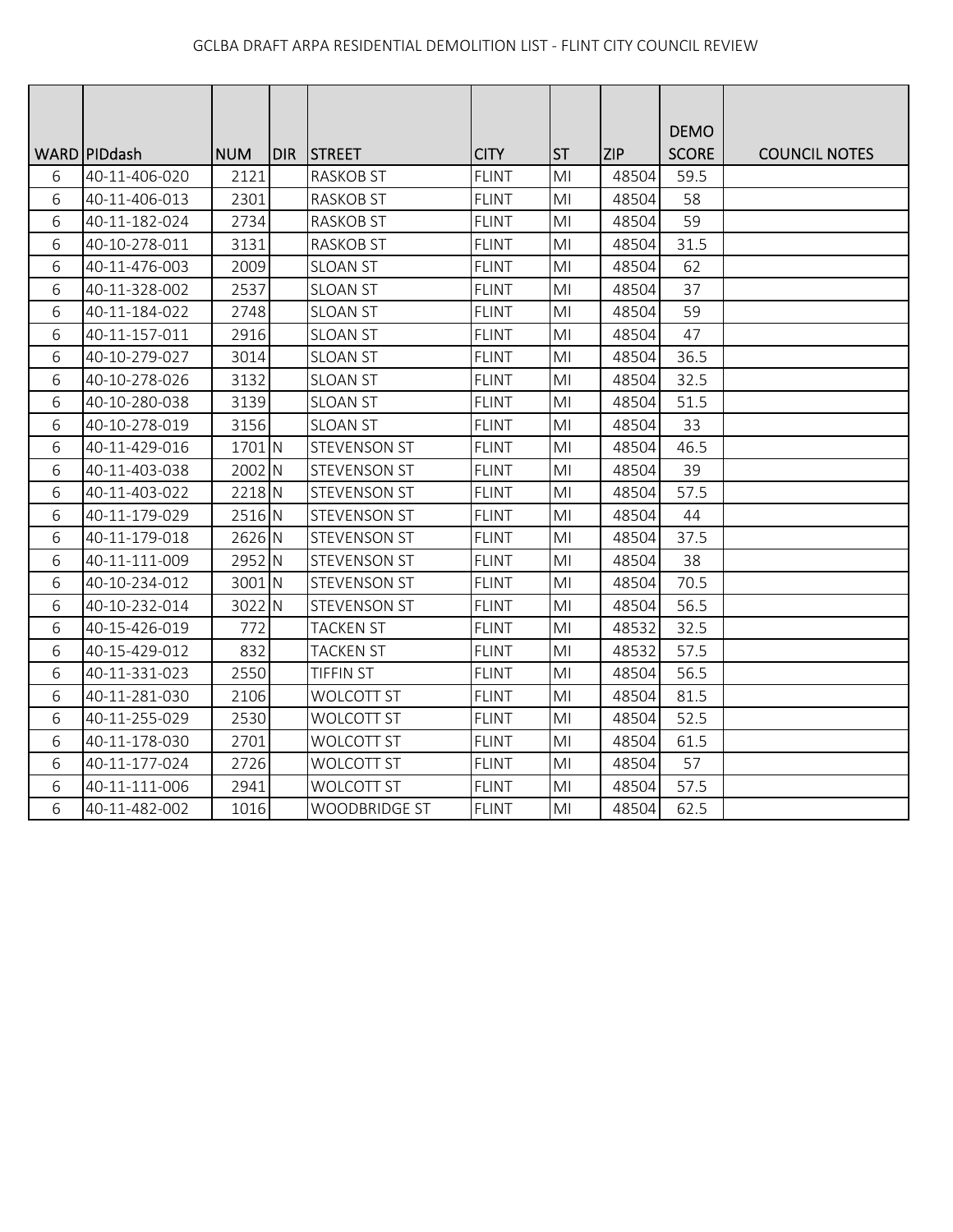|                |                |                   |       |                       |              |                |            | <b>DEMO</b>  |                      |
|----------------|----------------|-------------------|-------|-----------------------|--------------|----------------|------------|--------------|----------------------|
|                | WARD   PIDdash | <b>NUM</b>        | DIR I | <b>STREET</b>         | <b>CITY</b>  | <b>ST</b>      | <b>ZIP</b> | <b>SCORE</b> | <b>COUNCIL NOTES</b> |
| 7              | 41-07-201-072  | 1010E             |       | <b>BOULEVARD DR</b>   | <b>FLINT</b> | MI             | 48503      | 47           |                      |
| 7              | 41-17-230-018  | 2315              |       | <b>CALUMET ST</b>     | <b>FLINT</b> | M <sub>l</sub> | 48503      | 95.5         |                      |
| 7              | 41-07-278-024  | 1383              |       | CLEVELAND AVE         | <b>FLINT</b> | MI             | 48503      | 42           |                      |
| $\overline{7}$ | 41-18-206-037  | 625 E             |       | <b>COURT ST</b>       | <b>FLINT</b> | MI             | 48503      | 71.5         |                      |
| 7              | 41-18-277-026  | 833 E             |       | <b>EIGHTH ST</b>      | <b>FLINT</b> | M <sub>l</sub> | 48503      | 47           |                      |
| 7              | 41-20-104-015  | 811               |       | <b>FAIRBANKS AVE</b>  | <b>FLINT</b> | MI             | 48503      | 30.5         |                      |
| $\overline{7}$ | 41-18-484-026  | 218               |       | <b>FIFTEENTH ST</b>   | <b>FLINT</b> | M <sub>l</sub> | 48503      | 31.5         |                      |
| 7              | 41-16-331-008  | 1841              |       | <b>HOSLER ST</b>      | <b>FLINT</b> | MI             | 48503      | 80.5         |                      |
| 7              | 41-17-377-005  | 2017              |       | <b>HOWARD AVE</b>     | <b>FLINT</b> | M <sub>l</sub> | 48503      | 31.5         |                      |
| 7              | 41-17-377-007  | 2021              |       | <b>HOWARD AVE</b>     | <b>FLINT</b> | M <sub>l</sub> | 48503      | 52.5         |                      |
| $\overline{7}$ | 41-17-309-003  | 1815              |       | <b>JASMINE AVE</b>    | <b>FLINT</b> | MI             | 48503      | 50.5         |                      |
| 7              | 41-17-308-027  | 1912              |       | <b>JASMINE AVE</b>    | <b>FLINT</b> | M <sub>l</sub> | 48503      | 31.5         |                      |
| 7              | 41-08-183-022  | 1711              |       | <b>KANSAS AVE</b>     | <b>FLINT</b> | MI             | 48506      | 59           |                      |
| 7              | 41-08-185-004  | 1714              |       | <b>KANSAS AVE</b>     | <b>FLINT</b> | MI             | 48506      | 63           |                      |
| 7              | 41-08-183-030  | 1739              |       | <b>KANSAS AVE</b>     | <b>FLINT</b> | M <sub>l</sub> | 48506      | 70.5         |                      |
| 7              | 41-08-257-003  | 1910              |       | <b>KANSAS AVE</b>     | <b>FLINT</b> | MI             | 48506      | 41.5         |                      |
| $\overline{7}$ | 41-08-257-010  | 2004              |       | <b>KANSAS AVE</b>     | <b>FLINT</b> | M <sub>l</sub> | 48506      | 64           |                      |
| 7              | 41-08-255-031  | 2005              |       | <b>KANSAS AVE</b>     | <b>FLINT</b> | MI             | 48506      | 58           |                      |
| $\overline{7}$ | 41-08-255-036  | 2101              |       | <b>KANSAS AVE</b>     | <b>FLINT</b> | MI             | 48506      | 59           |                      |
| 7              | 41-08-255-041  | 2125              |       | <b>KANSAS AVE</b>     | <b>FLINT</b> | MI             | 48506      | 68.5         |                      |
| 7              | 41-08-256-020  | 2309              |       | <b>KANSAS AVE</b>     | <b>FLINT</b> | MI             | 48506      | 46.5         |                      |
| $\overline{7}$ | 41-08-282-010  | 2501              |       | <b>KANSAS AVE</b>     | <b>FLINT</b> | M <sub>l</sub> | 48506      | 40.5         |                      |
| 7              | 41-20-105-001  | 904               |       | LIPPINCOTT BLVD       | <b>FLINT</b> | MI             | 48503      | 60.5         |                      |
| 7              | 41-16-456-032  | 3613              |       | LIPPINCOTT BLVD       | <b>FLINT</b> | M <sub>l</sub> | 48507      | 80.5         |                      |
| 7              | 41-17-308-018  | 1921              |       | MAGNOLIA AVE          | <b>FLINT</b> | MI             | 48503      | 35.5         |                      |
| 7              | 41-07-204-023  | 1006              |       | <b>NELSON ST</b>      | <b>FLINT</b> | MI             | 48503      | 35.5         |                      |
| 7              | 41-18-207-007  | 713               |       | PIERSON ST            | <b>FLINT</b> | MI             | 48503      | 92.5         |                      |
| 7              | 41-17-353-020  | 815               |       | PINGREE AVE           | <b>FLINT</b> | M <sub>l</sub> | 48503      | 32           |                      |
| 7              | 41-08-153-024  | 1469              |       | POPLAR ST             | <b>FLINT</b> | MI             | 48503      | 67           |                      |
| 7              | 41-16-481-004  | 3710              |       | PROVIDENCE ST         | <b>FLINT</b> | MI             | 48503      | 85.5         |                      |
| 7              | 41-07-280-013  | 1313              |       | ROOSEVELT AVE         | <b>FLINT</b> | MI             | 48503      | 37.5         |                      |
| 7              | 41-17-482-014  | 2052              |       | ROSEMARY AVE          | <b>FLINT</b> | MI             | 48503      | 55.5         |                      |
| 7              | 41-18-438-009  | 528 E             |       | <b>TWELFTH ST</b>     | <b>FLINT</b> | M <sub>l</sub> | 48503      | 38           |                      |
| $\overline{7}$ | 41-18-438-012  | $534 \, \text{E}$ |       | <b>TWELFTH ST</b>     | <b>FLINT</b> | M <sub>l</sub> | 48503      | 36.5         |                      |
| 7              | 41-17-151-014  | 909 E             |       | <b>WELLINGTON AVE</b> | <b>FLINT</b> | MI             | 48503      | 61.5         |                      |
| 7              | 41-07-277-004  | 1214              |       | <b>WILLOW ST</b>      | <b>FLINT</b> | MI             | 48503      | 66.5         |                      |
| 7              | 41-17-379-008  | 2025              |       | <b>WINANS AVE</b>     | <b>FLINT</b> | MI             | 48503      | 42           |                      |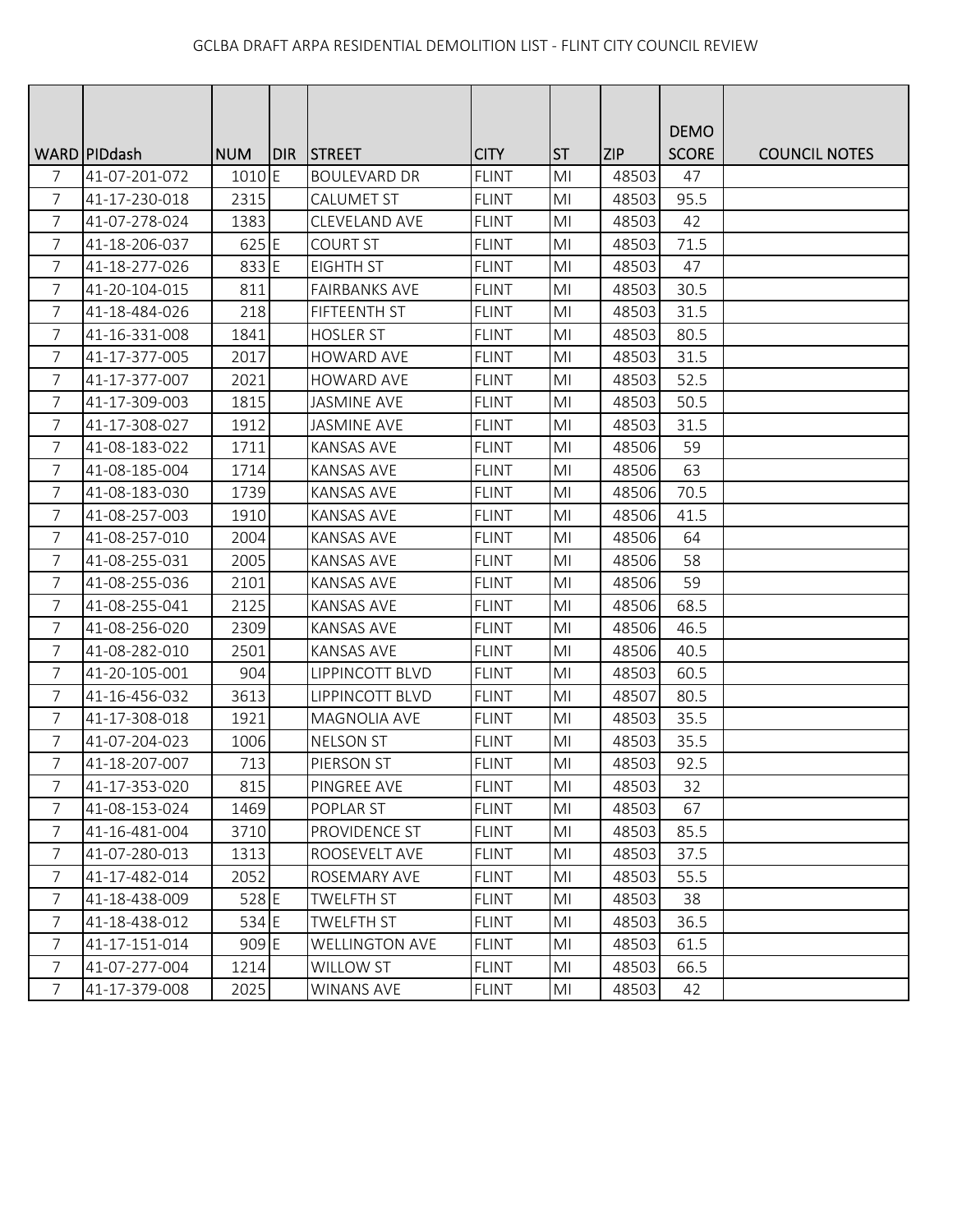|   |                 |            |     |                     |              |                |            | <b>DEMO</b>  |                      |
|---|-----------------|------------|-----|---------------------|--------------|----------------|------------|--------------|----------------------|
|   | WARD   PID dash | <b>NUM</b> | DIR | <b>STREET</b>       | <b>CITY</b>  | <b>ST</b>      | <b>ZIP</b> | <b>SCORE</b> | <b>COUNCIL NOTES</b> |
| 8 | 40-25-233-028   | 1034       |     | <b>ALVORD AVE</b>   | <b>FLINT</b> | M <sub>l</sub> | 48507      | 62           |                      |
| 8 | 40-25-277-006   | 1117       |     | <b>ALVORD AVE</b>   | <b>FLINT</b> | M <sub>l</sub> | 48507      | 81.5         |                      |
| 8 | 40-25-276-008   | 1231       |     | <b>ALVORD AVE</b>   | <b>FLINT</b> | MI             | 48507      | 70           |                      |
| 8 | 40-24-484-014   | 1326 W     |     | <b>ATHERTON RD</b>  | <b>FLINT</b> | MI             | 48507      | 72.5         |                      |
| 8 | 40-22-228-010   | 3825       |     | <b>AUGUSTA ST</b>   | <b>FLINT</b> | M <sub>l</sub> | 48532      | 76.5         |                      |
| 8 | 40-24-231-012   | 1026       |     | <b>BARLOW AVE</b>   | <b>FLINT</b> | MI             | 48507      | 51.5         |                      |
| 8 | 40-14-353-001   | 901        |     | <b>BARNEY AVE</b>   | <b>FLINT</b> | M <sub>l</sub> | 48503      | 42.5         |                      |
| 8 | 40-14-358-020   | 976        |     | <b>BARNEY AVE</b>   | <b>FLINT</b> | M <sub>l</sub> | 48503      | 56.5         |                      |
| 8 | 40-14-358-021   | 980        |     | <b>BARNEY AVE</b>   | <b>FLINT</b> | M <sub>l</sub> | 48503      | 37.5         |                      |
| 8 | 40-23-103-009   | 1209       |     | <b>BARNEY AVE</b>   | <b>FLINT</b> | MI             | 48503      | 82           |                      |
| 8 | 40-23-108-025   | 1321       |     | <b>BARNEY AVE</b>   | <b>FLINT</b> | MI             | 48503      | 46.5         |                      |
| 8 | 40-23-108-007   | 1325       |     | <b>BARNEY AVE</b>   | <b>FLINT</b> | M <sub>l</sub> | 48503      | 37.5         |                      |
| 8 | 40-24-427-001   | 1137       |     | <b>BLOOR AVE</b>    | <b>FLINT</b> | M <sub>l</sub> | 48507      | 76.5         |                      |
| 8 | 40-14-390-001   | 1001       |     | <b>BRADLEY AVE</b>  | <b>FLINT</b> | M <sub>l</sub> | 48503      | 44           |                      |
| 8 | 40-14-486-029   | 2218       |     | <b>BROWN ST</b>     | <b>FLINT</b> | MI             | 48503      | 57.5         |                      |
| 8 | 40-23-206-013   | 2509       |     | <b>BROWN ST</b>     | <b>FLINT</b> | MI             | 48503      | 36.5         |                      |
| 8 | 40-23-204-019   | 2530       |     | <b>BROWN ST</b>     | <b>FLINT</b> | M <sub>l</sub> | 48503      | 58           |                      |
| 8 | 40-23-205-011   | 2609       |     | <b>BROWN ST</b>     | <b>FLINT</b> | MI             | 48503      | 80.5         |                      |
| 8 | 40-22-229-021   | 3614       |     | <b>BROWN ST</b>     | <b>FLINT</b> | M <sub>l</sub> | 48532      | 58           |                      |
| 8 | 40-25-226-013   | 1302       |     | <b>CAMPBELL ST</b>  | <b>FLINT</b> | M <sub>l</sub> | 48507      | 71.5         |                      |
| 8 | 40-23-160-008   | 3420       |     | CHICAGO BLVD        | <b>FLINT</b> | MI             | 48503      | 40.5         |                      |
| 8 | 40-22-279-018   | 3710       |     | <b>CLAIRMONT ST</b> | <b>FLINT</b> | MI             | 48532      | 58           |                      |
| 8 | 40-23-128-016   | 1110       |     | <b>CLANCY AVE</b>   | <b>FLINT</b> | MI             | 48503      | 31.5         |                      |
| 8 | 40-23-128-018   | 1116       |     | <b>CLANCY AVE</b>   | <b>FLINT</b> | M <sub>l</sub> | 48503      | 54           |                      |
| 8 | 40-23-133-035   | 1414       |     | <b>CLANCY AVE</b>   | <b>FLINT</b> | M <sub>l</sub> | 48503      | 42.5         |                      |
| 8 | 40-14-484-044   | 2101       |     | <b>CORUNNA RD</b>   | <b>FLINT</b> | M <sub>l</sub> | 48503      | 62.5         |                      |
| 8 | 40-14-484-018   | 2201       |     | <b>CORUNNA RD</b>   | <b>FLINT</b> | M <sub>l</sub> | 48503      | 64           |                      |
| 8 | 40-14-389-030   | 2700       |     | <b>CORUNNA RD</b>   | <b>FLINT</b> | MI             | 48503      | 63           |                      |
| 8 | 40-14-389-041   | 2708       |     | <b>CORUNNA RD</b>   | <b>FLINT</b> | M <sub>l</sub> | 48503      | 92.5         |                      |
| 8 | 40-14-388-010   | 2910       |     | CORUNNA RD          | <b>FLINT</b> | MI             | 48503      | 58           |                      |
| 8 | 40-14-476-014   | 2209 W     |     | <b>COURT ST</b>     | <b>FLINT</b> | M <sub>l</sub> | 48503      | 42           |                      |
| 8 | 40-14-453-014   | 2473 W     |     | <b>COURT ST</b>     | <b>FLINT</b> | MI             | 48503      | 43.5         |                      |
| 8 | 40-15-476-010   | 3817 W     |     | <b>COURT ST</b>     | <b>FLINT</b> | M <sub>l</sub> | 48532      | 62.5         |                      |
| 8 | 40-25-231-023   | 1032       |     | CRAWFORD ST         | <b>FLINT</b> | M <sub>l</sub> | 48507      | 75.5         |                      |
| 8 | 40-23-227-020   | 2214       |     | <b>CUMINGS AVE</b>  | <b>FLINT</b> | MI             | 48503      | 81.5         |                      |
| 8 | 40-14-480-020   | 920        |     | <b>DURAND ST</b>    | <b>FLINT</b> | MI             | 48503      | 56.5         |                      |
| 8 | 40-14-485-003   | 1105       |     | <b>DURAND ST</b>    | <b>FLINT</b> | MI             | 48503      | 63.5         |                      |
| 8 | 40-14-487-003   | 1209       |     | <b>DURAND ST</b>    | <b>FLINT</b> | M <sub>l</sub> | 48503      | 63           |                      |
| 8 | 40-24-427-038   | 2810       |     | <b>FENTON RD</b>    | <b>FLINT</b> | MI             | 48507      | 63.5         |                      |
| 8 | 40-14-368-002   | 3114       |     | <b>FIELDING ST</b>  | <b>FLINT</b> | MI             | 48503      | 81.5         |                      |
| 8 | 40-14-461-009   | 1011       |     | <b>GAINEY AVE</b>   | <b>FLINT</b> | M <sub>l</sub> | 48503      | 51.5         |                      |
| 8 | 40-14-457-011   | 2470       |     | <b>GIBSON ST</b>    | <b>FLINT</b> | MI             | 48503      | 38           |                      |
| 8 | 40-22-279-008   | 3621       |     | <b>HERRICK ST</b>   | <b>FLINT</b> | MI             | 48532      | 92           |                      |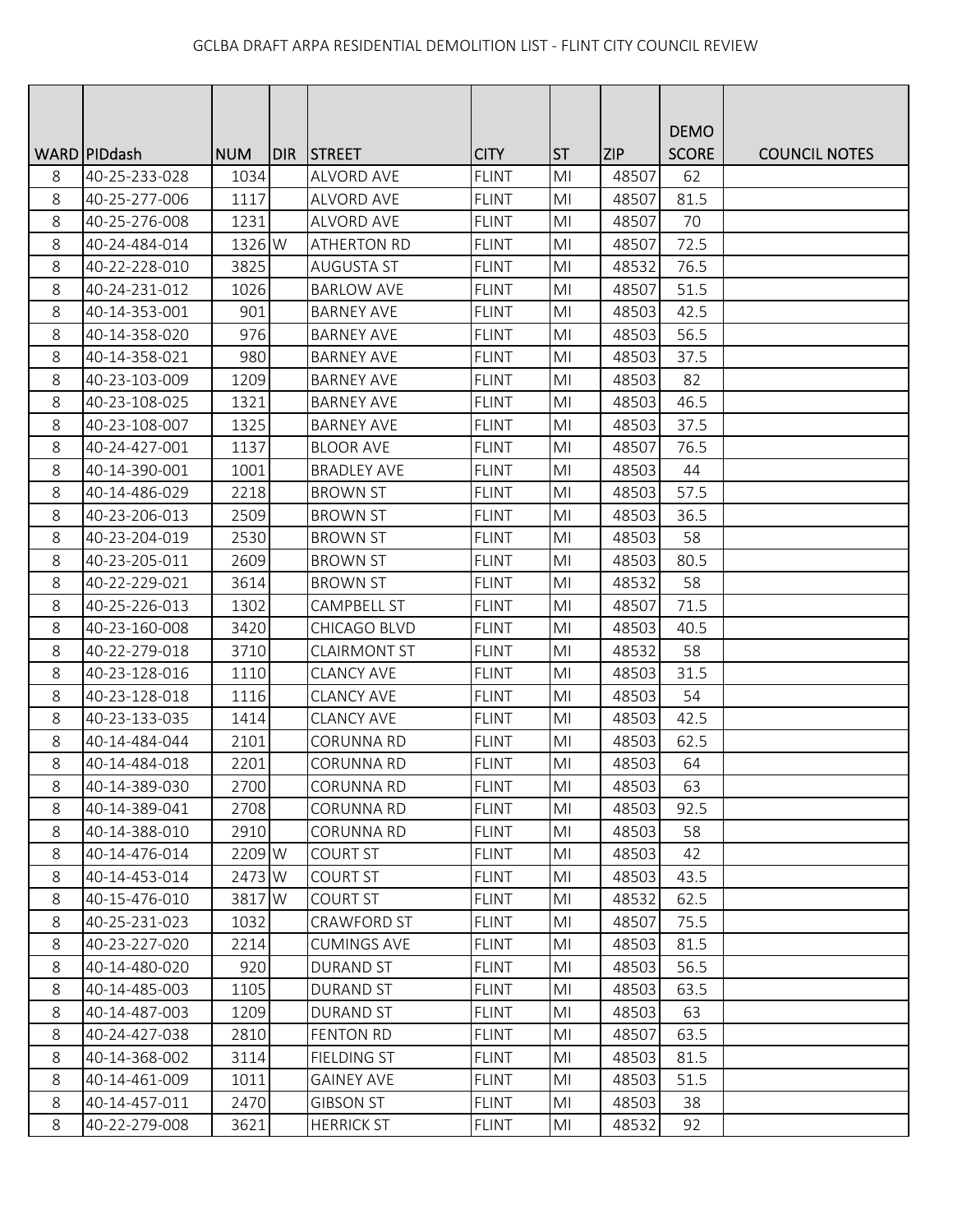|   |                 |            |     |                      |              |                |            | <b>DEMO</b>  |                      |
|---|-----------------|------------|-----|----------------------|--------------|----------------|------------|--------------|----------------------|
|   | WARD   PID dash | <b>NUM</b> | DIR | <b>STREET</b>        | <b>CITY</b>  | <b>ST</b>      | <b>ZIP</b> | <b>SCORE</b> | <b>COUNCIL NOTES</b> |
| 8 | 40-14-356-018   | 916        |     | <b>HUGHES AVE</b>    | <b>FLINT</b> | M <sub>l</sub> | 48503      | 47           |                      |
| 8 | 40-14-378-008   | 959        |     | <b>HUGHES AVE</b>    | <b>FLINT</b> | MI             | 48503      | 60.5         |                      |
| 8 | 40-23-126-016   | 1124       |     | <b>HUGHES AVE</b>    | <b>FLINT</b> | MI             | 48503      | 57           |                      |
| 8 | 40-25-277-021   | 1126       |     | <b>HURON ST</b>      | <b>FLINT</b> | MI             | 48507      | 60.5         |                      |
| 8 | 40-25-277-019   | 1130       |     | <b>HURON ST</b>      | <b>FLINT</b> | M <sub>l</sub> | 48507      | 35.5         |                      |
| 8 | 40-25-278-014   | 1201       |     | <b>HURON ST</b>      | <b>FLINT</b> | MI             | 48507      | 42           |                      |
| 8 | 40-13-357-016   | 1205       |     | <b>IDA AVE</b>       | <b>FLINT</b> | M <sub>l</sub> | 48503      | 56.5         |                      |
| 8 | 40-25-280-003   | 1317       |     | <b>INGLESIDE AVE</b> | <b>FLINT</b> | MI             | 48507      | 36.5         |                      |
| 8 | 40-14-356-008   | 917        |     | <b>KNAPP AVE</b>     | <b>FLINT</b> | M <sub>l</sub> | 48503      | 68           |                      |
| 8 | 40-23-105-020   | 1118       |     | <b>KNAPP AVE</b>     | <b>FLINT</b> | M <sub>l</sub> | 48503      | 60.5         |                      |
| 8 | 40-23-127-021   | 1126       |     | <b>KNIGHT AVE</b>    | <b>FLINT</b> | MI             | 48503      | 67           |                      |
| 8 | 40-22-282-009   | 3905       |     | LARCHMONT ST         | <b>FLINT</b> | M <sub>l</sub> | 48532      | 95.5         |                      |
| 8 | 40-25-228-012   | 1314       |     | <b>LELAND ST</b>     | <b>FLINT</b> | M <sub>l</sub> | 48507      | 42           |                      |
| 8 | 40-14-452-006   | 2529       |     | <b>LESTER ST</b>     | <b>FLINT</b> | M <sub>l</sub> | 48503      | 37           |                      |
| 8 | 40-14-452-004   | 2611       |     | <b>LESTER ST</b>     | <b>FLINT</b> | MI             | 48503      | 38.5         |                      |
| 8 | 40-24-481-018   | 1011       |     | LINCOLN AVE          | <b>FLINT</b> | MI             | 48507      | 42           |                      |
| 8 | 40-24-479-029   | 1012       |     | LINCOLN AVE          | <b>FLINT</b> | M <sub>l</sub> | 48507      | 41.5         |                      |
| 8 | 40-24-481-009   | 1109       |     | LINCOLN AVE          | <b>FLINT</b> | MI             | 48507      | 62           |                      |
| 8 | 40-24-479-019   | 1114       |     | LINCOLN AVE          | <b>FLINT</b> | M <sub>l</sub> | 48507      | 57.5         |                      |
| 8 | 40-24-478-026   | 1222       |     | LINCOLN AVE          | <b>FLINT</b> | M <sub>l</sub> | 48507      | 43.5         |                      |
| 8 | 40-24-478-018   | 1330       |     | LINCOLN AVE          | <b>FLINT</b> | MI             | 48507      | 67           |                      |
| 8 | 40-24-453-010   | 1613       |     | LINCOLN AVE          | <b>FLINT</b> | MI             | 48507      | 68.5         |                      |
| 8 | 40-14-366-013   | 1020       |     | <b>MANN AVE</b>      | <b>FLINT</b> | MI             | 48503      | 66.5         |                      |
| 8 | 40-23-108-023   | 1414       |     | <b>MANN AVE</b>      | <b>FLINT</b> | M <sub>l</sub> | 48503      | 56.5         |                      |
| 8 | 40-25-285-024   | 1019       |     | <b>MARKHAM ST</b>    | <b>FLINT</b> | M <sub>l</sub> | 48507      | 61.5         |                      |
| 8 | 40-25-282-025   | 1218       |     | <b>MARKHAM ST</b>    | <b>FLINT</b> | M <sub>l</sub> | 48507      | 77.5         |                      |
| 8 | 40-25-282-022   | 1224       |     | <b>MARKHAM ST</b>    | <b>FLINT</b> | M <sub>l</sub> | 48507      | 40.5         |                      |
| 8 | 40-14-377-017   | 928        |     | MC QUEEN ST          | FLINT        | MI             | 48503      | 63           |                      |
| 8 | 40-25-202-042   | 1422       |     | <b>MULBERRY LN</b>   | <b>FLINT</b> | MI             | 48507      | 57.5         |                      |
| 8 | 40-15-456-003   | 4035       |     | ORR ST               | <b>FLINT</b> | MI             | 48532      | 55.5         |                      |
| 8 | 40-13-355-016   | 1014       |     | PERSHING ST          | <b>FLINT</b> | M <sub>l</sub> | 48503      | 71.5         |                      |
| 8 | 40-24-480-033   | 1322       |     | PETTIBONE AVE        | <b>FLINT</b> | MI             | 48507      | 62           |                      |
| 8 | 40-24-453-063   | 1402       |     | PETTIBONE AVE        | <b>FLINT</b> | M <sub>l</sub> | 48507      | 80.5         |                      |
| 8 | 40-25-281-017   | 1110       |     | PINEHURST AVE        | <b>FLINT</b> | MI             | 48507      | 67.5         |                      |
| 8 | 40-25-280-023   | 1302       |     | PINEHURST AVE        | <b>FLINT</b> | MI             | 48507      | 38           |                      |
| 8 | 40-25-280-022   | 1306       |     | PINEHURST AVE        | <b>FLINT</b> | MI             | 48507      | 38           |                      |
| 8 | 40-14-478-013   | 2205       |     | <b>REID ST</b>       | <b>FLINT</b> | MI             | 48503      | 31.5         |                      |
| 8 | 40-14-478-011   | 2213       |     | REID ST              | <b>FLINT</b> | M <sub>l</sub> | 48503      | 53.5         |                      |
| 8 | 40-14-458-026   | 2410       |     | <b>REID ST</b>       | <b>FLINT</b> | M <sub>l</sub> | 48503      | 56.5         |                      |
| 8 | 40-24-278-005   | 1117       |     | <b>REMINGTON AVE</b> | <b>FLINT</b> | MI             | 48507      | 43           |                      |
| 8 | 40-24-278-002   | 1129       |     | <b>REMINGTON AVE</b> | <b>FLINT</b> | M <sub>l</sub> | 48507      | 63.5         |                      |
| 8 | 40-14-354-017   | 912        |     | <b>STOCKER AVE</b>   | <b>FLINT</b> | MI             | 48503      | 57           |                      |
| 8 | 40-14-485-012   | 2012       |     | SWAYZE ST            | <b>FLINT</b> | MI             | 48503      | 38           |                      |
|   |                 |            |     |                      |              |                |            |              |                      |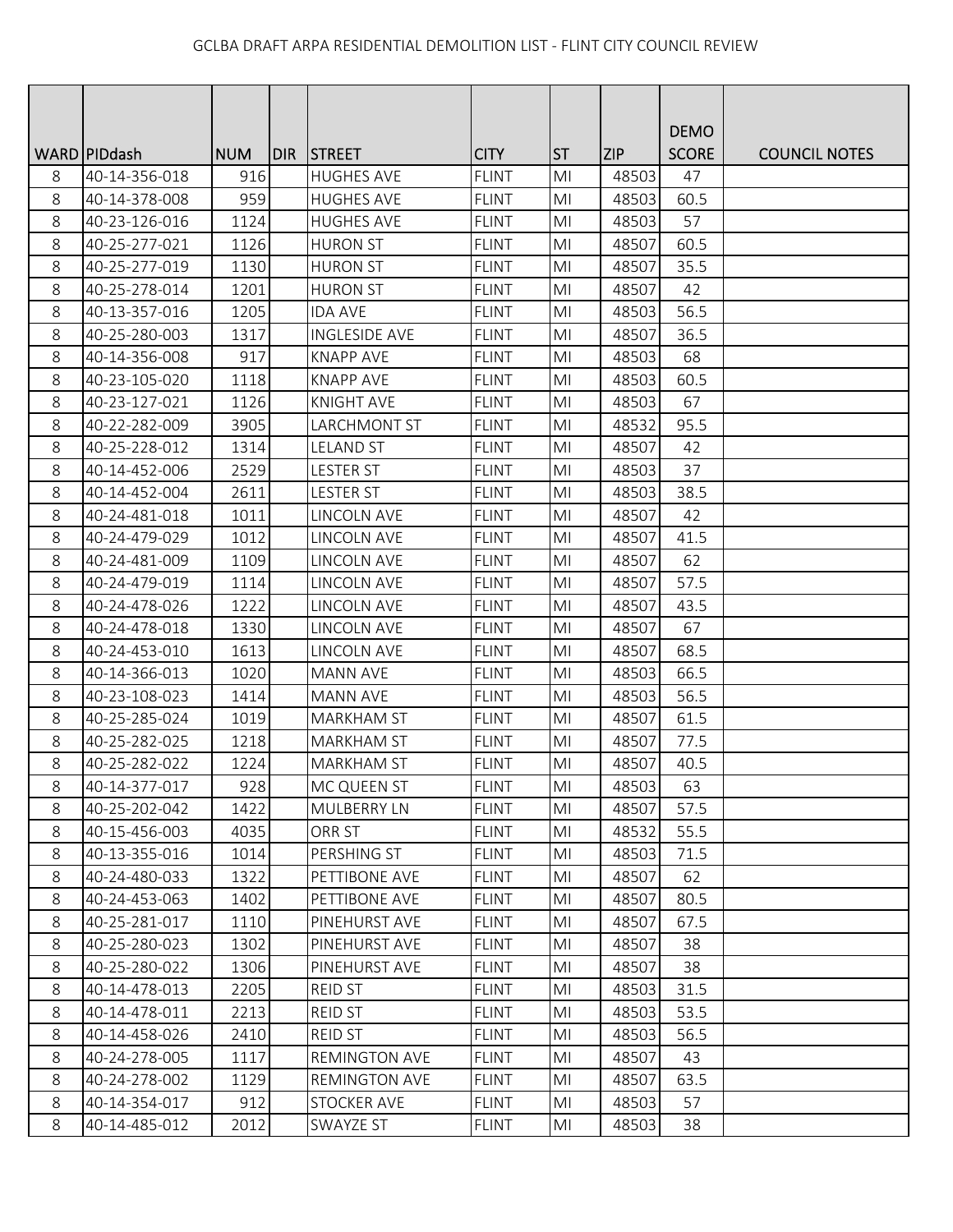|   |                     |             |     |                     |              |           |       | <b>DEMO</b>  |                      |
|---|---------------------|-------------|-----|---------------------|--------------|-----------|-------|--------------|----------------------|
|   | <b>WARDIPIDdash</b> | <b>INUM</b> | DIR | ISTREET             | ICITY        | <b>ST</b> | ZIP   | <b>SCORE</b> | <b>COUNCIL NOTES</b> |
| 8 | 40-14-486-006       | 2309        |     | <b>SWAYZE ST</b>    | <b>FLINT</b> | MI        | 48503 | 57.5         |                      |
| 8 | 40-23-204-011       | 2513        |     | SWAYZE ST           | <b>FLINT</b> | MI        | 48503 | 36.5         |                      |
| 8 | 40-23-130-010       | 2717        |     | <b>SWAYZE ST</b>    | <b>FLINT</b> | MI        | 48503 | 66.5         |                      |
| 8 | 40-25-232-025       | 4126        |     | <b>TUXEDO AVE</b>   | <b>FLINT</b> | MI        | 48507 | 57           |                      |
| 8 | 40-24-482-023       | 1310        |     | WALDMAN AVE         | <b>FLINT</b> | MI        | 48507 | 67           |                      |
| 8 | 40-14-476-026       | 2222        |     | ZIMMERMAN ST        | <b>FLINT</b> | MI        | 48503 | 60.5         |                      |
| 8 | 40-14-477-002       | 2321        |     | <b>ZIMMERMAN ST</b> | <b>FLINT</b> | MI        | 48503 | 57.5         |                      |
| 8 | 40-14-458-012       | 2417        |     | <b>ZIMMERMAN ST</b> | <b>FLINT</b> | MI        | 48503 | 37.5         |                      |
| 8 | 40-14-456-022       | 2418        |     | ZIMMERMAN ST        | <b>FLINT</b> | MI        | 48503 | 86.5         |                      |
| 8 | 40-14-458-010       | 2421        |     | ZIMMERMAN ST        | <b>FLINT</b> | MI        | 48503 | 37.5         |                      |
| 8 | 40-14-456-014       | 2438        |     | ZIMMERMAN ST        | <b>FLINT</b> | MI        | 48503 | 43.5         |                      |
| 8 | 40-14-458-004       | 2441        |     | <b>ZIMMERMAN ST</b> | <b>FLINT</b> | MI        | 48503 | 37.5         |                      |
| 8 | 40-14-458-003       | 2445        |     | ZIMMERMAN ST        | <b>FLINT</b> | MI        | 48503 | 38.5         |                      |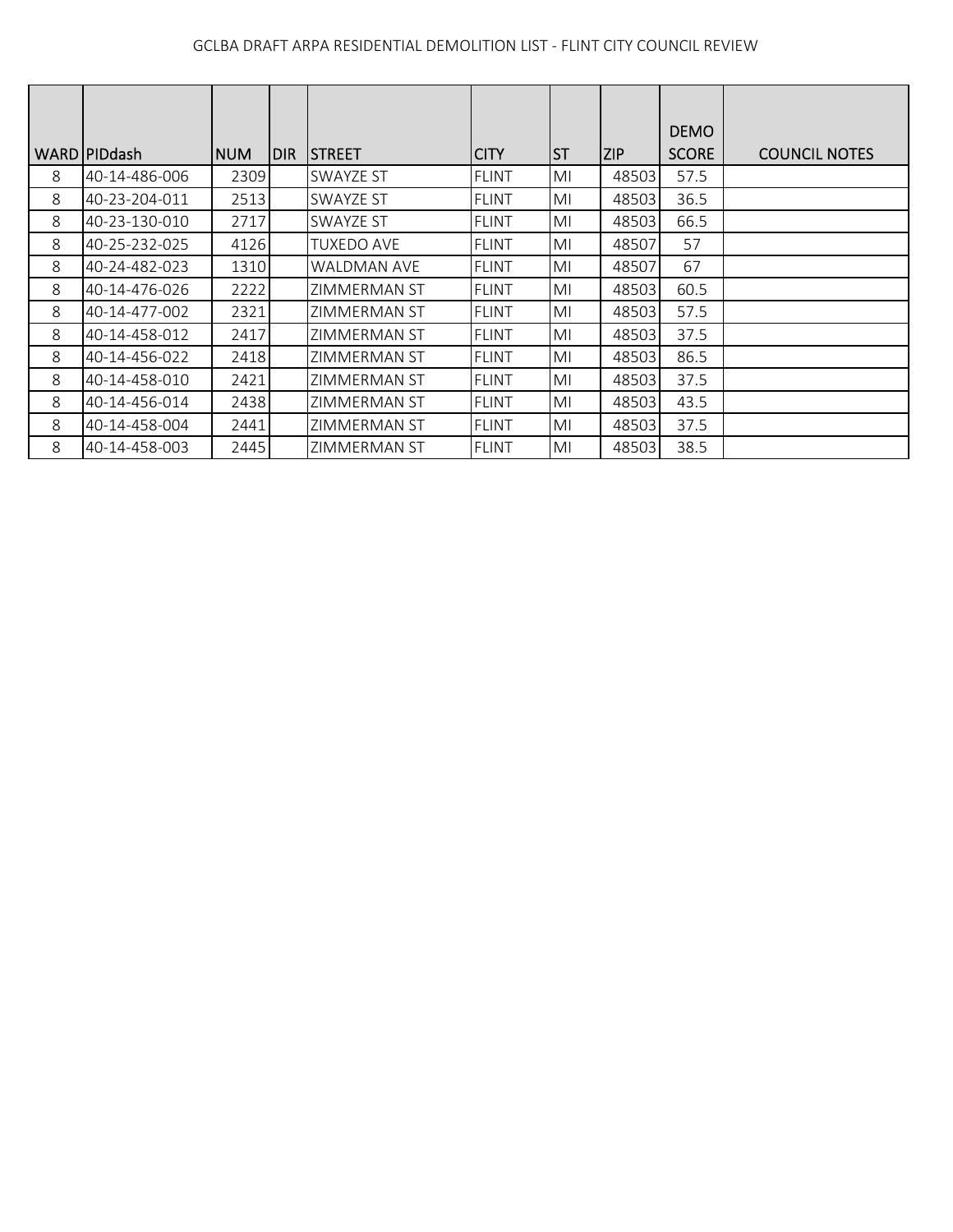|                |                 |                 |            |                       |              |                |            | <b>DEMO</b>  |                      |
|----------------|-----------------|-----------------|------------|-----------------------|--------------|----------------|------------|--------------|----------------------|
|                | WARD   PID dash | <b>NUM</b>      | <b>DIR</b> | <b>STREET</b>         | <b>CITY</b>  | <b>ST</b>      | <b>ZIP</b> | <b>SCORE</b> | <b>COUNCIL NOTES</b> |
| 9              | 41-30-109-038   | 939             |            | <b>ALVORD AVE</b>     | <b>FLINT</b> | M <sub>l</sub> | 48507      | 80.5         |                      |
| 9              | 41-30-127-010   | 615 W           |            | <b>ATHERTON RD</b>    | <b>FLINT</b> | M <sub>l</sub> | 48507      | 42.5         |                      |
| 9              | 41-30-127-005   | 641 W           |            | <b>ATHERTON RD</b>    | <b>FLINT</b> | MI             | 48507      | 61.5         |                      |
| 9              | 41-19-331-008   | 631             |            | <b>BARRIE AVE</b>     | <b>FLINT</b> | MI             | 48507      | 42           |                      |
| 9              | 41-19-328-029   | 718             |            | <b>BARRIE AVE</b>     | <b>FLINT</b> | M <sub>l</sub> | 48507      | 42           |                      |
| 9              | 41-19-304-011   | 852             |            | <b>BARRIE AVE</b>     | <b>FLINT</b> | MI             | 48507      | 77           |                      |
| 9              | 41-19-207-020   | 2002            |            | <b>BEACH ST</b>       | <b>FLINT</b> | M <sub>l</sub> | 48503      | 35           |                      |
| $\mathsf 9$    | 41-19-428-020   | $123$ E         |            | <b>BELVIDERE AVE</b>  | <b>FLINT</b> | M <sub>l</sub> | 48503      | 33           |                      |
| 9              | 41-19-429-020   | $221$ E         |            | <b>BELVIDERE AVE</b>  | <b>FLINT</b> | M <sub>l</sub> | 48503      | 62.5         |                      |
| 9              | 41-19-276-008   | 120             |            | <b>BRUCE ST</b>       | <b>FLINT</b> | MI             | 48503      | 66.5         |                      |
| 9              | 41-19-156-035   | 2405            |            | <b>BRUNSWICK AVE</b>  | <b>FLINT</b> | MI             | 48507      | 37           |                      |
| $\mathsf 9$    | 41-30-108-002   | 4101            |            | <b>BRUNSWICK AVE</b>  | <b>FLINT</b> | M <sub>l</sub> | 48507      | 42           |                      |
| $\mathsf 9$    | 41-30-108-003   | 4105            |            | <b>BRUNSWICK AVE</b>  | <b>FLINT</b> | MI             | 48507      | 37           |                      |
| 9              | 41-30-154-033   | 4401            |            | <b>BRUNSWICK AVE</b>  | <b>FLINT</b> | M <sub>l</sub> | 48507      | 80.5         |                      |
| 9              | 41-30-102-027   | 826             |            | <b>CAMPBELL ST</b>    | <b>FLINT</b> | MI             | 48507      | 42.5         |                      |
| 9              | 41-30-102-026   | 830             |            | <b>CAMPBELL ST</b>    | <b>FLINT</b> | MI             | 48507      | 43           |                      |
| 9              | 41-30-102-021   | 846             |            | <b>CAMPBELL ST</b>    | <b>FLINT</b> | MI             | 48507      | 63.5         |                      |
| 9              | 41-21-376-027   | 3207            |            | <b>CHAMBERS ST</b>    | <b>FLINT</b> | MI             | 48507      | 37           |                      |
| 9              | 41-21-376-029   | 3215            |            | <b>CHAMBERS ST</b>    | <b>FLINT</b> | M <sub>l</sub> | 48507      | 38.5         |                      |
| $\mathsf 9$    | 41-21-326-032   | 3314            |            | <b>CHAMBERS ST</b>    | <b>FLINT</b> | M <sub>l</sub> | 48507      | 53.5         |                      |
| 9              | 41-21-326-035   | 3326            |            | <b>CHAMBERS ST</b>    | <b>FLINT</b> | MI             | 48507      | 32           |                      |
| 9              | 41-21-376-038   | 3409            |            | <b>CHAMBERS ST</b>    | <b>FLINT</b> | M <sub>l</sub> | 48507      | 36.5         |                      |
| 9              | 41-20-402-060   | 3210            |            | <b>CHEROKEE AVE</b>   | <b>FLINT</b> | MI             | 48507      | 56.5         |                      |
| 9              | 41-30-135-027   | 612             |            | <b>CLINTON ST</b>     | <b>FLINT</b> | M <sub>l</sub> | 48507      | 62           |                      |
| $\mathsf 9$    | 41-30-110-020   | 846             |            | <b>CLINTON ST</b>     | <b>FLINT</b> | MI             | 48507      | 81.5         |                      |
| $\mathsf 9$    | 41-30-109-023   | 920             |            | <b>CLINTON ST</b>     | <b>FLINT</b> | M <sub>l</sub> | 48507      | 59.5         |                      |
| 9              | 41-19-435-030   | 3310            |            | COLLINGWOOD PKWY      | <b>FLINT</b> | MI             | 48503      | 41.5         |                      |
| 9              | 41-19-428-011   | 130 E           |            | <b>EDDINGTON AVE</b>  | <b>FLINT</b> | MI             | 48503      | 76.5         |                      |
| 9              | 41-19-426-033   | 149 E           |            | <b>EDDINGTON AVE</b>  | <b>FLINT</b> | MI             | 48503      | 31.5         |                      |
| 9              | 41-19-429-036   | $202$ E         |            | <b>EDDINGTON AVE</b>  | <b>FLINT</b> | MI             | 48503      | 36.5         |                      |
| $\mathsf 9$    | 41-19-429-010   | 238 E           |            | <b>EDDINGTON AVE</b>  | <b>FLINT</b> | M <sub>l</sub> | 48503      | 42           |                      |
| 9              | 41-19-337-001   | 659             |            | <b>FREEMAN AVE</b>    | <b>FLINT</b> | MI             | 48507      | 57           |                      |
| 9              | 41-19-334-024   | 726             |            | FREEMAN AVE           | <b>FLINT</b> | M <sub>l</sub> | 48507      | 56.5         |                      |
| $\mathsf 9$    | 41-19-337-028   | 3202 S          |            | <b>GRAND TRAVERSE</b> | <b>FLINT</b> | M <sub>l</sub> | 48507      | 45.5         |                      |
| 9              | 41-30-156-014   | 817             |            | <b>INGLESIDE AVE</b>  | <b>FLINT</b> | MI             | 48507      | 66.5         |                      |
| 9              | 41-21-376-022   | 3414            |            | <b>KLEINPELL ST</b>   | <b>FLINT</b> | MI             | 48507      | 38.5         |                      |
| $\mathsf 9$    | 41-21-379-012   | 3617            |            | <b>KLEINPELL ST</b>   | <b>FLINT</b> | MI             | 48507      | 37           |                      |
| $\overline{9}$ | 41-19-437-004   | 116 E           |            | LAKEVIEW AVE          | <b>FLINT</b> | MI             | 48503      | 62.5         |                      |
| 9              | 41-19-435-014   | $205 \text{ E}$ |            | LAKEVIEW AVE          | <b>FLINT</b> | MI             | 48503      | 55           |                      |
| 9              | 41-30-128-019   | 726             |            | <b>LELAND ST</b>      | <b>FLINT</b> | MI             | 48507      | 67.5         |                      |
| 9              | 41-30-106-011   | 833             |            | <b>LELAND ST</b>      | <b>FLINT</b> | MI             | 48507      | 65.5         |                      |
| 9              | 41-30-106-010   | 837             |            | <b>LELAND ST</b>      | <b>FLINT</b> | MI             | 48507      | 37           |                      |
| 9              | 41-30-104-020   | 850             |            | <b>LELAND ST</b>      | <b>FLINT</b> | MI             | 48507      | 37           |                      |